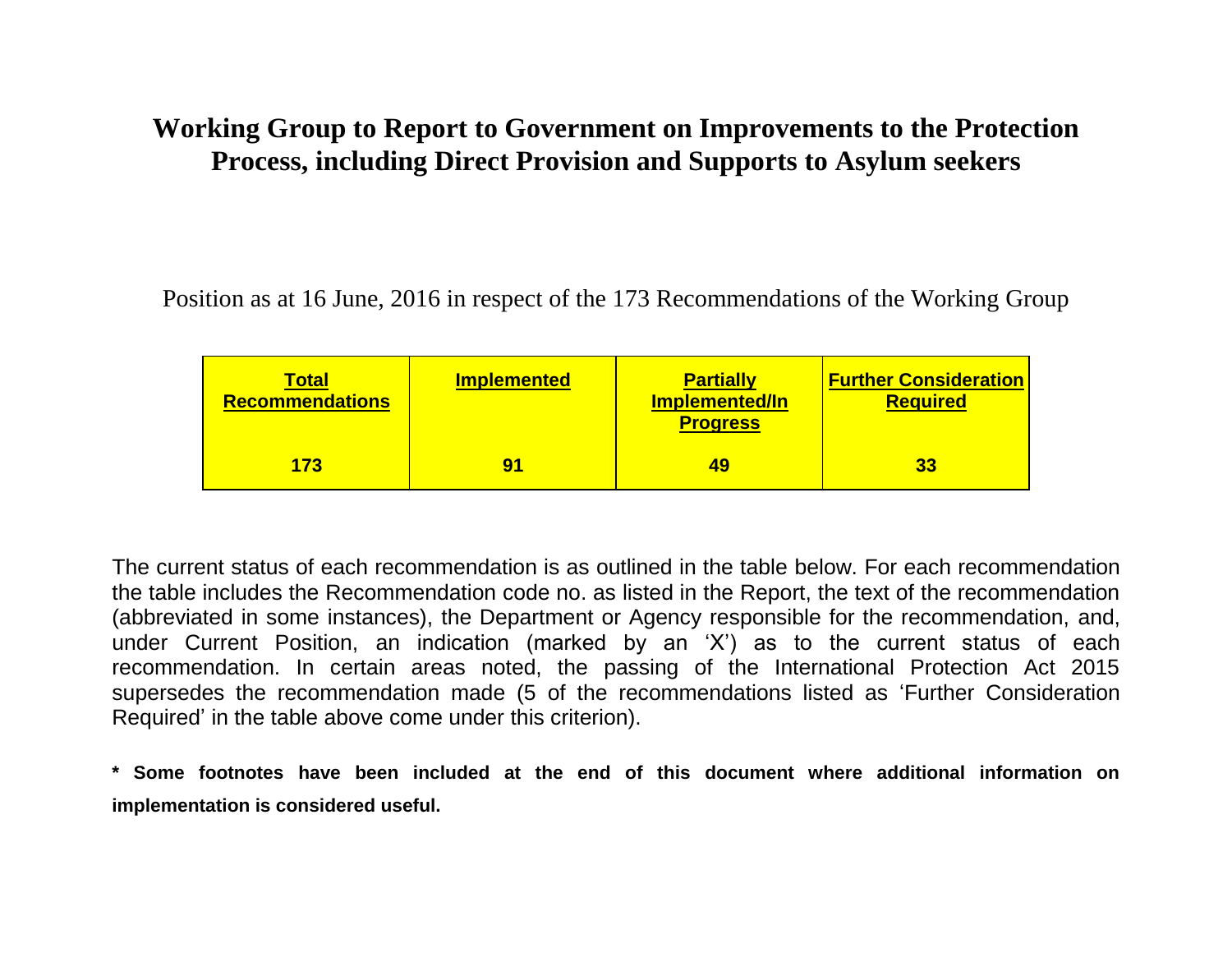**Suggested Improvements to Existing Determination Process (78 Recommendations)**

|       |                                                                                                                                                                     |                                     | <b>Current Position</b> |                                    |                                        |
|-------|---------------------------------------------------------------------------------------------------------------------------------------------------------------------|-------------------------------------|-------------------------|------------------------------------|----------------------------------------|
| Code  | Recommendation Recommendation Department/                                                                                                                           | <b>Agency</b>                       | <b>Implemented</b>      | <b>Partially</b><br>Implemented or | <b>Further</b><br><b>Consideration</b> |
|       |                                                                                                                                                                     | <b>Responsible</b>                  |                         | In Progress                        | <b>Required</b>                        |
| 3.128 | All persons awaiting Department of<br>final decisions for 5 Justice $\&$ Equality<br>years or more<br>should be granted<br>status as soon as<br>possible subject to |                                     |                         | X                                  |                                        |
|       | certain conditions                                                                                                                                                  |                                     |                         |                                    |                                        |
| 3.134 | All persons in the<br>system for 5 years<br>or more with a<br>deportation order<br>should have it<br>revoked                                                        | Department of<br>Justice & Equality |                         | X                                  |                                        |
| 3.135 | Leave to Remain<br>should then be<br>granted to those<br>referred to in 3.134<br>as soon as<br>possible,                                                            | Department of<br>Justice & Equality |                         | X                                  |                                        |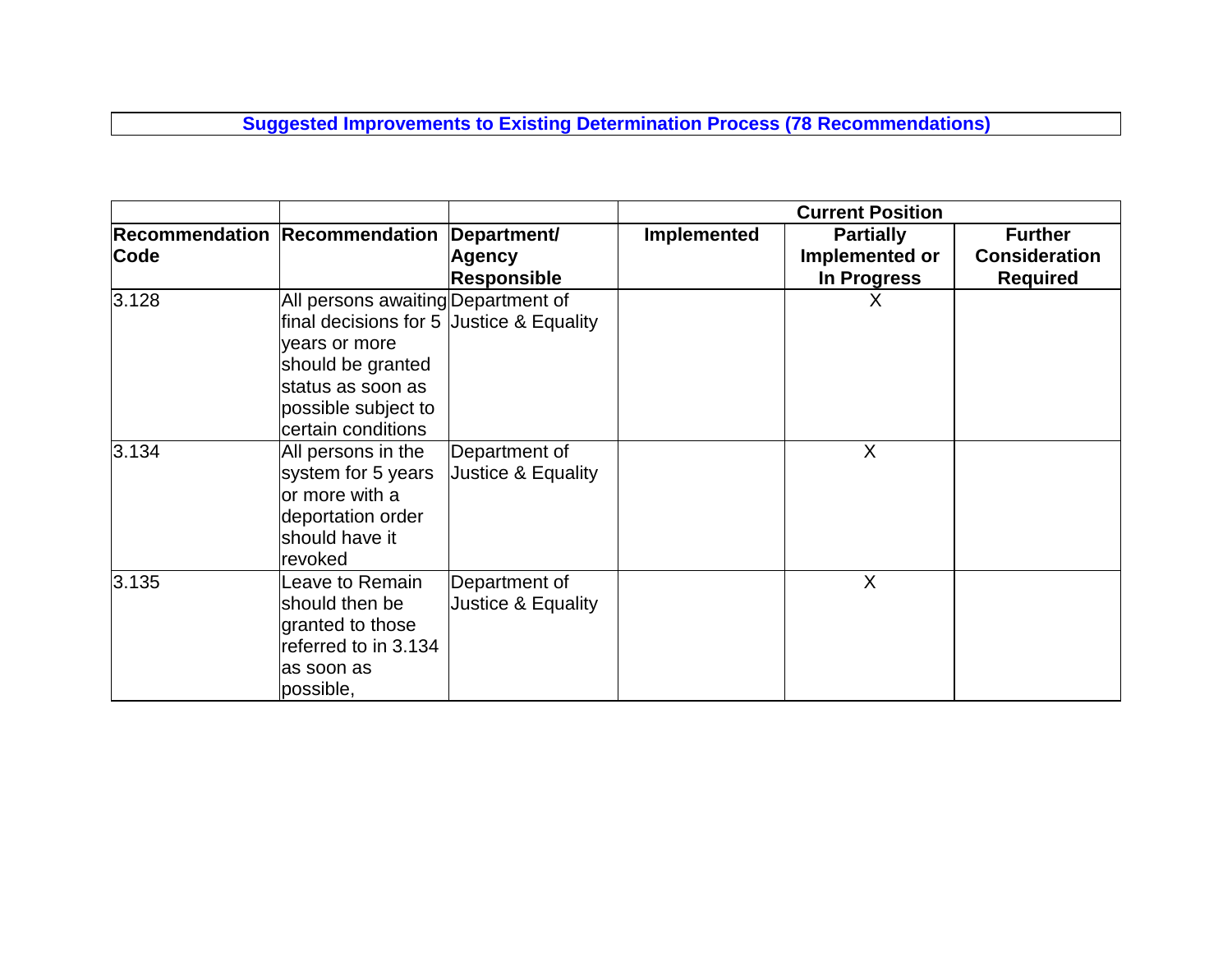|       |                                                                                                    |                                     |             | <b>Current Position</b>                               |                                                           |
|-------|----------------------------------------------------------------------------------------------------|-------------------------------------|-------------|-------------------------------------------------------|-----------------------------------------------------------|
| Code  | <b>Recommendation Recommendation Dept. /Agency</b>                                                 | responsible                         | Implemented | <b>Partially</b><br>Implemented/In<br><b>Progress</b> | <b>Further</b><br><b>Consideration</b><br><b>Required</b> |
| 3.163 | The early<br>enactment and<br>$ implementation$ of a<br>single procedure as<br>a matter of urgency | Department of<br>Justice & Equality |             |                                                       |                                                           |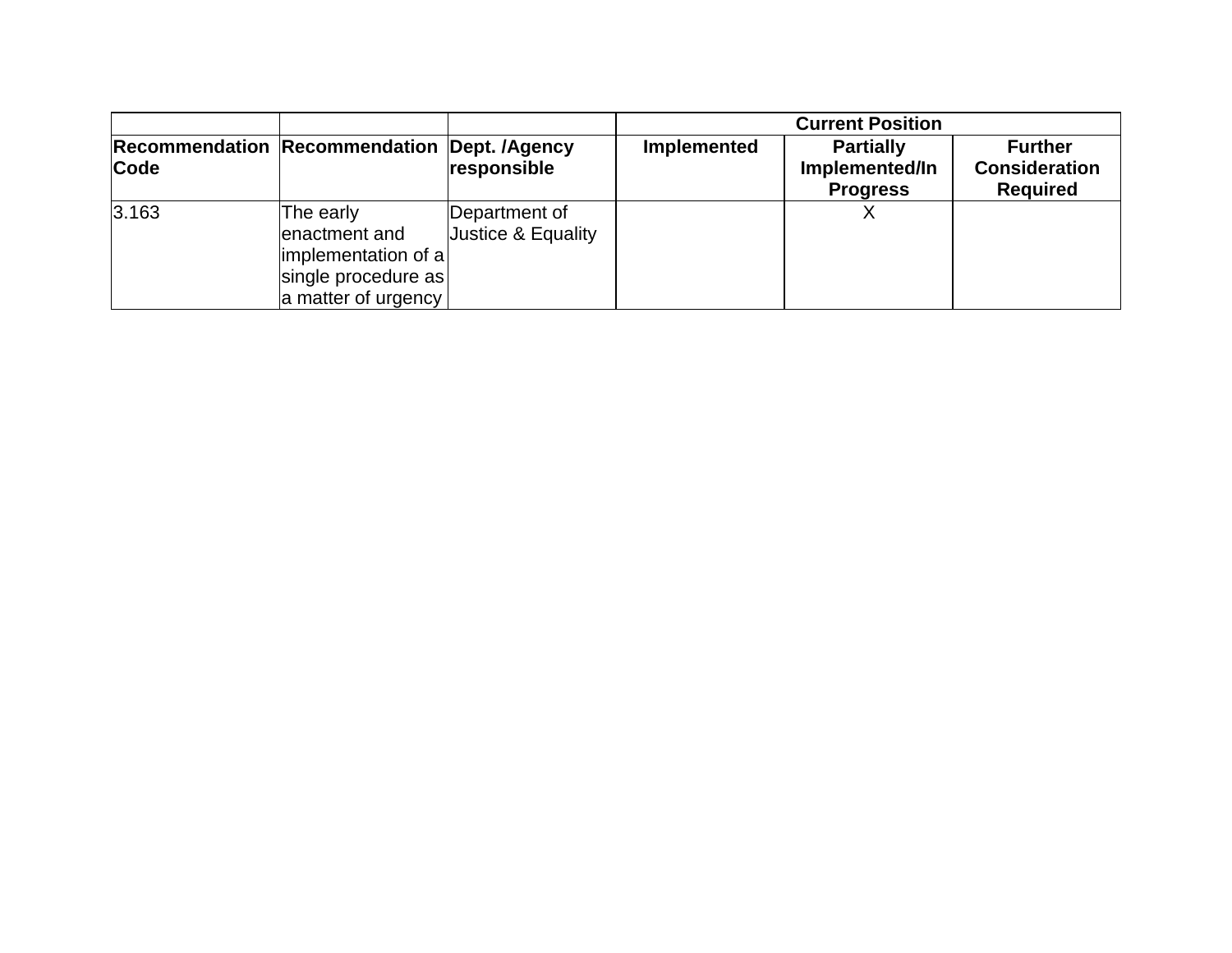|       |                                                                                                                                                                                                                                                                              |                                     | <b>Current Position</b> |                                                       |                                                           |
|-------|------------------------------------------------------------------------------------------------------------------------------------------------------------------------------------------------------------------------------------------------------------------------------|-------------------------------------|-------------------------|-------------------------------------------------------|-----------------------------------------------------------|
| Code  | Recommendation Recommendation Dept. / Agency                                                                                                                                                                                                                                 | responsible                         | Implemented             | <b>Partially</b><br>Implemented/In<br><b>Progress</b> | <b>Further</b><br><b>Consideration</b><br><b>Required</b> |
| 3.166 | Once the Single<br>Procedure has<br>been enacted, that<br>the same principle<br>of mechanisms<br>aimed at<br>addressing the<br>situation of persons<br>currently in the<br>system 5 years or<br>more should apply<br>for persons who<br>have cooperated<br>with the process. | Department of<br>Justice & Equality |                         |                                                       | X                                                         |
|       | An annual review of Department of<br>the system should<br>take place to guard<br>against future<br>backlogs                                                                                                                                                                  | Justice & Equality                  | $\overline{\mathsf{x}}$ |                                                       |                                                           |
|       | The review should<br>also look at the<br>option of reducing<br>the 5 year mark in<br>future years as<br>appropriate.                                                                                                                                                         | Department of<br>Justice & Equality |                         | X                                                     |                                                           |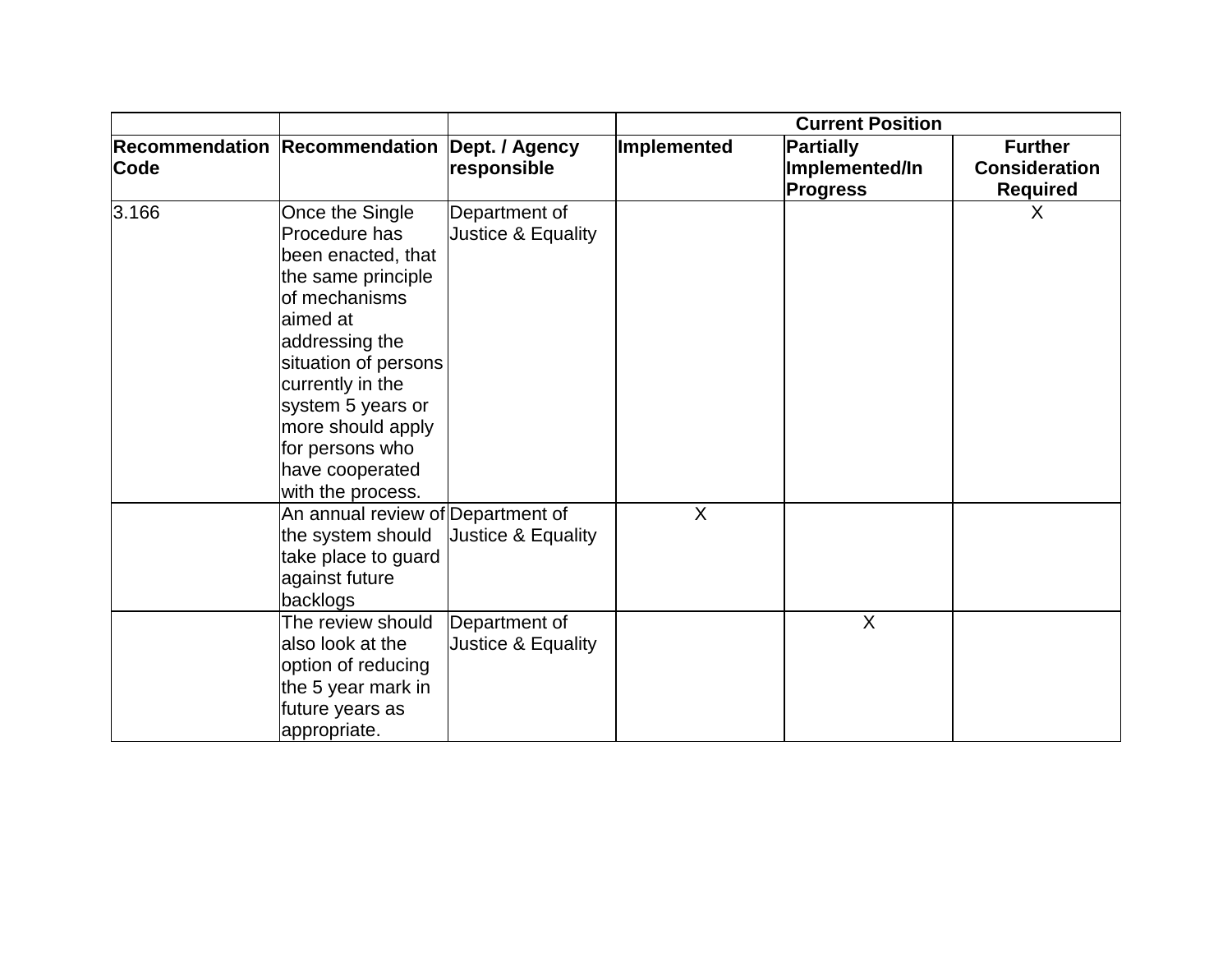|       |                                                                                                                                                                                                                   |                                     | <b>Current Position</b> |                                                |                                                           |
|-------|-------------------------------------------------------------------------------------------------------------------------------------------------------------------------------------------------------------------|-------------------------------------|-------------------------|------------------------------------------------|-----------------------------------------------------------|
| Code  | Recommendation Recommendation Dept. / Agency                                                                                                                                                                      | responsible                         | Implemented             | Partially<br>Implemented/In<br><b>Progress</b> | <b>Further</b><br><b>Consideration</b><br><b>Required</b> |
| 3.178 | The State to opt-in  Department of<br>to all instruments of Justice & Equality<br>the Common<br>European Asylum<br>System, unless<br>clear and<br>objectively<br>justifiable reasons<br>can be advanced<br>not to |                                     |                         |                                                | X                                                         |
|       | Where the State<br>does not opt-in to<br>an instrument for<br>discreet reasons,<br>the State should<br>give full effect to<br>the remaining<br>provisions.                                                        | Department of<br>Justice & Equality | X                       |                                                |                                                           |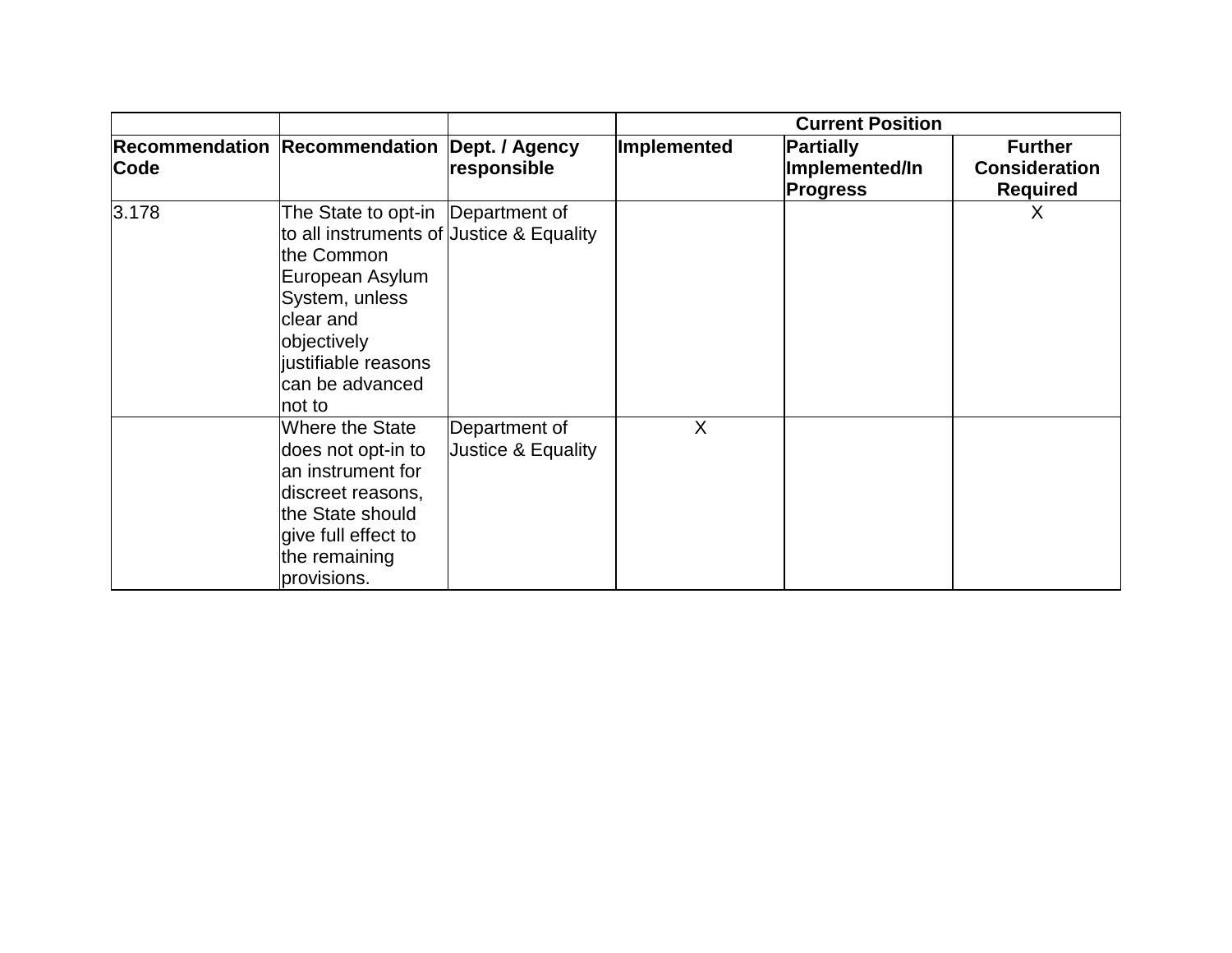|       |                                                                                                                                                                                                                    |                                     | <b>Current Position</b> |                                                       |                                                           |
|-------|--------------------------------------------------------------------------------------------------------------------------------------------------------------------------------------------------------------------|-------------------------------------|-------------------------|-------------------------------------------------------|-----------------------------------------------------------|
| Code  | Recommendation Recommendation Dept. / Agency                                                                                                                                                                       | responsible                         | Implemented             | <b>Partially</b><br>Implemented/In<br><b>Progress</b> | <b>Further</b><br><b>Consideration</b><br><b>Required</b> |
| 3.192 | The International<br>Protection Bill 2015 Justice & Equality<br>should reflect the<br>principle that the<br>best interests of the<br>child be a primary<br>consideration in all<br>actions concerning<br>children. | Department of                       | $\sf X$                 |                                                       |                                                           |
| 3.199 | The International<br><b>Protection Bill</b><br>should clearly<br>provide that all<br>children have the<br>right to lodge an<br>application for<br>International<br>Protection.                                     | Department of<br>Justice & Equality | $\overline{X}$          |                                                       |                                                           |
|       | In relation to<br>separated children,<br>work should be<br>undertaken to<br>clarify the position<br>with regard to the<br>protection process<br>in practice and age<br>assessment<br>procedures                    | Tusla                               | $\sf X$                 |                                                       |                                                           |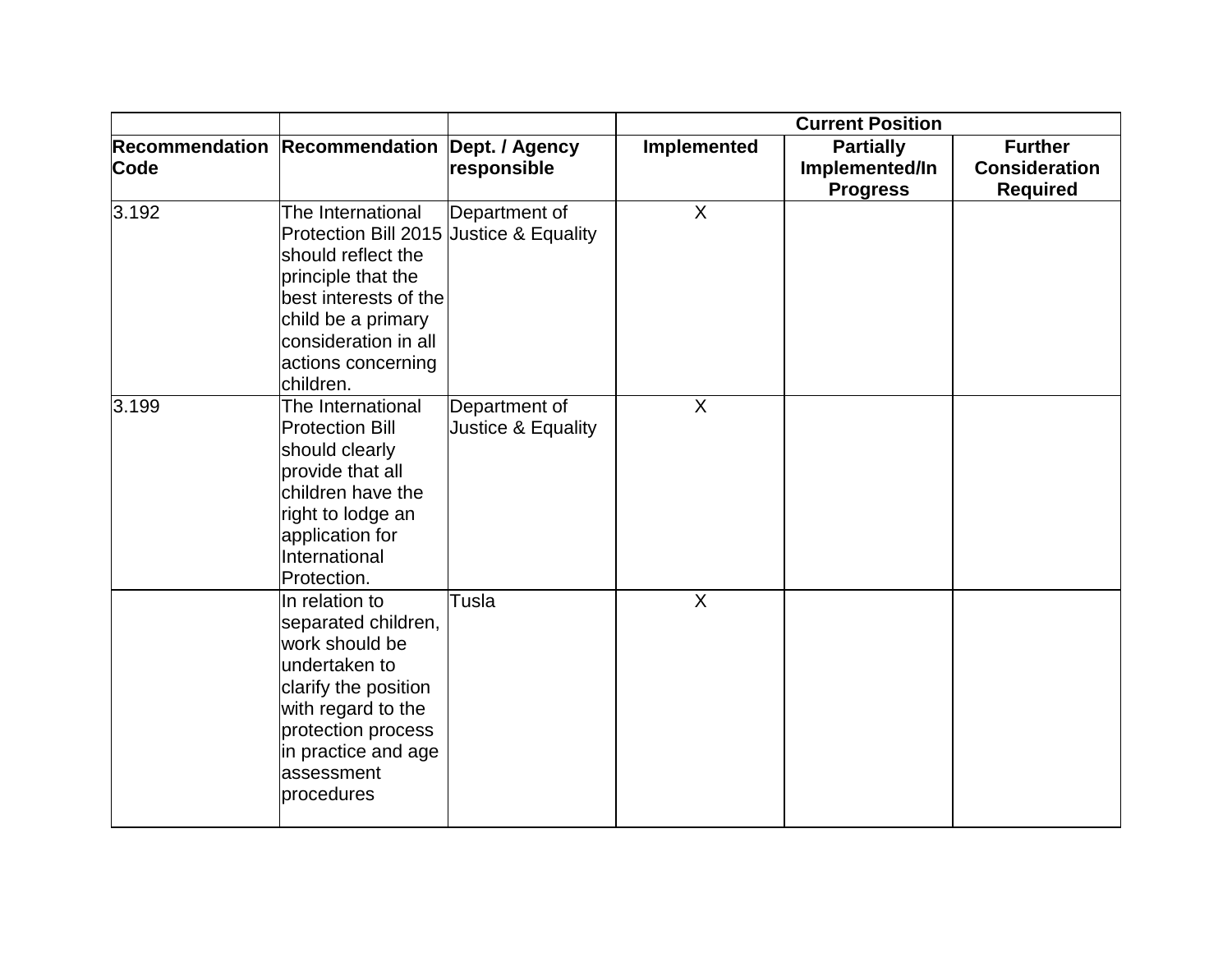|       |                                                                                                                                                                                                                                                                                          |                                     | <b>Current Position</b> |                                                       |                                                           |
|-------|------------------------------------------------------------------------------------------------------------------------------------------------------------------------------------------------------------------------------------------------------------------------------------------|-------------------------------------|-------------------------|-------------------------------------------------------|-----------------------------------------------------------|
| Code  | Recommendation Recommendation Dept. / Agency                                                                                                                                                                                                                                             | responsible                         | Implemented             | <b>Partially</b><br>Implemented/In<br><b>Progress</b> | <b>Further</b><br><b>Consideration</b><br><b>Required</b> |
| 3.203 | The International<br><b>Protection Bill</b><br>should be further<br>scrutinised to<br>ensure the rights of<br>the child to be<br>heard are given<br>sufficient<br>expression and<br>protection                                                                                           | Department of<br>Justice & Equality | $\overline{X}$          |                                                       |                                                           |
| 3.210 | The International<br>Protection Bill 2015 Justice & Equality<br>should contain a<br>provision requiring<br>decision-makers<br>who take decisions<br>in relation to<br>children and those<br>who interview them<br>to have received<br>and continue to<br>receive appropriate<br>training | Department of                       | $\mathsf{X}$            |                                                       |                                                           |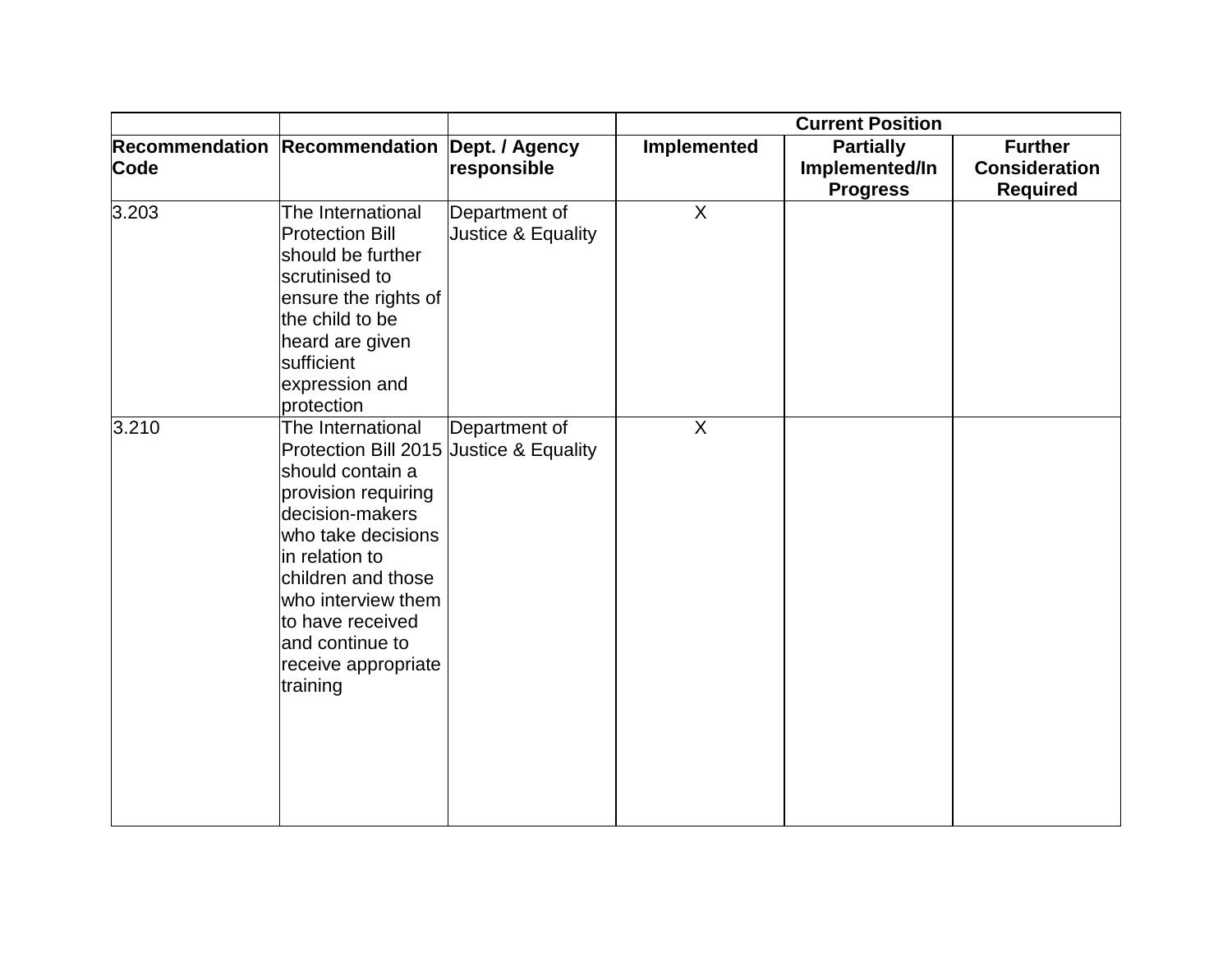|       |                                                                                                                                                                                                                                                                            |               | <b>Current Position</b> |                                                       |                                                           |
|-------|----------------------------------------------------------------------------------------------------------------------------------------------------------------------------------------------------------------------------------------------------------------------------|---------------|-------------------------|-------------------------------------------------------|-----------------------------------------------------------|
| Code  | Recommendation Recommendation Dept. / Agency                                                                                                                                                                                                                               | responsible   | Implemented             | <b>Partially</b><br>Implemented/In<br><b>Progress</b> | <b>Further</b><br><b>Consideration</b><br><b>Required</b> |
| 3.213 | The International<br>Protection Bill 2015 Uustice & Equality<br>should provide that<br>the rights of the<br>child are potentially<br>relevant to<br>evaluating a claim<br>for refugee or<br>subsidiary<br>protection status<br>where the applicant<br>is a child.          | Department of | X                       |                                                       |                                                           |
| 3.216 | The International<br>Protection Bill 2015 Justice & Equality<br>when drafted<br>should ensure that<br>the Minister may<br>continue to<br>prioritise cases<br>where appropriate<br>by reference to the<br>age of the applicant<br>or his/her status as<br>a separated child | Department of | X                       |                                                       |                                                           |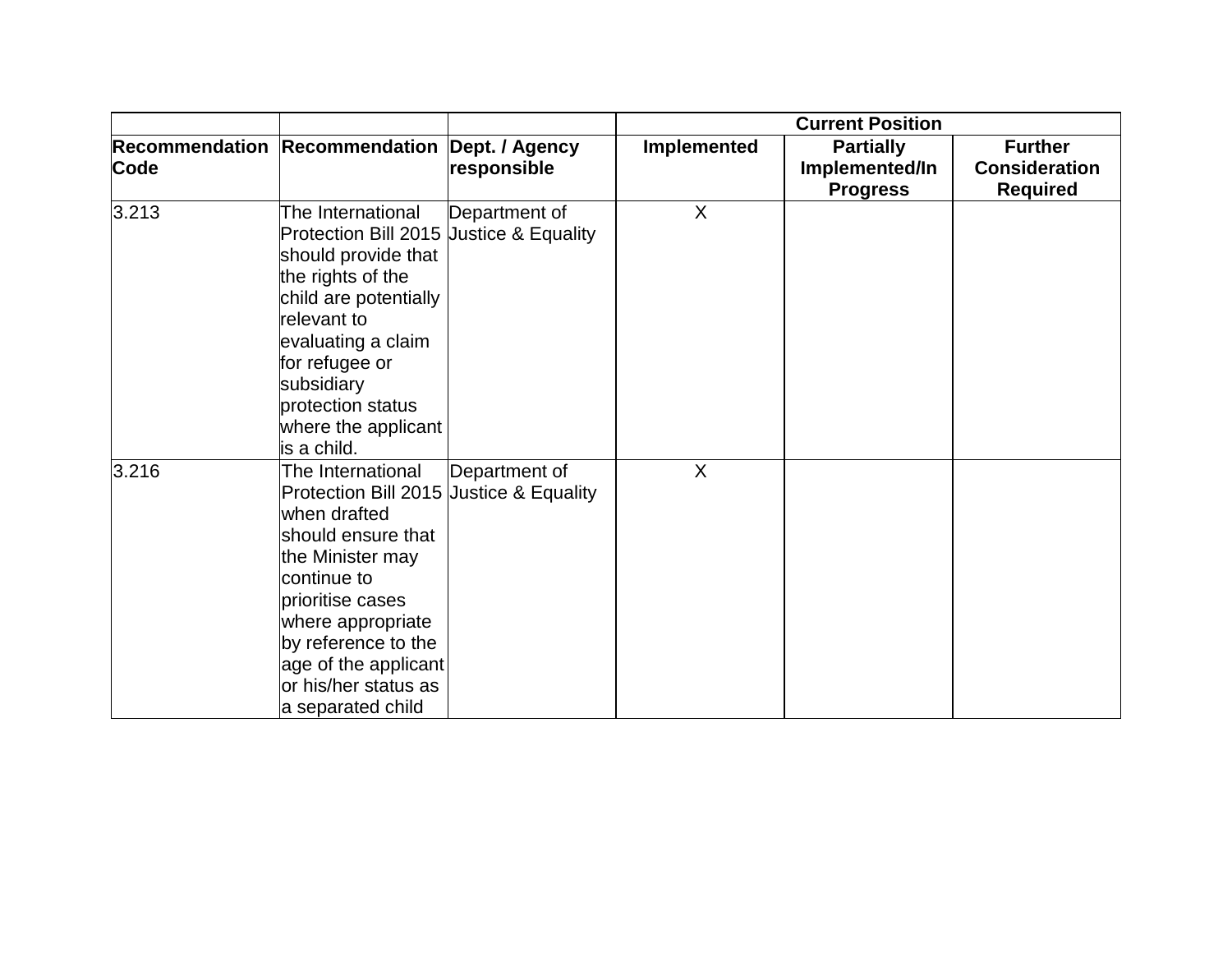|             |                                                                                                                                                                                                               |                                          | <b>Current Position</b> |                                                       |                                                           |
|-------------|---------------------------------------------------------------------------------------------------------------------------------------------------------------------------------------------------------------|------------------------------------------|-------------------------|-------------------------------------------------------|-----------------------------------------------------------|
| <b>Code</b> | Recommendation Recommendation Dept. / Agency                                                                                                                                                                  | responsible                              | Implemented             | <b>Partially</b><br>Implemented/In<br><b>Progress</b> | <b>Further</b><br><b>Consideration</b><br><b>Required</b> |
| 3.233       | Transparent and<br>competitive<br>recruitment<br>procedures for the<br>protection<br>determination<br>bodies be<br>maintained and<br>developed                                                                | Department of<br>Justice and<br>Equality | $\sf X$                 |                                                       |                                                           |
|             | Provision to be<br>made for open<br>recruitment<br>procedures and<br>relevant expertise<br>in law.                                                                                                            | Department of<br>Justice and<br>Equality | $\overline{X}$          |                                                       |                                                           |
|             | The preceding<br>recent example of<br>good practice for<br>the knowledge and<br>experience required<br>in the recruitment<br>process be followed<br>to ensure that<br>appropriate<br>candidates are<br>sought | Department of<br>Justice and<br>Equality | $\sf X$                 |                                                       |                                                           |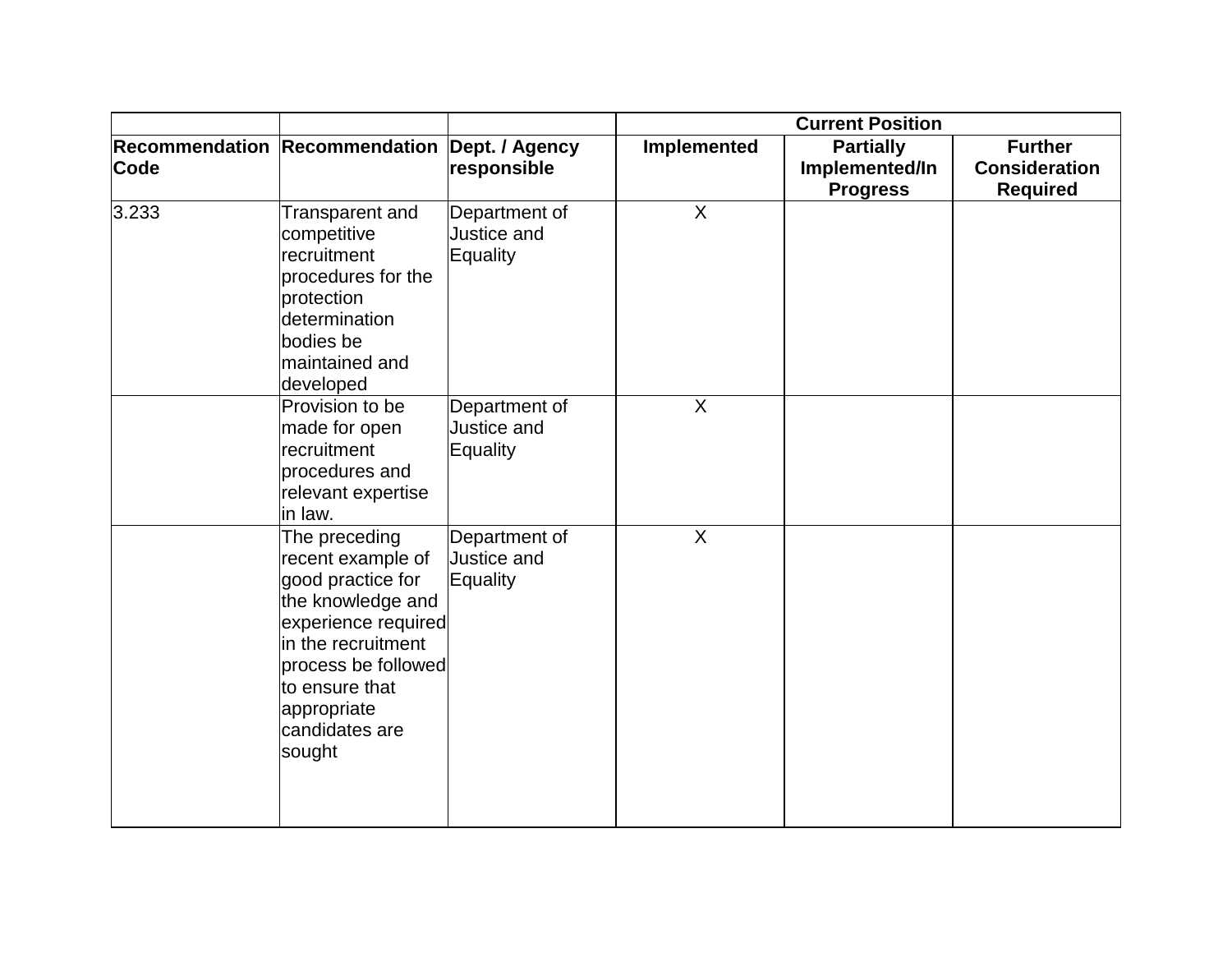|       |                                                                                                            |                                     | <b>Current Position</b> |                                                       |                                                           |
|-------|------------------------------------------------------------------------------------------------------------|-------------------------------------|-------------------------|-------------------------------------------------------|-----------------------------------------------------------|
| Code  | Recommendation Recommendation Dept. / Agency                                                               | responsible                         | <b>Implemented</b>      | <b>Partially</b><br>Implemented/In<br><b>Progress</b> | <b>Further</b><br><b>Consideration</b><br><b>Required</b> |
| 3.233 | Adequate human<br>resources be<br>provided to the<br>protection<br>determination<br>bodies                 | Department of<br>Justice & Equality |                         |                                                       |                                                           |
|       | The recruitment of<br>dedicated legal<br>support staff to the<br>various agencies<br>should be facilitated | Department of<br>Justice & Equality | X                       |                                                       |                                                           |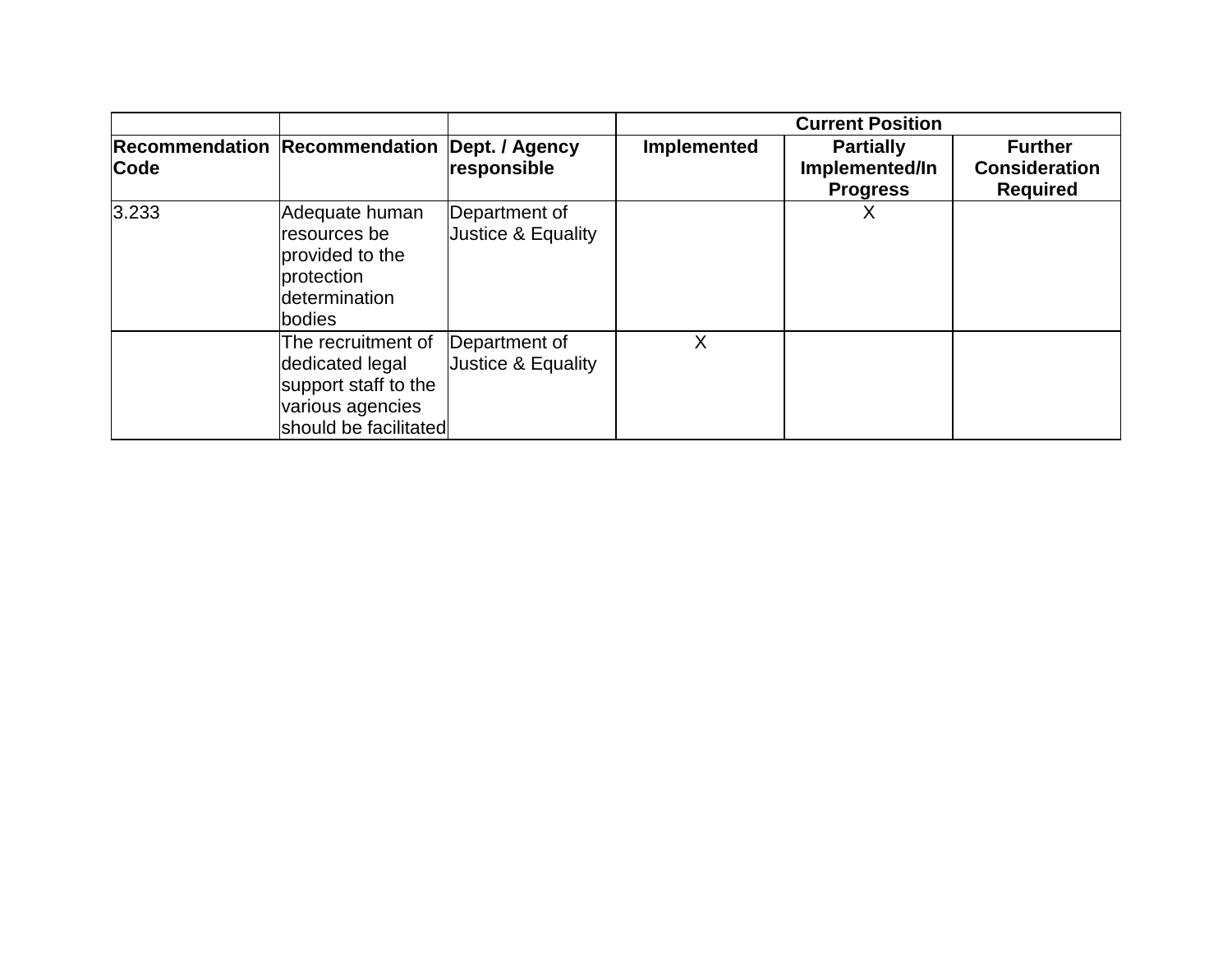|       |                                                                                                                                                                             |                                                                                                         | <b>Current Position</b> |                                                       |                                                           |
|-------|-----------------------------------------------------------------------------------------------------------------------------------------------------------------------------|---------------------------------------------------------------------------------------------------------|-------------------------|-------------------------------------------------------|-----------------------------------------------------------|
| Code  | Recommendation Recommendation Dept. / Agency                                                                                                                                | responsible                                                                                             | Implemented             | <b>Partially</b><br>Implemented/In<br><b>Progress</b> | <b>Further</b><br><b>Consideration</b><br><b>Required</b> |
| 3.239 | Quality tools and<br>templates be<br>maintained and<br>continually updated<br>in conjunction with<br>legal support and<br>training staff.                                   | Office of Refugee<br><b>Applications</b><br>Commissioner<br>(ORAC)<br>Refugee Appeals<br>Tribunal (RAT) | X                       |                                                       |                                                           |
|       | Mechanisms to<br>review on a regular RAT<br>basis the quality of<br>decision-making be<br>maintained and<br>further developed.                                              | <b>ORAC</b>                                                                                             | $\sf X$                 |                                                       |                                                           |
|       | Sufficient resources Department of<br>be allocated to<br>enable staff to<br>manage quality<br>systems and to<br>coordinate this<br>work with those in<br>charge of training | Justice & Equality                                                                                      | $\overline{X}$          |                                                       |                                                           |
|       | The determining<br>bodies continue to<br>engage with<br>UNHCR, NGOs and<br>other stakeholders<br>to monitor the<br>operation of the<br>protection system.                   | <b>ORAC</b><br><b>RAT</b><br>Tusla                                                                      | $\sf X$                 |                                                       |                                                           |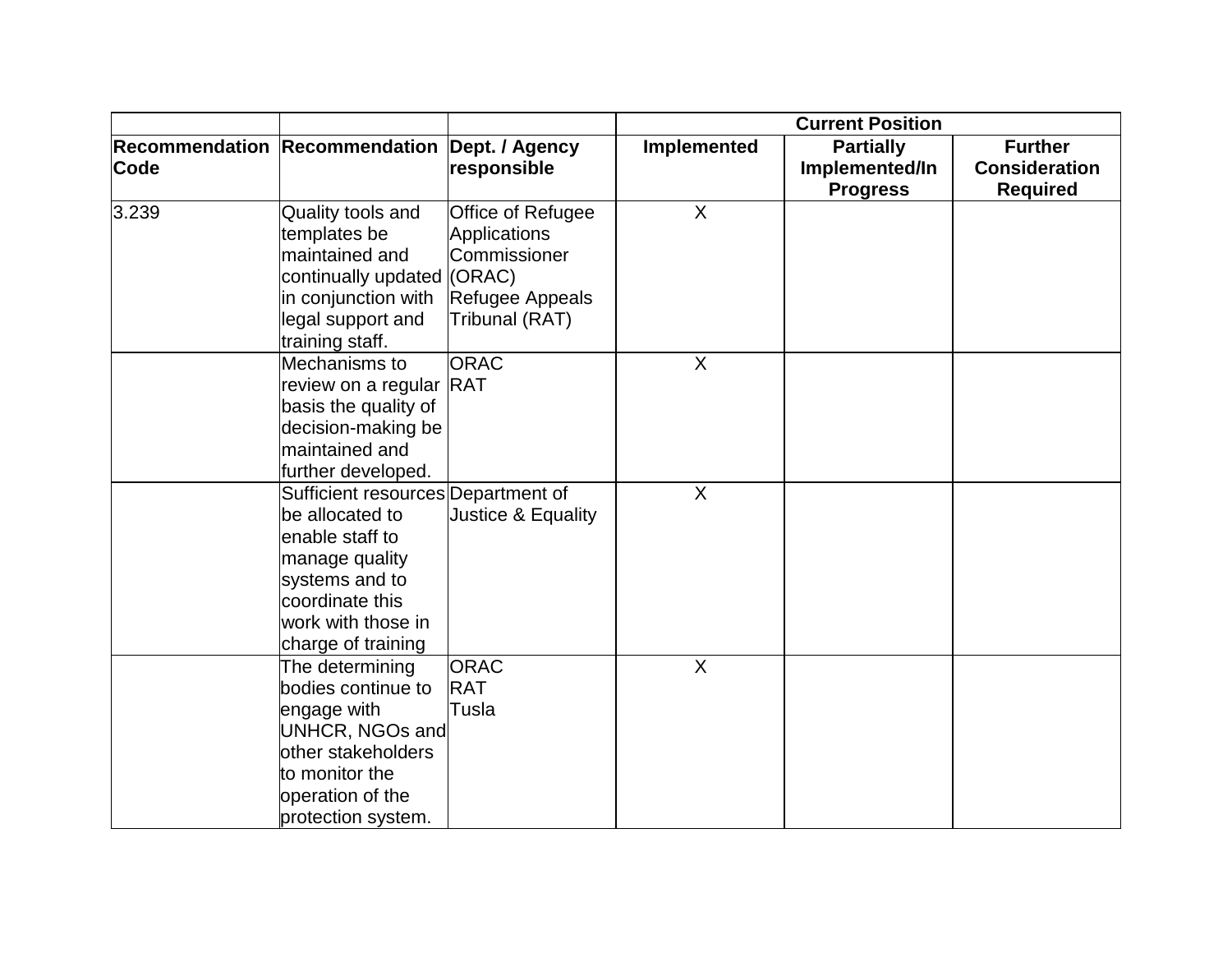|       |                                         |                    | <b>Current System</b> |                  |                      |
|-------|-----------------------------------------|--------------------|-----------------------|------------------|----------------------|
|       | <b>Recommendation Recommendation</b>    | Dept. / Agency     | Implemented           | <b>Partially</b> | <b>Further</b>       |
| Code  |                                         | responsible        |                       | Implemented/In   | <b>Consideration</b> |
|       |                                         |                    |                       | <b>Progress</b>  | <b>Required</b>      |
| 3.247 | Consideration be                        | Department of      | X                     |                  |                      |
|       | given to formalising Justice & Equality |                    |                       |                  |                      |
|       | in law the                              |                    |                       |                  |                      |
|       | requirement that                        |                    |                       |                  |                      |
|       | decision-makers be                      |                    |                       |                  |                      |
|       | sufficiently trained.                   |                    |                       |                  |                      |
|       | The development of Department of        |                    | $\sf X$               |                  |                      |
|       | closer ties between Justice & Equality  |                    |                       |                  |                      |
|       | State protection                        |                    |                       |                  |                      |
|       | agencies,                               |                    |                       |                  |                      |
|       | academics, NGOs                         |                    |                       |                  |                      |
|       | and legal                               |                    |                       |                  |                      |
|       | practitioners be                        |                    |                       |                  |                      |
|       | promoted to                             |                    |                       |                  |                      |
|       | promote open                            |                    |                       |                  |                      |
|       | dialogue on legal                       |                    |                       |                  |                      |
|       | issues of concern.                      |                    |                       |                  |                      |
|       | Adequate funding/                       | Department of      | $\sf X$               |                  |                      |
|       | human resources                         | Justice & Equality |                       |                  |                      |
|       | be provided to the                      |                    |                       |                  |                      |
|       | protection                              |                    |                       |                  |                      |
|       | determination                           |                    |                       |                  |                      |
|       | bodies in terms of                      |                    |                       |                  |                      |
|       | dedicated training                      |                    |                       |                  |                      |
|       | and legal support                       |                    |                       |                  |                      |
|       | staff.                                  |                    |                       |                  |                      |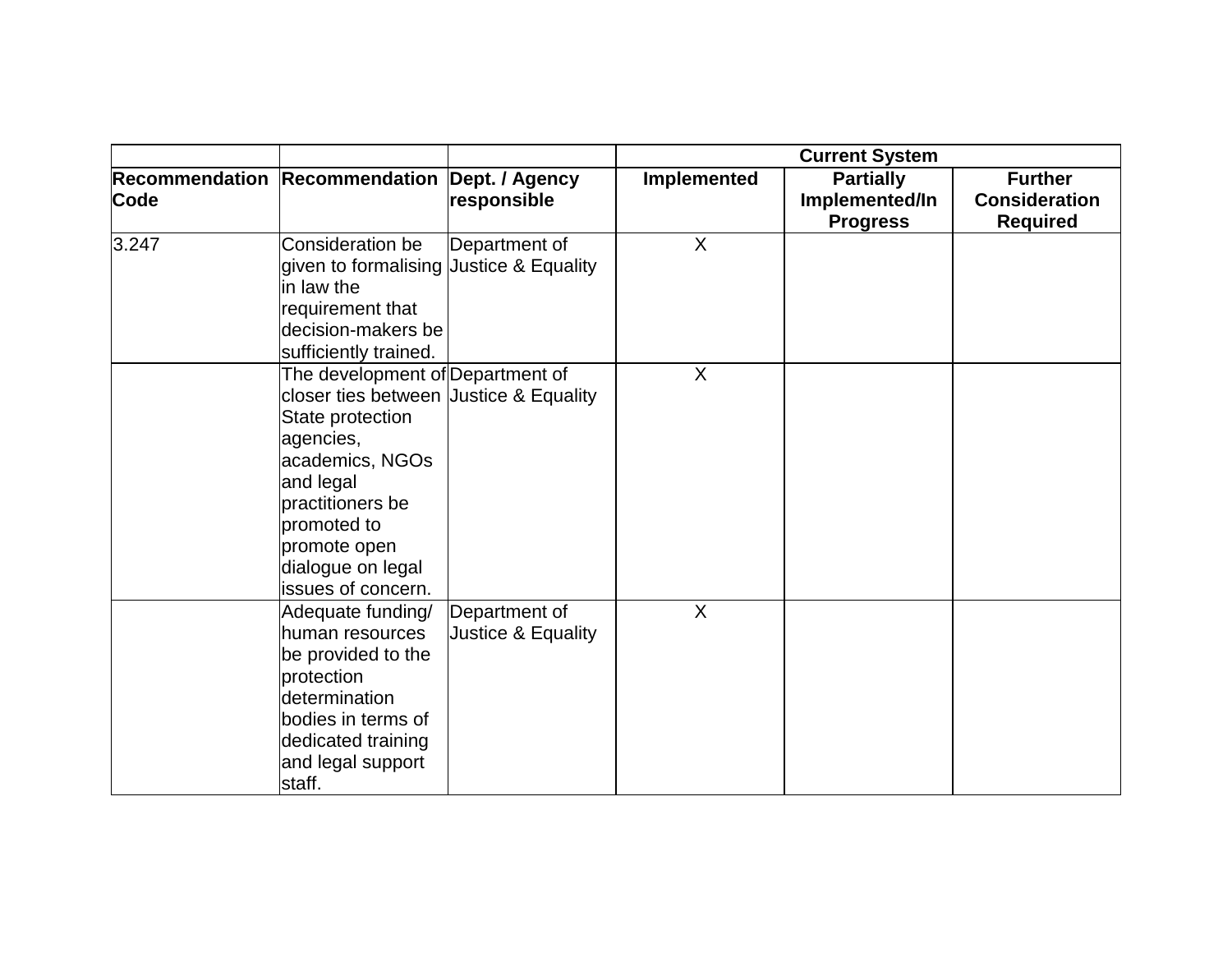|             |                                                                                                                                                                                                                                                 |                                     | <b>Current Position</b> |                                                       |                                                           |
|-------------|-------------------------------------------------------------------------------------------------------------------------------------------------------------------------------------------------------------------------------------------------|-------------------------------------|-------------------------|-------------------------------------------------------|-----------------------------------------------------------|
| <b>Code</b> | Recommendation Recommendation Dept. / Agency                                                                                                                                                                                                    | responsible                         | Implemented             | <b>Partially</b><br>Implemented/In<br><b>Progress</b> | <b>Further</b><br><b>Consideration</b><br><b>Required</b> |
| 3.255       | Resources be<br>provided to the<br>Legal Aid Board to<br>fund the roll out of<br>Early Legal Advice<br>to all applicants.                                                                                                                       | Department of<br>Justice & Equality |                         | X                                                     |                                                           |
|             | The development of Department of<br><b>Quality Audit</b><br>reviews of legal<br>service provisions<br>be continued and<br>applied to the<br>operation of the<br>new early legal<br>advice scheme<br>under development                           | Justice & Equality                  |                         | $\mathsf{X}$                                          |                                                           |
|             | The monitoring and Legal Aid Board<br>review of the roll-<br>out of early legal<br>advice continue<br>with regard to its<br>effectiveness and<br>relevant<br>stakeholders be<br>consulted regularly<br>with regard to its<br>enhanced operation |                                     |                         | $\sf X$                                               |                                                           |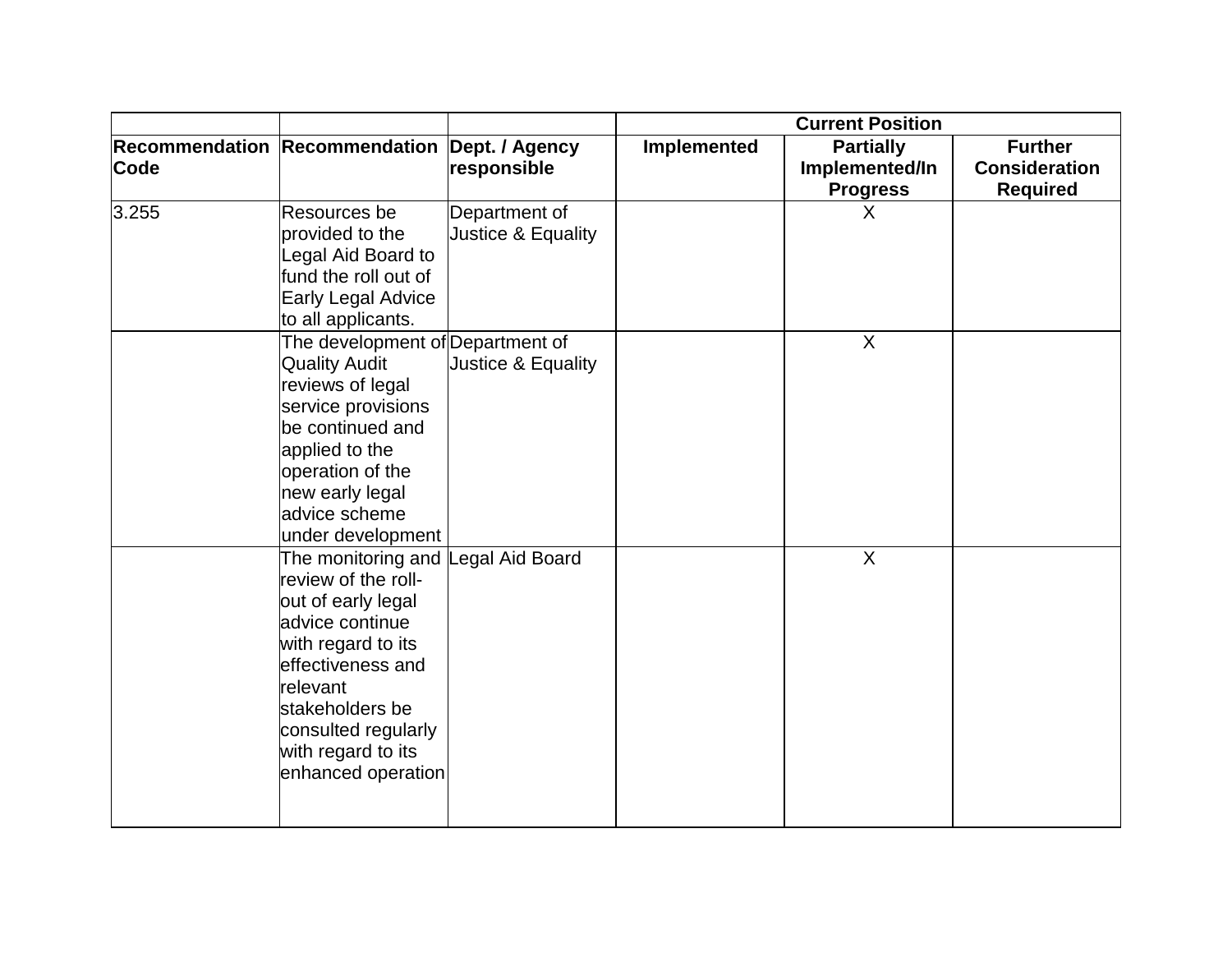|       |                                                                                                                                                                                                                           |                               | <b>Current Position</b> |                                                       |                                                           |
|-------|---------------------------------------------------------------------------------------------------------------------------------------------------------------------------------------------------------------------------|-------------------------------|-------------------------|-------------------------------------------------------|-----------------------------------------------------------|
| Code  | <b>Recommendation Recommendation</b>                                                                                                                                                                                      | Dept. / Agency<br>responsible | <b>Implemented</b>      | <b>Partially</b><br>Implemented/In<br><b>Progress</b> | <b>Further</b><br><b>Consideration</b><br><b>Required</b> |
| 3.255 | Applicants should<br>be clearly informed<br>of the availability of<br>early legal advice<br>and advised to<br>lseek it at the<br>earliest possible<br>stage, particularly<br>before they<br>complete the<br>questionnaire | <b>ORAC</b>                   | Χ                       |                                                       |                                                           |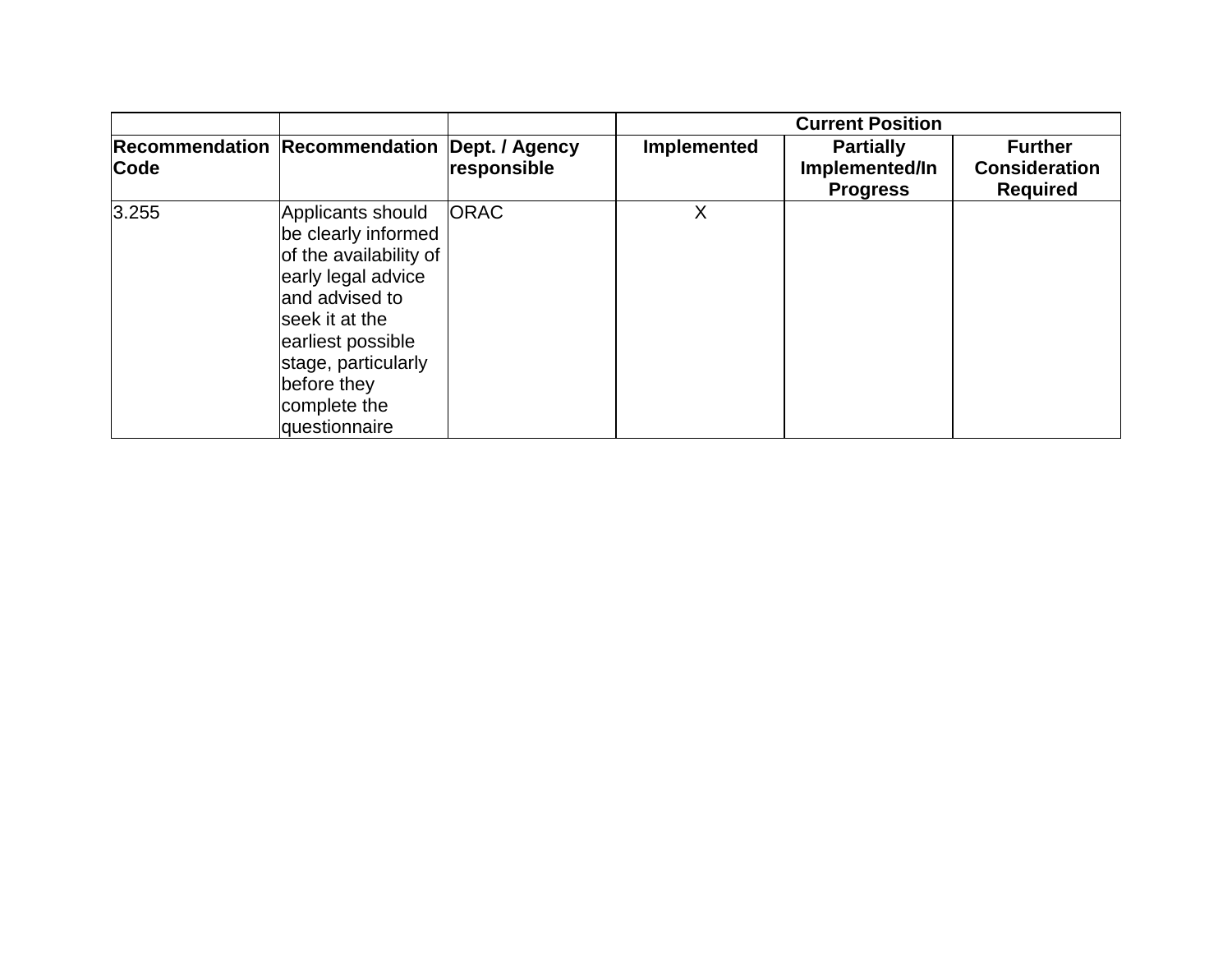|             |                                                                                                                                                                                                         |                                                                | <b>Current Position</b> |                                                       |                                                           |
|-------------|---------------------------------------------------------------------------------------------------------------------------------------------------------------------------------------------------------|----------------------------------------------------------------|-------------------------|-------------------------------------------------------|-----------------------------------------------------------|
| <b>Code</b> | Recommendation Recommendation Dept. / Agency                                                                                                                                                            | responsible                                                    | Implemented             | <b>Partially</b><br>Implemented/In<br><b>Progress</b> | <b>Further</b><br><b>Consideration</b><br><b>Required</b> |
| 3.260       | Good practice in<br>relation to training<br>and the provision of RAT<br>child-sensitive<br>procedures be<br>maintained and<br>developed further                                                         | Tusla,<br><b>ORAC</b>                                          | $\sf X$                 |                                                       |                                                           |
|             | Inter-agency<br>cooperation be<br>maintained and<br>further promoted to HSE<br>ensure the principle<br>of best interest of<br>the child can be<br>effectively<br>implemented                            | Tusla<br><b>ORAC</b><br><b>RAT</b>                             | $\sf X$                 |                                                       |                                                           |
|             | An inter-agency<br>review of<br>procedures and<br>practices relating to RAT<br>children occur<br>regularly to ensure<br>that procedures do<br>not fall short and<br>that best practice is<br>maintained | Tusla<br><b>HSE</b><br><b>ORAC</b><br><b>RIA</b><br><b>HSE</b> | $\overline{X}$          |                                                       |                                                           |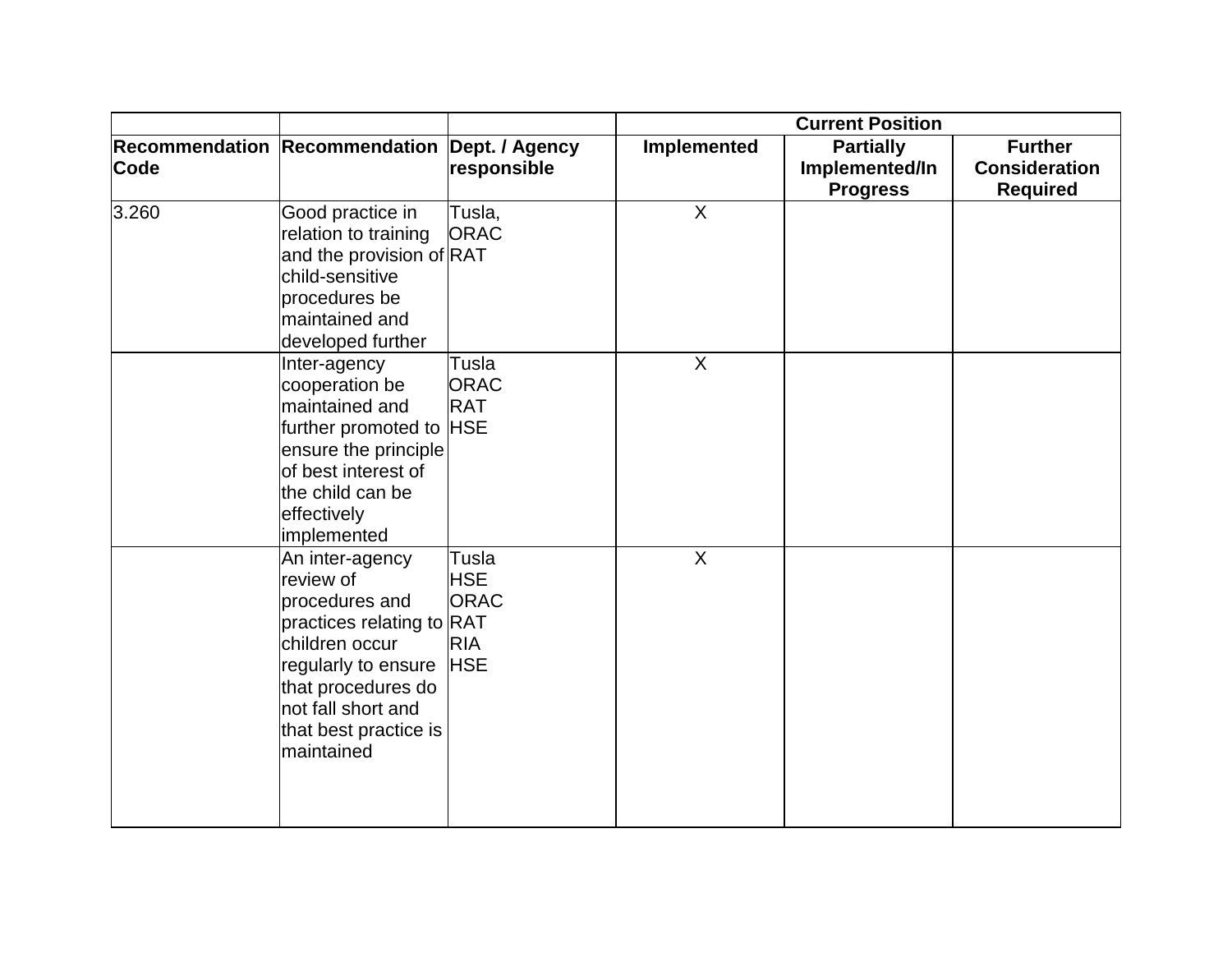|       |                                                                                                                                                                                                            |                                                                    | <b>Current Position</b> |                                                       |                                                           |
|-------|------------------------------------------------------------------------------------------------------------------------------------------------------------------------------------------------------------|--------------------------------------------------------------------|-------------------------|-------------------------------------------------------|-----------------------------------------------------------|
| Code  | Recommendation Recommendation Dept. / Agency                                                                                                                                                               | responsible                                                        | Implemented             | <b>Partially</b><br>Implemented/In<br><b>Progress</b> | <b>Further</b><br><b>Consideration</b><br><b>Required</b> |
| 3.263 | ORAC, the<br>Department of<br>Justice & Equality,<br>the Legal Aid Board Department of<br>and the RAT<br>provide child-<br>friendly materials<br>containing relevant<br>legal information for<br>children. | <b>ORAC</b><br><b>RAT</b><br>Legal Aid Board<br>Justice & Equality | $\mathsf{X}$            |                                                       |                                                           |
|       | Initiatives to make<br>information about<br>the protection<br>process more<br>accessible to<br>children should be<br>supported by the<br>relevant agencies                                                 | Department of<br>Justice & Equality<br><b>ORAC</b><br><b>RAT</b>   | $\sf X$                 |                                                       |                                                           |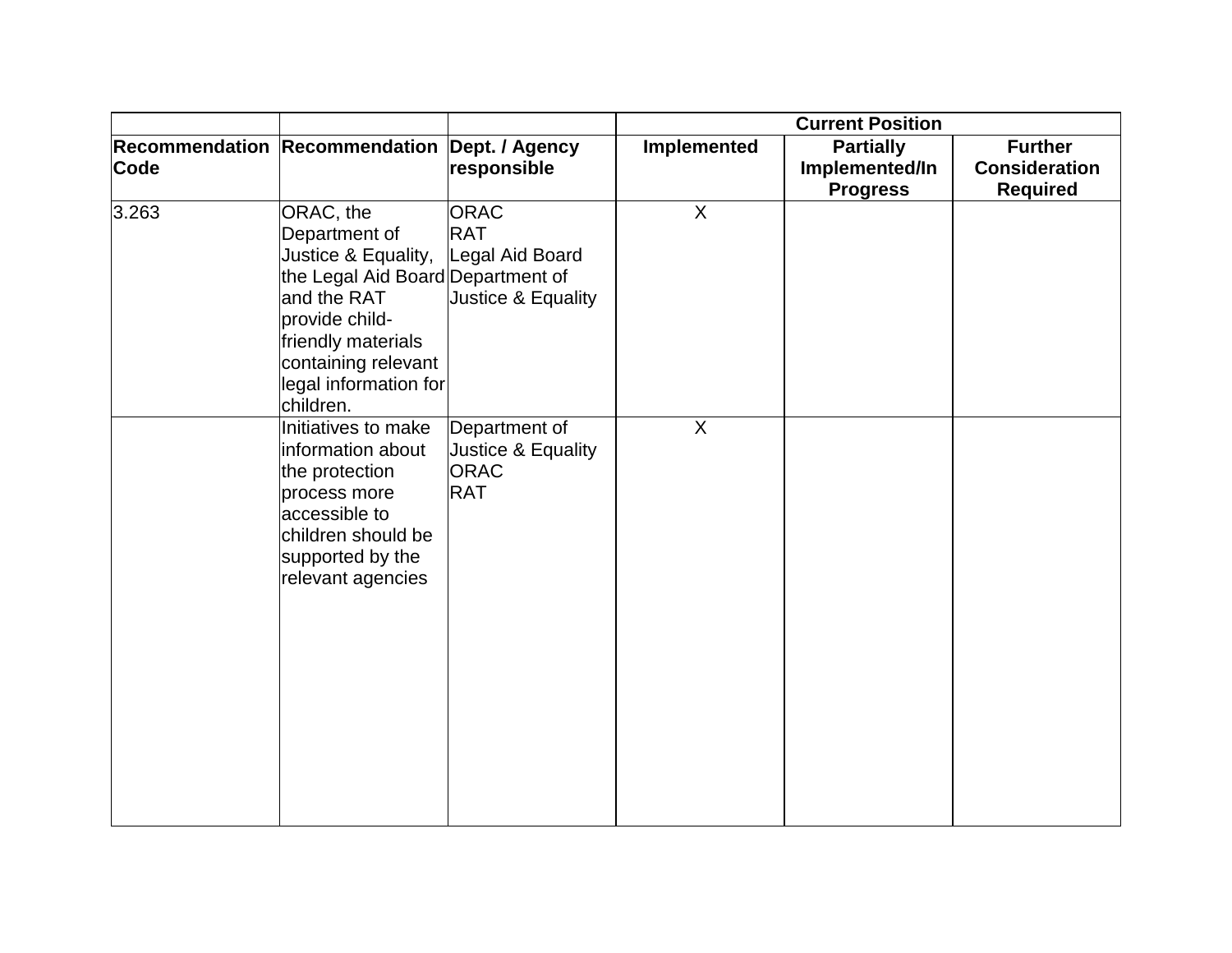|       |                                                                                                                                                                                                                                                                                                                                                               |                                     | <b>Current Position</b> |                                                       |                                                           |
|-------|---------------------------------------------------------------------------------------------------------------------------------------------------------------------------------------------------------------------------------------------------------------------------------------------------------------------------------------------------------------|-------------------------------------|-------------------------|-------------------------------------------------------|-----------------------------------------------------------|
| Code  | Recommendation Recommendation Dept. / Agency                                                                                                                                                                                                                                                                                                                  | responsible                         | Implemented             | <b>Partially</b><br>Implemented/In<br><b>Progress</b> | <b>Further</b><br><b>Consideration</b><br><b>Required</b> |
| 3.267 | In order to ensure<br>that children have<br>access to the<br>protection process,<br>where an<br>accompanied child<br>has not made an<br>application/has not<br>been included in a<br>protection<br>application by their<br>parent/guardian<br>the law should be<br>amended to provide<br>that the child be<br>deemed to be an<br>applicant for<br>protection. | Department of<br>Justice & Equality | $\sf X$                 |                                                       |                                                           |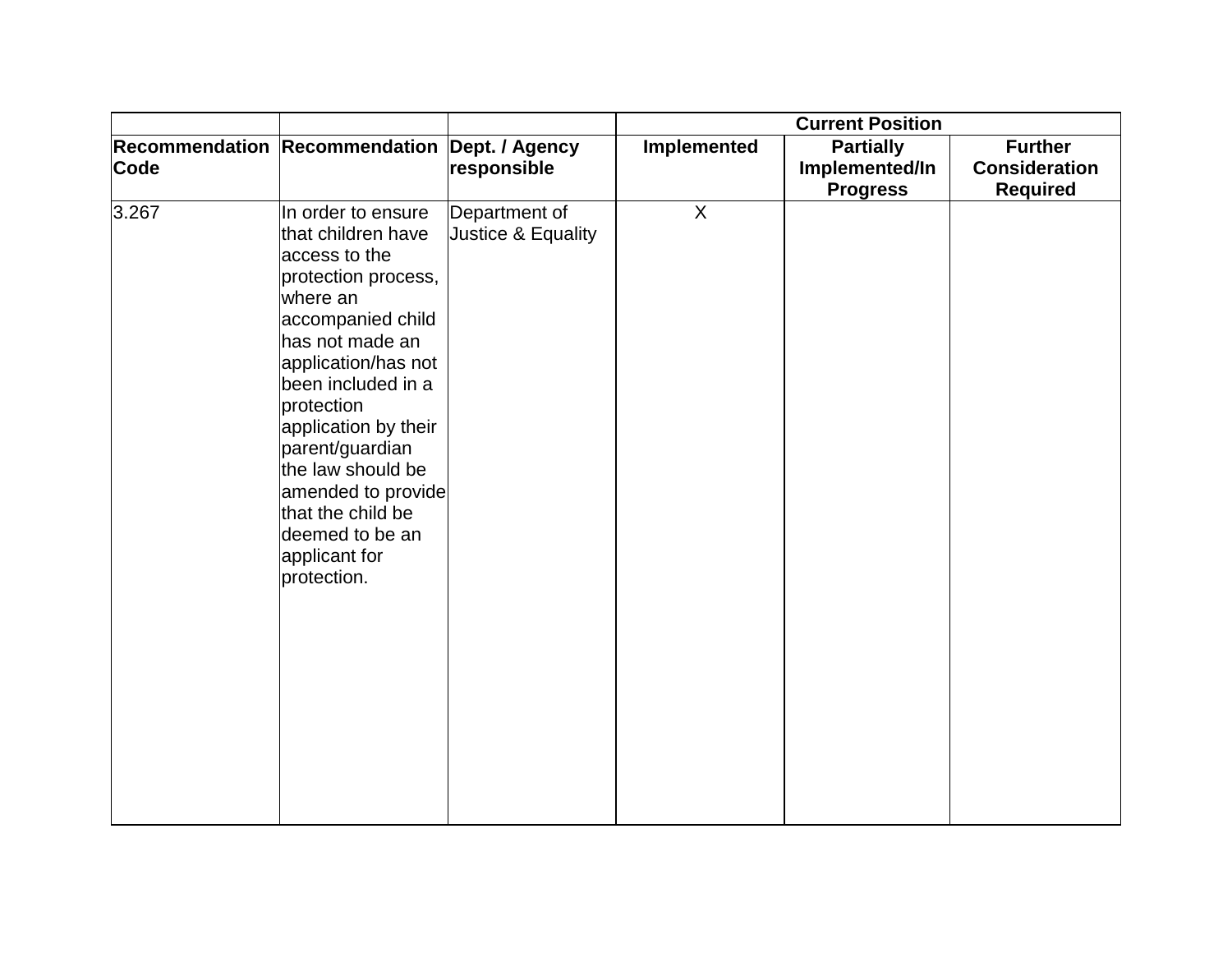|       |                                                                                                                                                                                                                                                                                                                                                         |                                                        | <b>Current Position</b> |                                                       |                                                           |
|-------|---------------------------------------------------------------------------------------------------------------------------------------------------------------------------------------------------------------------------------------------------------------------------------------------------------------------------------------------------------|--------------------------------------------------------|-------------------------|-------------------------------------------------------|-----------------------------------------------------------|
| Code  | Recommendation Recommendation Dept. / Agency                                                                                                                                                                                                                                                                                                            | responsible                                            | Implemented             | <b>Partially</b><br>Implemented/In<br><b>Progress</b> | <b>Further</b><br><b>Consideration</b><br><b>Required</b> |
| 3.267 | A presumption that ORAC<br>children are<br>included in their<br>parent/guardian's<br>application should<br>apply, but in all<br>cases the State and<br>the applicant's legal<br>advisor should<br>assess whether this<br>assumption is<br>appropriate. If not,<br>the child should be<br>deemed to have<br>made an<br>application in their<br>own name. | Legal Aid Board<br>Department of<br>Justice & Equality | $\sf X$                 |                                                       |                                                           |
|       | A child who is<br>incapable of<br>expressing his or<br>her own views<br>should have access<br>to the assistance of<br>a representative.                                                                                                                                                                                                                 | Tusla                                                  | X                       |                                                       |                                                           |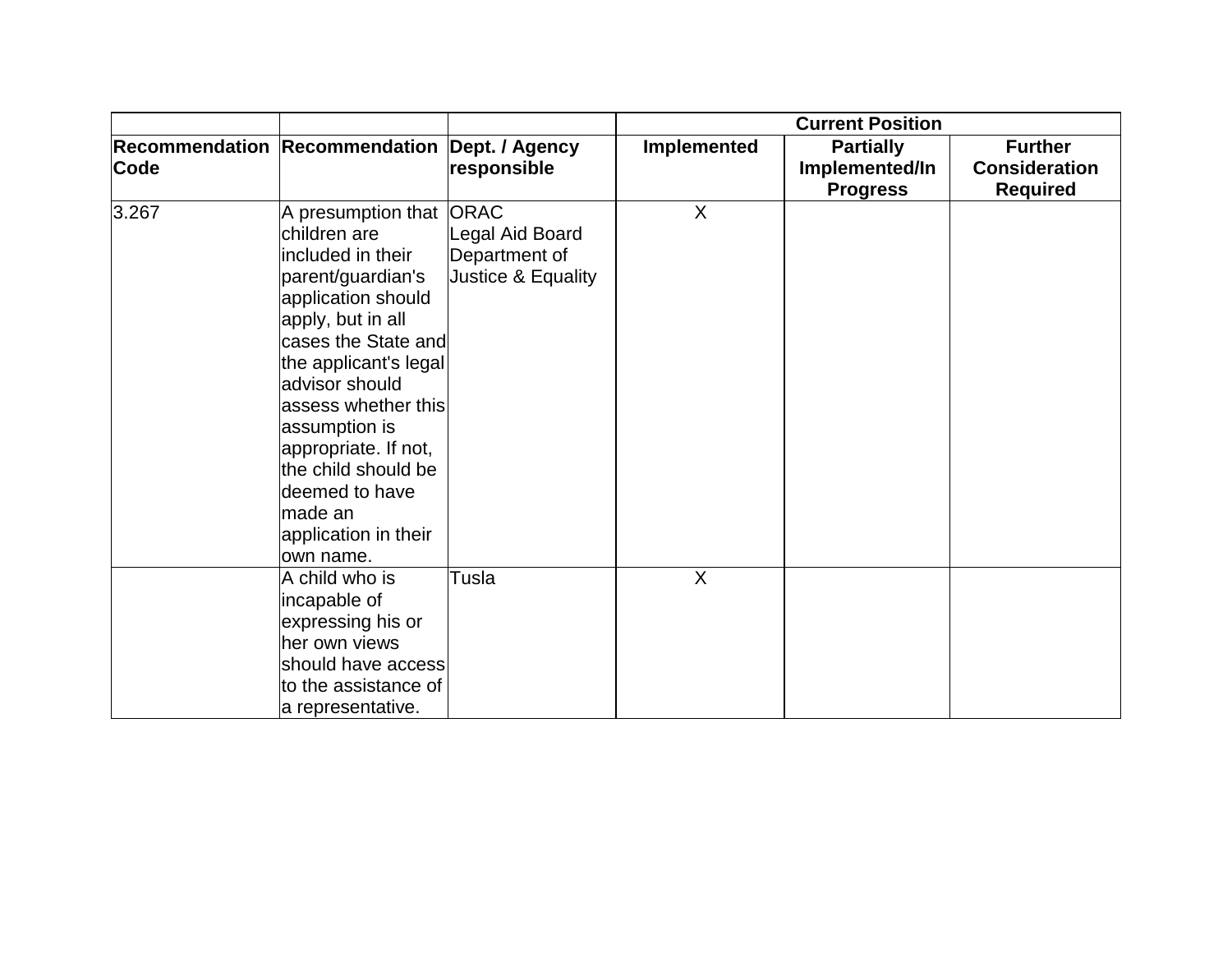|       |                                                                                                                                                                                                                                                |                                                                                                              | <b>Current Position</b> |                                                       |                                                           |
|-------|------------------------------------------------------------------------------------------------------------------------------------------------------------------------------------------------------------------------------------------------|--------------------------------------------------------------------------------------------------------------|-------------------------|-------------------------------------------------------|-----------------------------------------------------------|
| Code  | Recommendation Recommendation Dept. / Agency                                                                                                                                                                                                   | responsible                                                                                                  | Implemented             | <b>Partially</b><br>Implemented/In<br><b>Progress</b> | <b>Further</b><br><b>Consideration</b><br><b>Required</b> |
| 3.275 | More formal<br>procedures be<br>introduced to<br>ensure appropriate<br>training is provided<br>to all interpreters<br>and a register be<br>maintained to<br>indicate who has<br>completed this<br>training in order to<br>be eligible to work. | Department of<br>Justice & Equality                                                                          | $\mathsf{X}$            |                                                       |                                                           |
|       | A coordinated<br>system of reforms<br>to be implemented<br>on a phased basis<br>to move to a<br>system where all<br>interpreters in the<br>protection process<br>have appropriately<br>accredited<br>qualifications                            | Department of<br>Education and<br>Skills, HSE, Spirasi,<br>City of Dublin<br>Education and<br>Training Board |                         | $\overline{X}$                                        |                                                           |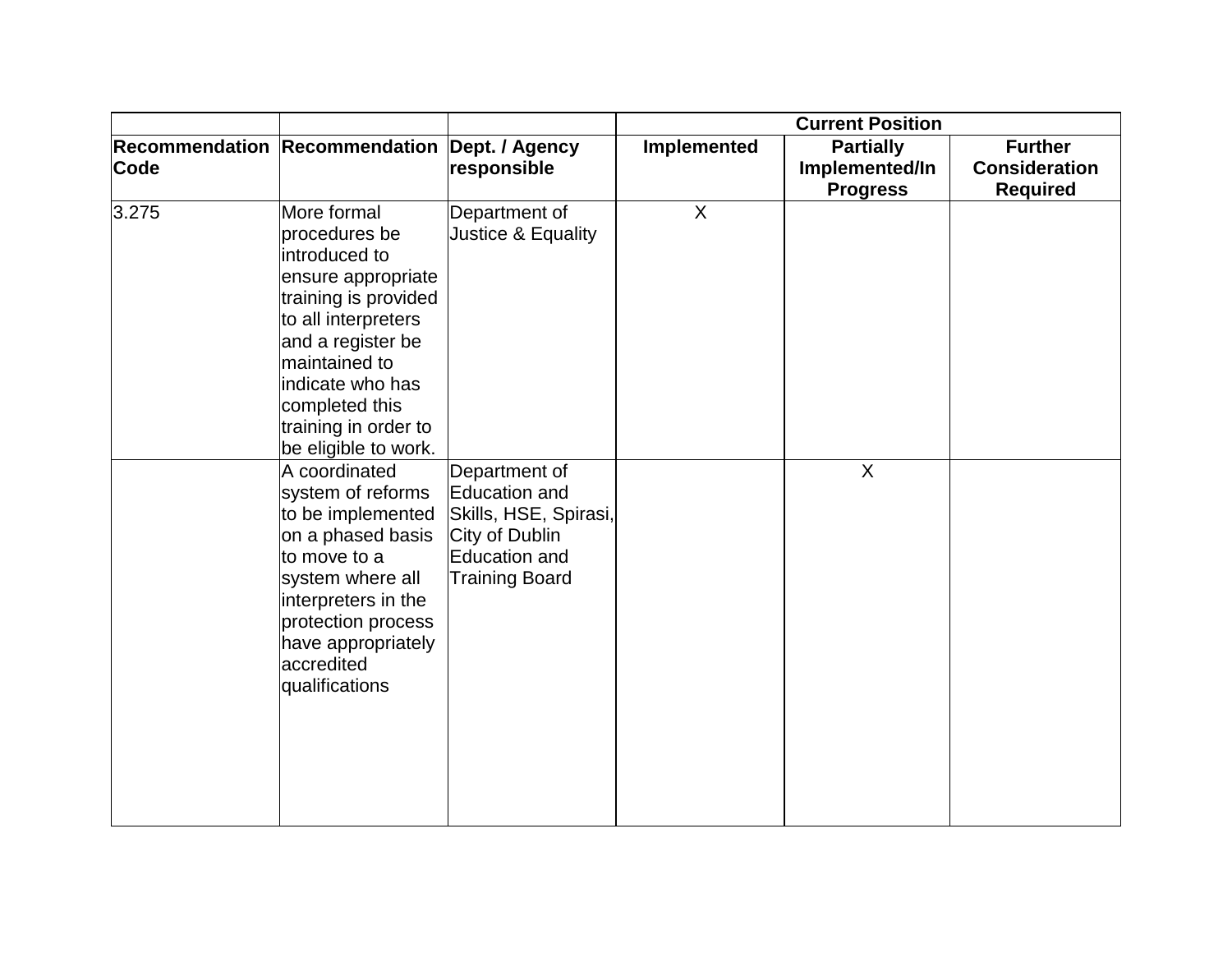|       |                                                                                                                                                                                                              |                                                                                                              | <b>Current Position</b> |                                                       |                                                           |
|-------|--------------------------------------------------------------------------------------------------------------------------------------------------------------------------------------------------------------|--------------------------------------------------------------------------------------------------------------|-------------------------|-------------------------------------------------------|-----------------------------------------------------------|
| Code  | Recommendation Recommendation Dept. / Agency                                                                                                                                                                 | responsible                                                                                                  | <b>Implemented</b>      | <b>Partially</b><br>Implemented/In<br><b>Progress</b> | <b>Further</b><br><b>Consideration</b><br><b>Required</b> |
| 3.275 | A system of<br>accreditation to be<br>established and<br>maintained                                                                                                                                          | Department of<br>Education and<br>Skills, HSE, Spirasi,<br>City of Dublin<br>Education and<br>training Board |                         | X                                                     |                                                           |
|       | The tendering<br>process and terms<br>of contracts for<br>interpreting firms<br>should require them<br>to prioritise or<br>incentivise more<br>those who have<br>recognised<br>accredited<br>qualifications. | Department of<br>Justice & Equality                                                                          | $\sf X$                 |                                                       |                                                           |
|       | All parties should<br>ensure in selecting<br>interpreters that<br>there is no conflict<br>of interest, or<br>breaches of<br>confidentiality                                                                  | HSE,<br>Department of<br>Justice & Equality                                                                  | $\overline{X}$          |                                                       |                                                           |
|       | Mechanisms should HSE,<br>be put in place to<br>carry out<br>independent<br>assessments of the                                                                                                               | Department of<br>Justice & Equality                                                                          | $\overline{X}$          |                                                       |                                                           |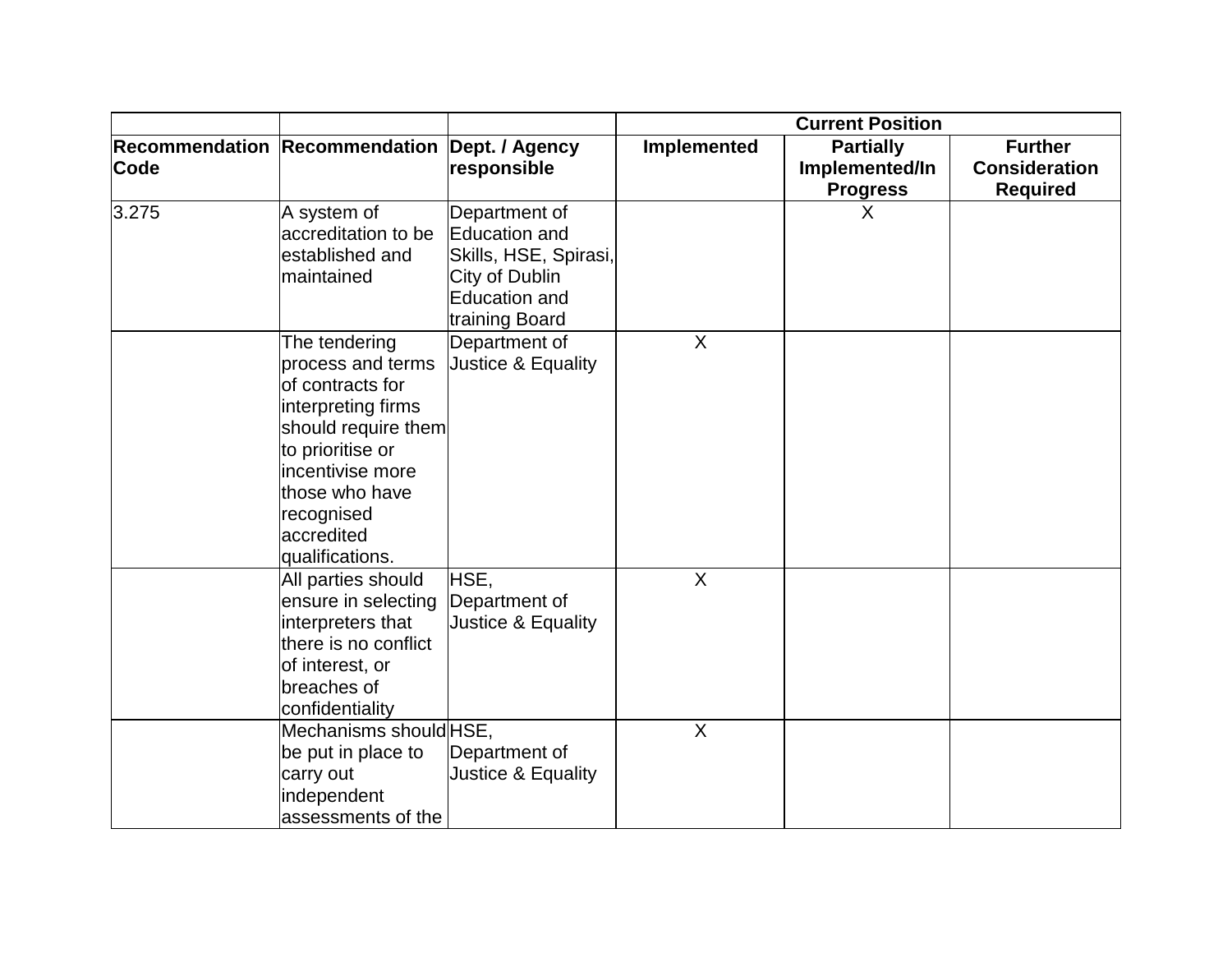|       |                                                                                                                                                                                                                                                                                                                     |                                     | <b>Current Position</b> |                                                       |                                                           |
|-------|---------------------------------------------------------------------------------------------------------------------------------------------------------------------------------------------------------------------------------------------------------------------------------------------------------------------|-------------------------------------|-------------------------|-------------------------------------------------------|-----------------------------------------------------------|
| Code  | Recommendation Recommendation Dept. / Agency                                                                                                                                                                                                                                                                        | responsible                         | Implemented             | <b>Partially</b><br>Implemented/In<br><b>Progress</b> | <b>Further</b><br><b>Consideration</b><br><b>Required</b> |
| 3.286 | An expert group<br>consider the issue<br>(recording of<br>interviews/<br>hearings) in more<br>detail in order to<br>fully explore the<br>implications and<br>costs concerned<br>land to conclude<br>whether recording<br>of interviews/<br>hearings should be<br>implemented at first<br>instance and/or<br> appeal | Department of<br>Justice & Equality |                         |                                                       | X                                                         |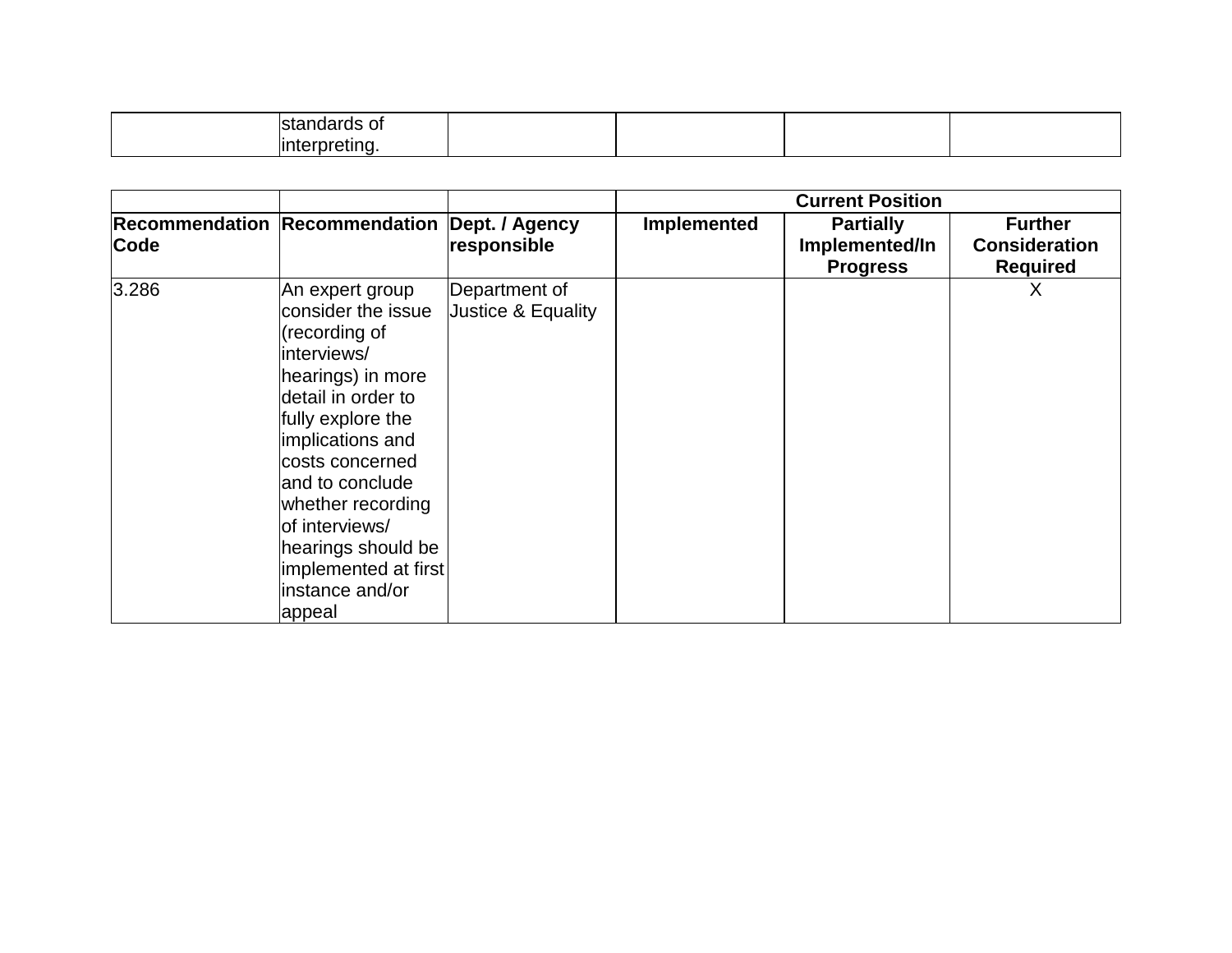|             |                                                                                                                                                                                                                                                                           |                                                                  | <b>Current Position</b> |                                                       |                                                           |
|-------------|---------------------------------------------------------------------------------------------------------------------------------------------------------------------------------------------------------------------------------------------------------------------------|------------------------------------------------------------------|-------------------------|-------------------------------------------------------|-----------------------------------------------------------|
| <b>Code</b> | Recommendation Recommendation Dept. / Agency                                                                                                                                                                                                                              | responsible                                                      | Implemented             | <b>Partially</b><br>Implemented/In<br><b>Progress</b> | <b>Further</b><br><b>Consideration</b><br><b>Required</b> |
| 3.299       | The continuance<br>and further<br>development of a<br>method of<br>prioritisation of<br>cases for<br>vulnerable<br>applicants. Must be<br>balanced with need<br>to be sensitive to<br>needs of vulnerable<br>applicants                                                   | <b>HSE</b><br>Department of<br>Justice & Equality<br><b>ORAC</b> | $\sf X$                 |                                                       |                                                           |
|             | The introduction of HSE<br>vulnerability<br>screening for all<br>applicants beyond<br>the scope of the<br>current public<br>health screening<br>available to<br>residents of Direct<br><b>Provision Centres</b><br>within 30 days after<br>initial application is<br>made |                                                                  |                         |                                                       | X                                                         |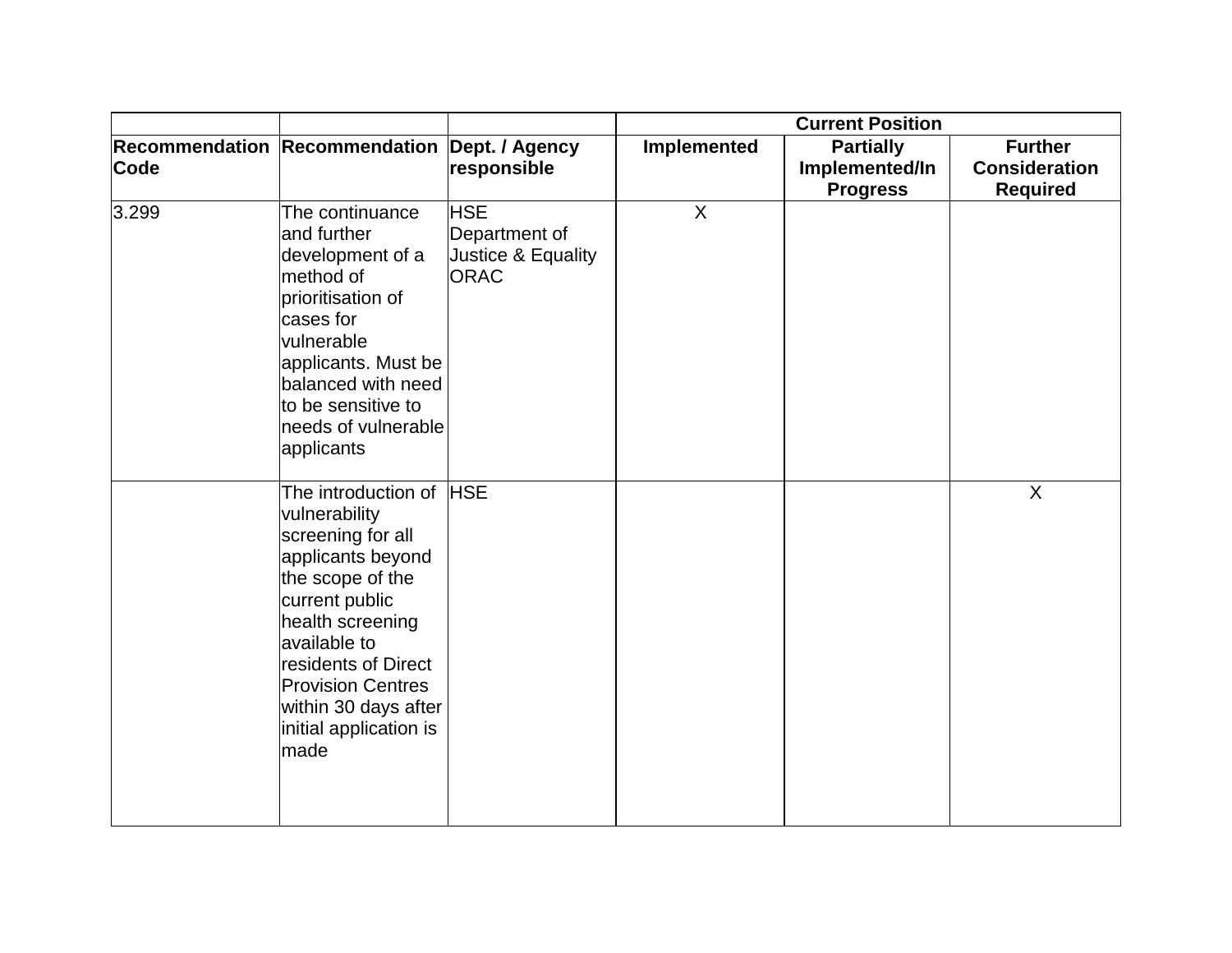|             |                                                                                                                                                                                                          |                          | <b>Current Position</b> |                                                       |                                                           |
|-------------|----------------------------------------------------------------------------------------------------------------------------------------------------------------------------------------------------------|--------------------------|-------------------------|-------------------------------------------------------|-----------------------------------------------------------|
| <b>Code</b> | Recommendation Recommendation Dept. / Agency                                                                                                                                                             | responsible              | Implemented             | <b>Partially</b><br>Implemented/In<br><b>Progress</b> | <b>Further</b><br><b>Consideration</b><br><b>Required</b> |
| 3.299       | The establishment   HSE<br>of formal<br>mechanisms of<br>referral in the case<br>of disclosed or<br>diagnosed<br>vulnerabilities                                                                         | <b>RIA</b>               | X                       |                                                       |                                                           |
|             | Follow-up and<br>monitoring of<br>persons who fall<br>into the category of<br>vulnerable should<br>occur                                                                                                 | <b>HSE</b><br><b>RIA</b> | X                       |                                                       |                                                           |
|             | Public awareness<br>and training<br>programmes should<br>be developed as<br>part of such<br>procedures to<br>include legal reps,<br>health<br>professionals, NGO<br>staff and other<br>frontline workers | <b>HSE</b>               |                         | $\overline{X}$                                        |                                                           |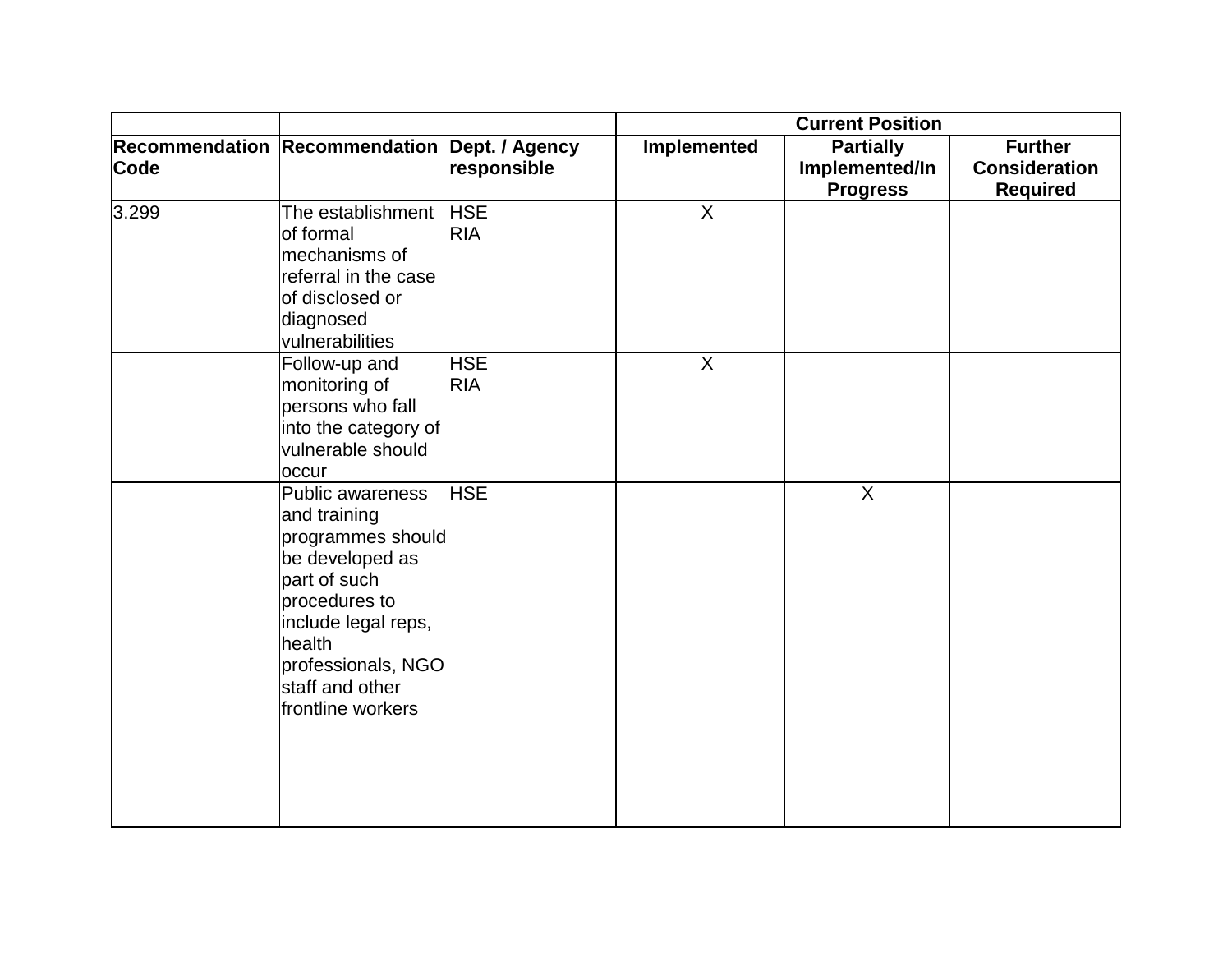|       | <b>Recommendation Recommendation</b>                                                                                                                                                                                 |                               |                    | <b>Current Position</b>                               |                                                           |
|-------|----------------------------------------------------------------------------------------------------------------------------------------------------------------------------------------------------------------------|-------------------------------|--------------------|-------------------------------------------------------|-----------------------------------------------------------|
| Code  |                                                                                                                                                                                                                      | Dept. / Agency<br>responsible | <b>Implemented</b> | <b>Partially</b><br>Implemented/In<br><b>Progress</b> | <b>Further</b><br><b>Consideration</b><br><b>Required</b> |
| 3.299 | That sufficient<br>resources be made<br>available at the<br>earliest possible<br>stage to both<br>relevant NGO's and<br>state agencies to<br>facilitate early<br>identification of<br>vulnerability of<br>applicants | HSE                           |                    |                                                       | Х                                                         |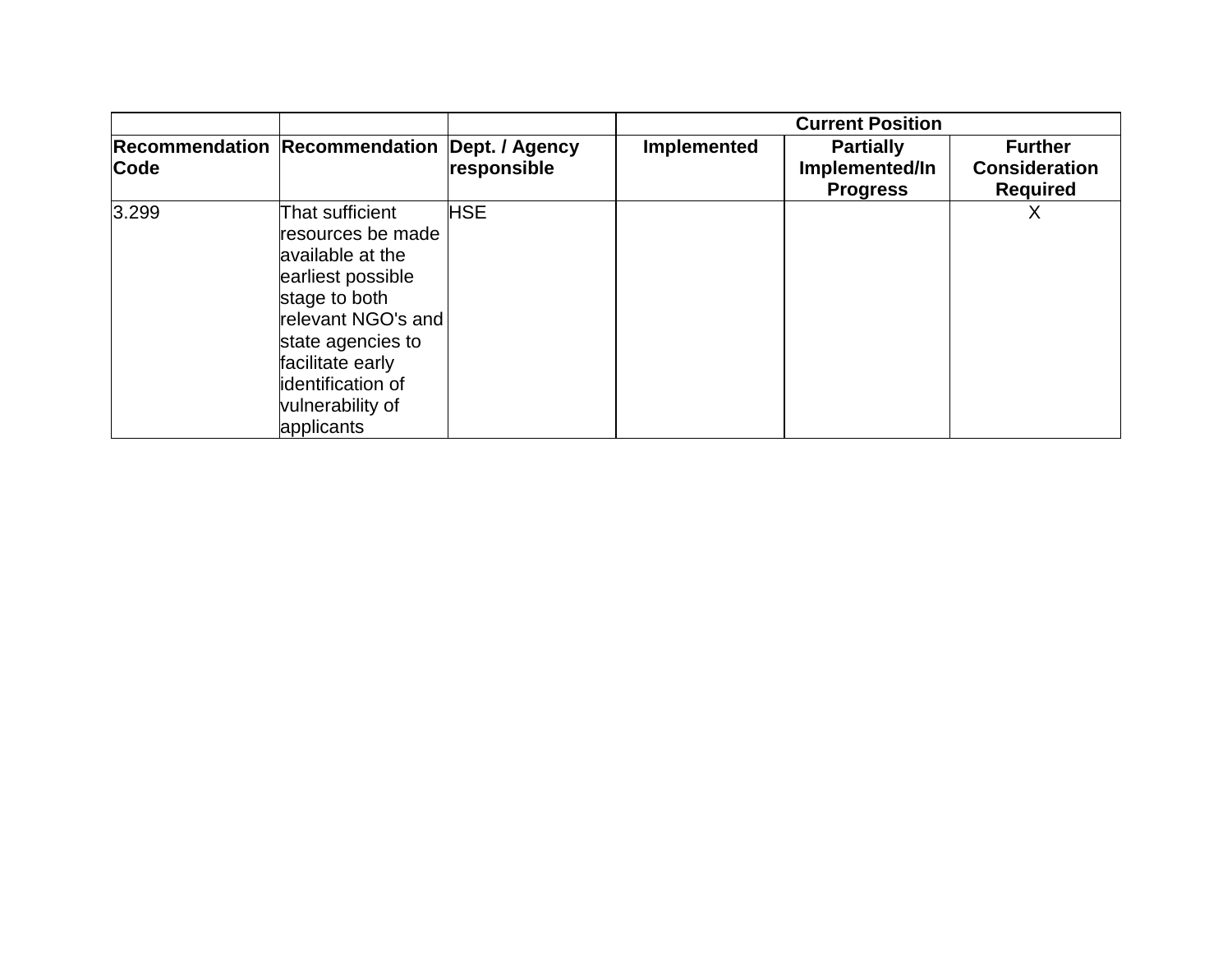|       |                                                                                                                                                                                                                                                                      |                                     | <b>Current Position</b> |                                                       |                                                           |
|-------|----------------------------------------------------------------------------------------------------------------------------------------------------------------------------------------------------------------------------------------------------------------------|-------------------------------------|-------------------------|-------------------------------------------------------|-----------------------------------------------------------|
| Code  | Recommendation Recommendation Dept. / Agency                                                                                                                                                                                                                         | responsible                         | <b>Implemented</b>      | <b>Partially</b><br>Implemented/In<br><b>Progress</b> | <b>Further</b><br><b>Consideration</b><br><b>Required</b> |
| 3.312 | <b>Swift</b><br>implementation of<br>an adequately<br>resourced single<br>procedure to deliver<br>decisions within a<br>12 month<br>timeframe to create<br>the conditions<br>whereby Assisted<br><b>Voluntary Return</b><br>(AVR) is more likely<br>to be availed of | Department of<br>Justice & Equality |                         | X                                                     |                                                           |
|       | Provision of support Department of<br>to the IOM, NGOs<br>etc to raise<br>awareness about<br><b>AVR</b>                                                                                                                                                              | Justice & Equality<br><b>RIA</b>    | X                       |                                                       |                                                           |
|       | Provision of support Department of<br>to the IOM for the<br>delivery of AVR<br>counselling<br>services                                                                                                                                                               | Justice & Equality                  | $\sf X$                 |                                                       |                                                           |
|       | Where appropriate, Legal Aid Board,<br>the Legal Aid Board Department of<br>should include<br>information about<br>AVR as part of<br>early legal advice                                                                                                              | Justice & Equality                  | $\sf X$                 |                                                       |                                                           |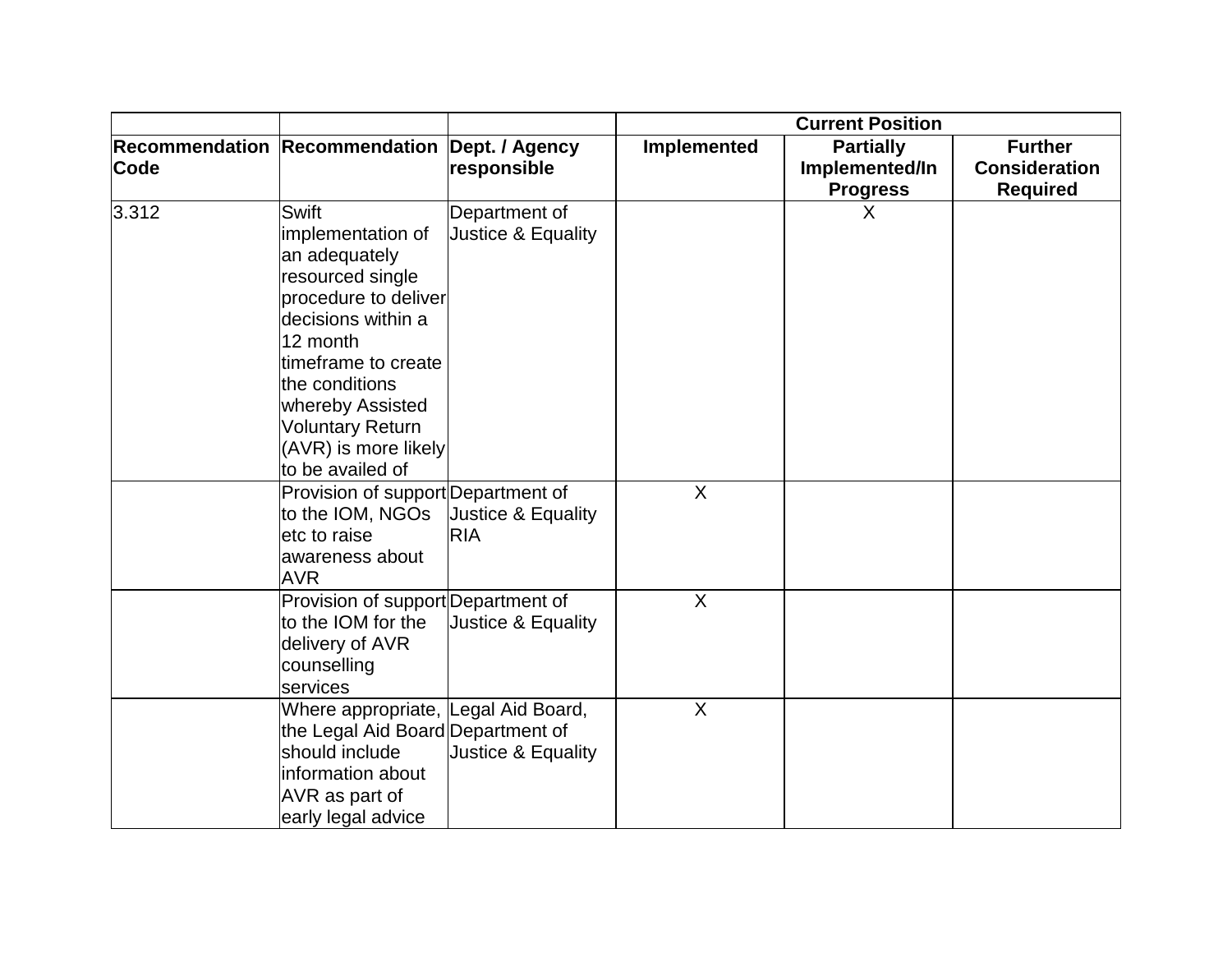|             |                                                                                                                                                                                                                                                               |             | <b>Current Position</b> |                                                       |                                                           |
|-------------|---------------------------------------------------------------------------------------------------------------------------------------------------------------------------------------------------------------------------------------------------------------|-------------|-------------------------|-------------------------------------------------------|-----------------------------------------------------------|
| <b>Code</b> | Recommendation Recommendation Dept. / Agency                                                                                                                                                                                                                  | responsible | Implemented             | <b>Partially</b><br>Implemented/In<br><b>Progress</b> | <b>Further</b><br><b>Consideration</b><br><b>Required</b> |
| 3.312       | Inclusion of specific Department of<br>provision access to Justice & Equality<br>AVR at all stages of<br>the single<br>procedure and<br>expansion of the<br>time period before<br>lissuance of a<br><b>Deportation Order</b><br>when AVR can be<br>availed of |             | Χ                       |                                                       |                                                           |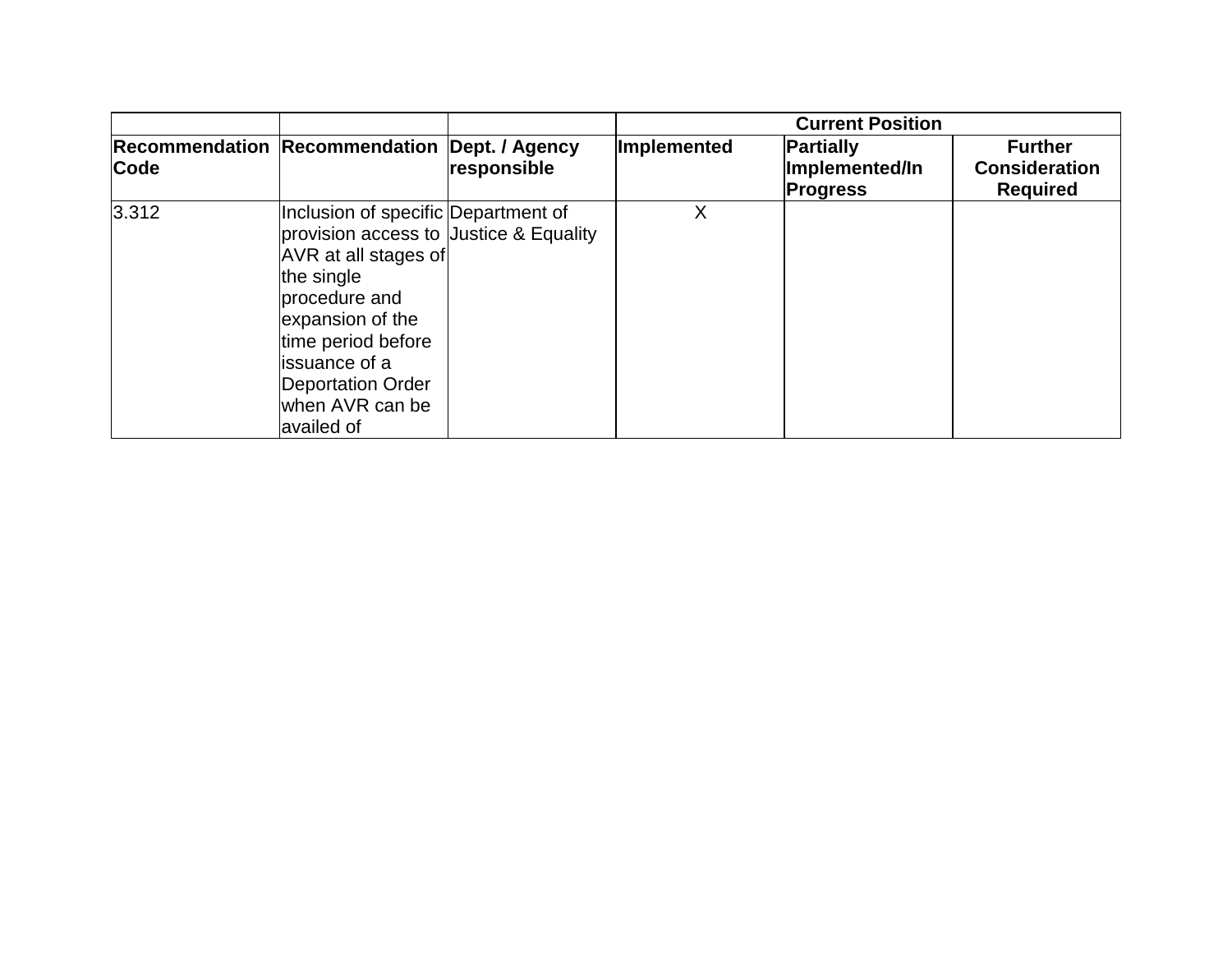|       |                                                                                                                                                                                                                                                                                                          |                                     | <b>Current Position</b>   |                                                       |                                                           |
|-------|----------------------------------------------------------------------------------------------------------------------------------------------------------------------------------------------------------------------------------------------------------------------------------------------------------|-------------------------------------|---------------------------|-------------------------------------------------------|-----------------------------------------------------------|
| Code  | Recommendation Recommendation Dept. / Agency                                                                                                                                                                                                                                                             | responsible                         | Implemented               | <b>Partially</b><br>Implemented/In<br><b>Progress</b> | <b>Further</b><br><b>Consideration</b><br><b>Required</b> |
| 3.330 | Swift<br>implementation of<br>an adequately<br>resourced single<br>procedure which<br>creates the<br>conditions whereby<br>AVR may be taken<br>up by a greater<br>number of people<br>and which includes<br>provisions to<br>address the 'trailing<br>family member' and<br>unregistered child<br>issues | Department of<br>Justice & Equality |                           | $\sf X$                                               |                                                           |
|       | Introduce a legal<br>power of entry for<br>the purposes of<br>enforcing a<br>deportation order                                                                                                                                                                                                           | Department of<br>Justice & Equality | $\boldsymbol{\mathsf{X}}$ |                                                       |                                                           |
|       | In the future,<br>consideration<br>should be given on<br>a case by case<br>basis to apply the<br>principles and<br>solutions outlined at<br>para. 3.134                                                                                                                                                  | Department of<br>Justice & Equality |                           |                                                       | X                                                         |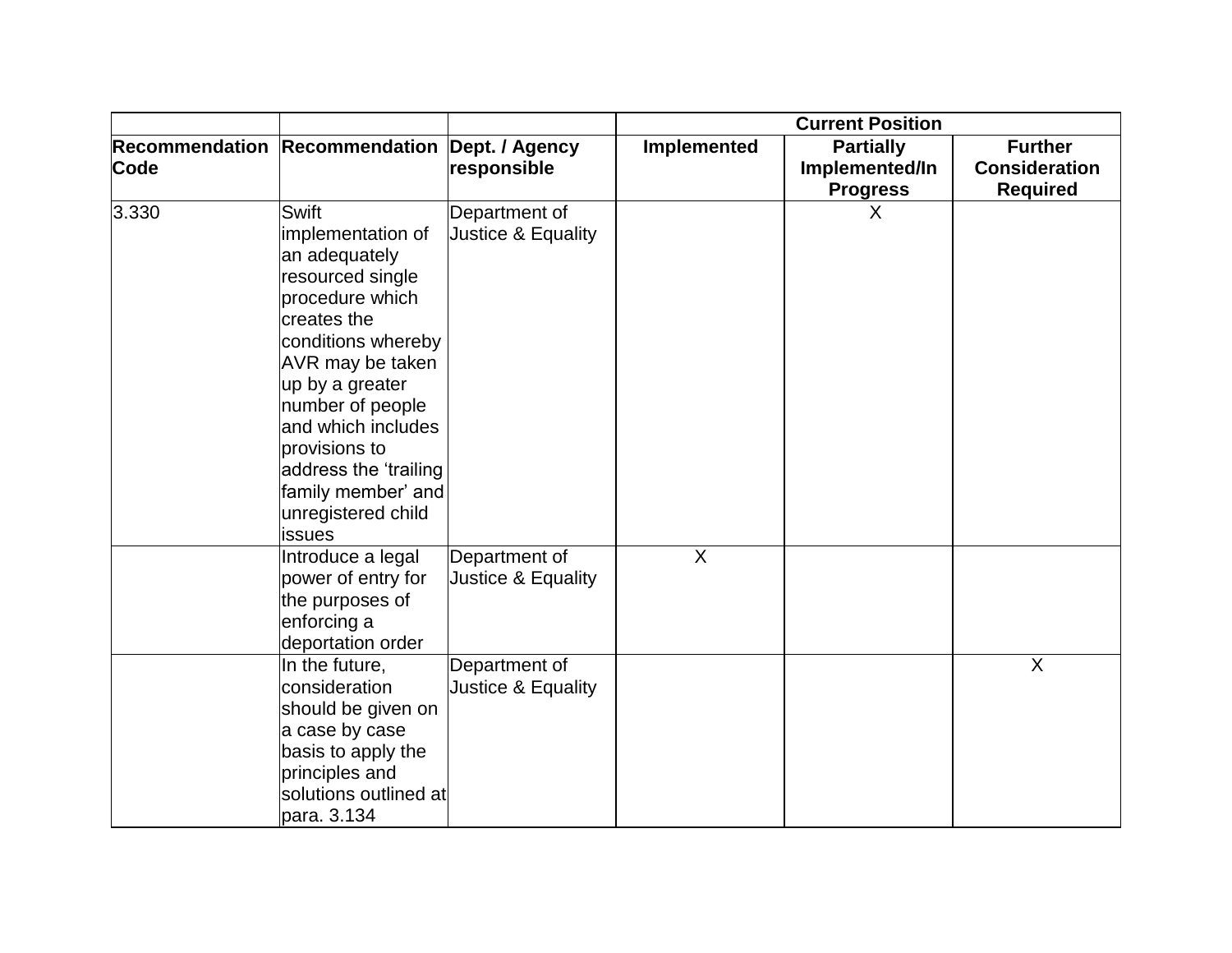|       |                                                                                                                                                         |                                      | <b>Current Position</b> |                                                       |                                                           |
|-------|---------------------------------------------------------------------------------------------------------------------------------------------------------|--------------------------------------|-------------------------|-------------------------------------------------------|-----------------------------------------------------------|
| Code  | Recommendation Recommendation Dept. / Agency                                                                                                            | responsible                          | <b>Implemented</b>      | <b>Partially</b><br>Implemented/In<br><b>Progress</b> | <b>Further</b><br><b>Consideration</b><br><b>Required</b> |
| 3.330 | Continuation of<br>efforts to reduce<br>the backlog of<br>judicial review<br>cases at the courts                                                        | Department of<br>Justice & Equality  | $\sf X$                 |                                                       |                                                           |
|       | Review human<br>resource capacity<br>at the GNIB and<br>ensure adequate<br>resources are in<br>place for the<br>implementation of<br>deportation orders | Garda<br>Commissioner                |                         | X                                                     |                                                           |
|       | Establishment of<br>procedures for the<br>practical<br>enforcement of<br>deportation orders                                                             | Garda National<br>Immigration Bureau | X                       |                                                       |                                                           |
|       | Maintenance of the Department of<br>current practice in<br>Ireland under which<br>separated children<br>are not deported.                               | Justice & Equality                   | X                       |                                                       |                                                           |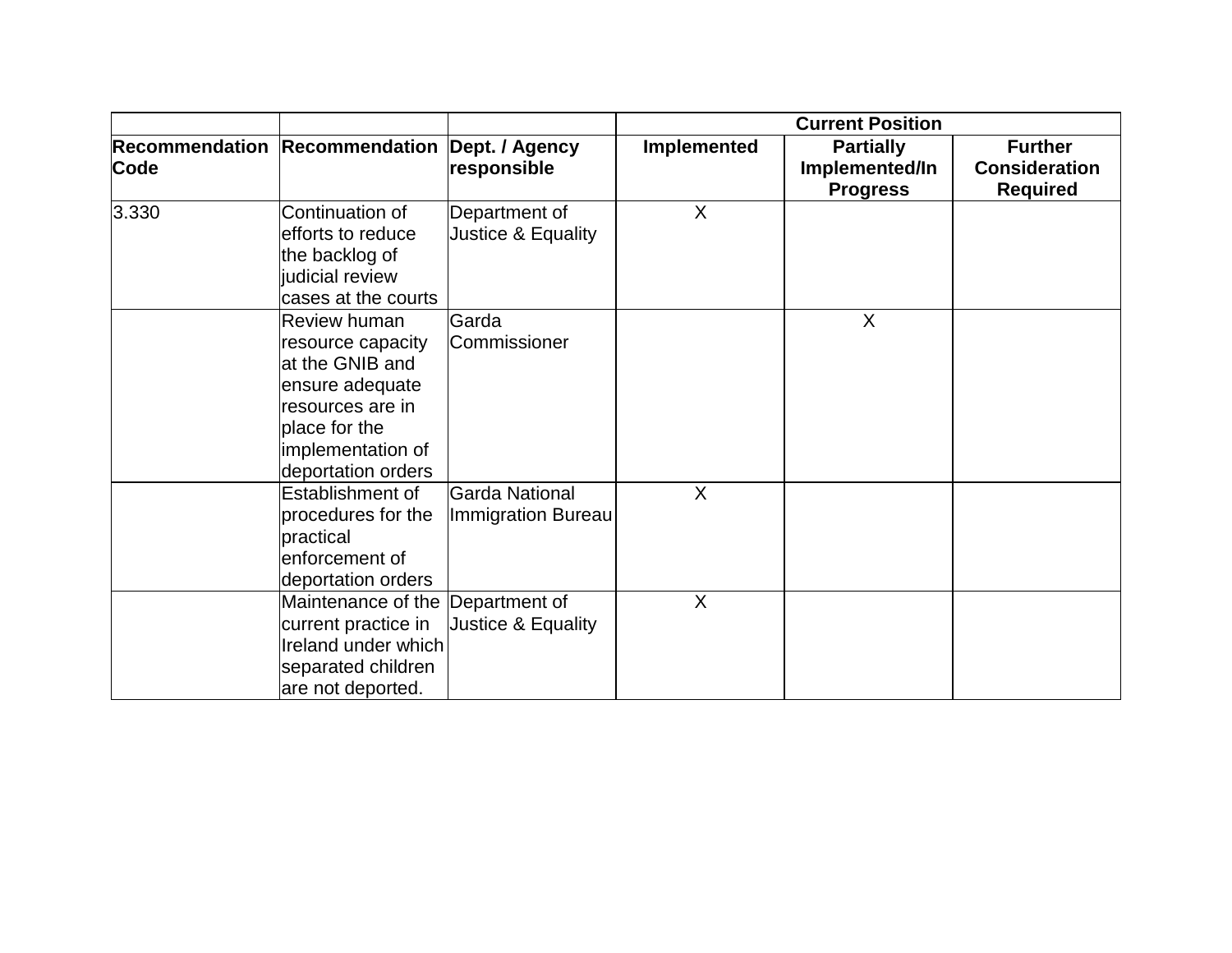|             |                                                                                                                                                                                                                                                                                                                  |                                     | <b>Current position</b> |                                                       |                                                           |
|-------------|------------------------------------------------------------------------------------------------------------------------------------------------------------------------------------------------------------------------------------------------------------------------------------------------------------------|-------------------------------------|-------------------------|-------------------------------------------------------|-----------------------------------------------------------|
| <b>Code</b> | Recommendation Recommendation Dept. / Agency                                                                                                                                                                                                                                                                     | responsible                         | <b>Implemented</b>      | <b>Partially</b><br>Implemented/In<br><b>Progress</b> | <b>Further</b><br><b>Consideration</b><br><b>Required</b> |
| 3.340       | Appropriate staffing Department of<br>levels be<br>established and<br>maintained with the<br>necessary<br>expertise at the<br><b>Asylum Policy Unit</b><br>and Statistics and<br>Reporting units in<br><b>INIS and other</b><br>relevant bodies to<br>enable them to<br>carry out their<br>functions effectively | Justice & Equality                  | X                       |                                                       |                                                           |
|             | Unified data<br>collection systems<br>to be developed<br>which can produce<br>up-to-date data on<br>an ongoing basis                                                                                                                                                                                             | Department of<br>Justice & Equality |                         | $\mathsf{X}$                                          |                                                           |
|             | The good practice<br>established through<br>the Working Group<br>of sharing and<br>discussing<br>information in a<br>safe setting among<br>key stakeholders<br>be continued                                                                                                                                      |                                     | $\sf X$                 |                                                       |                                                           |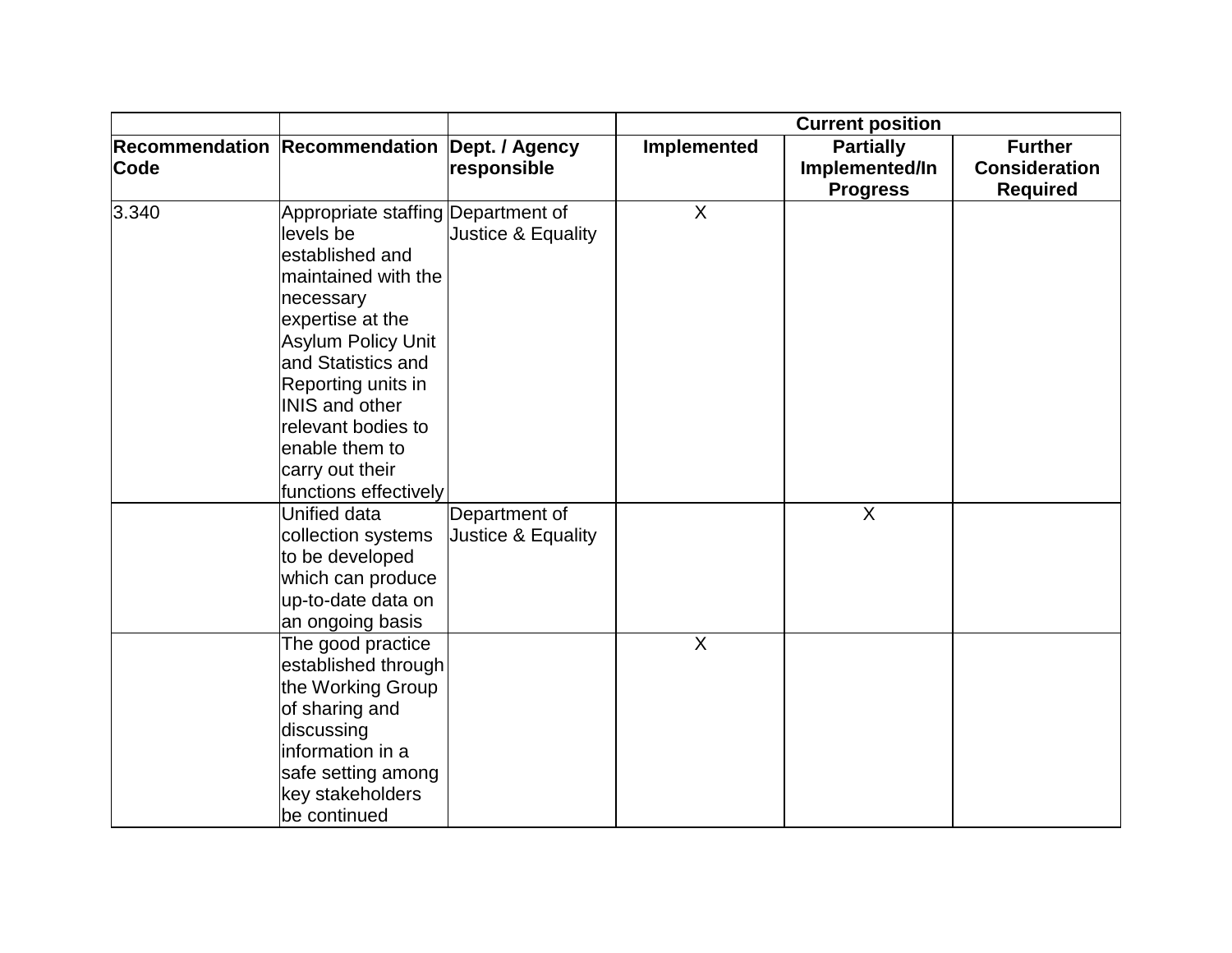|       |                                                                                                                                                                                                                            |                                     | <b>Current Position</b> |                                                       |                                                           |
|-------|----------------------------------------------------------------------------------------------------------------------------------------------------------------------------------------------------------------------------|-------------------------------------|-------------------------|-------------------------------------------------------|-----------------------------------------------------------|
| Code  | Recommendation Recommendation Dept. / Agency                                                                                                                                                                               | responsible                         | Implemented             | <b>Partially</b><br>Implemented/In<br><b>Progress</b> | <b>Further</b><br><b>Consideration</b><br><b>Required</b> |
| 3.349 | Careful transitional Department of<br>planning should be Justice & Equality<br>put in place to<br>minimise any<br>disruption in the<br>transfer of<br>responsibilities and<br>the ongoing<br>processing of<br>applications |                                     | $\overline{X}$          |                                                       |                                                           |
|       | Continuity of<br>personnel and<br>institutional<br>arrangements<br>should be<br>maintained as<br>much as possible in<br>order to safeguard<br>institutional<br>memory and<br>human capital                                 | Department of<br>Justice & Equality | $\sf X$                 |                                                       |                                                           |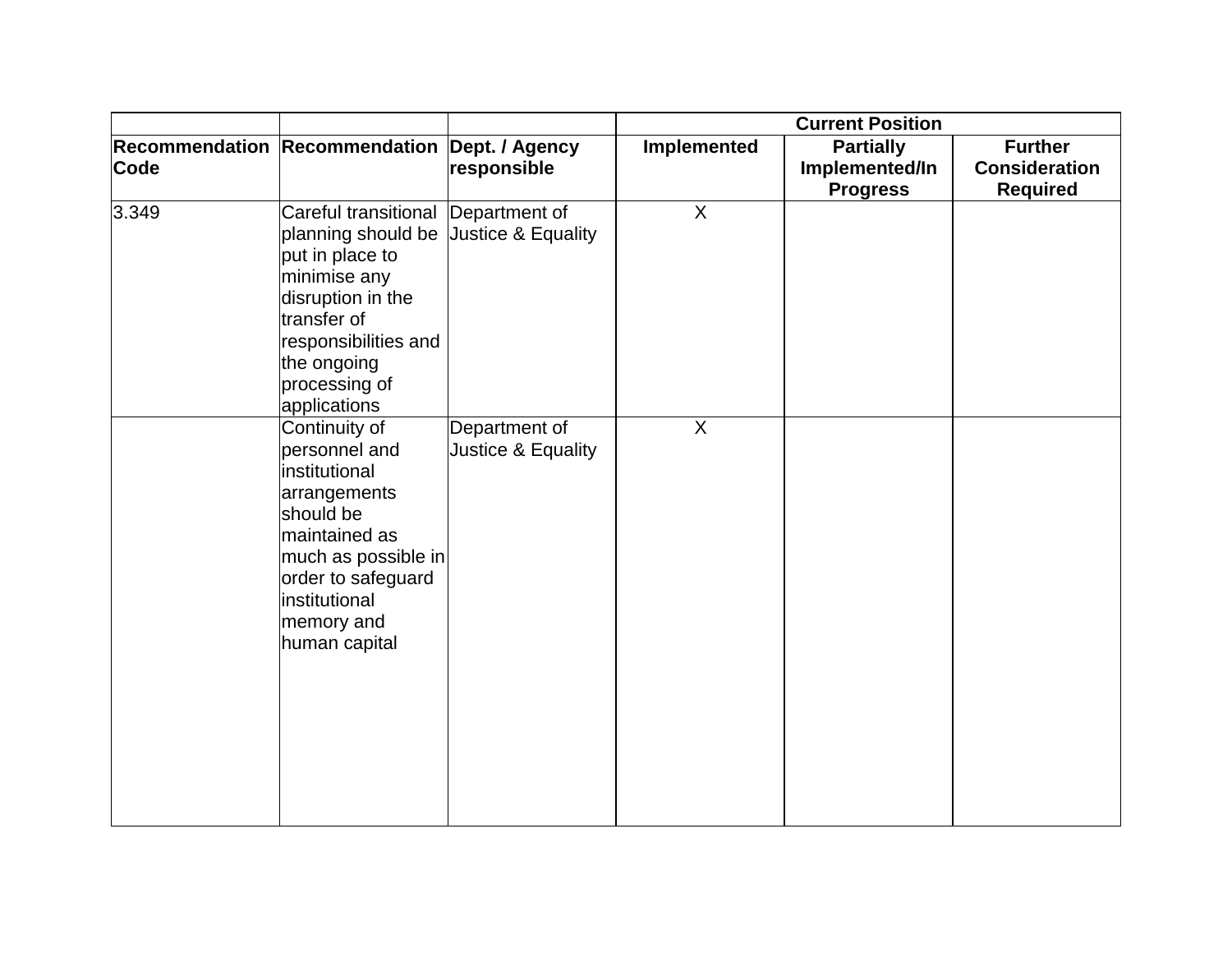|       |                                                                                                                                                                                                      |                                                | <b>Current Position</b> |                                                       |                                                           |
|-------|------------------------------------------------------------------------------------------------------------------------------------------------------------------------------------------------------|------------------------------------------------|-------------------------|-------------------------------------------------------|-----------------------------------------------------------|
| Code  | <b>Recommendation Recommendation</b>                                                                                                                                                                 | Dept. / Agency<br>responsible                  | Implemented             | <b>Partially</b><br>Implemented/In<br><b>Progress</b> | <b>Further</b><br><b>Consideration</b><br><b>Required</b> |
| 3.349 | Existing quality<br>procedures and<br>tools should be<br>carried over to the<br>Department of<br>Justice and<br>Equality when it<br>takes over<br>responsibility for<br>case processing<br>from ORAC | Department of<br><b>Justice &amp; Equality</b> | X                       |                                                       |                                                           |
|       | All staff must be<br>suitably trained and Justice & Equality<br>appropriately skilled<br>to carry out<br>protection<br>determination work                                                            | Department of                                  | X                       |                                                       |                                                           |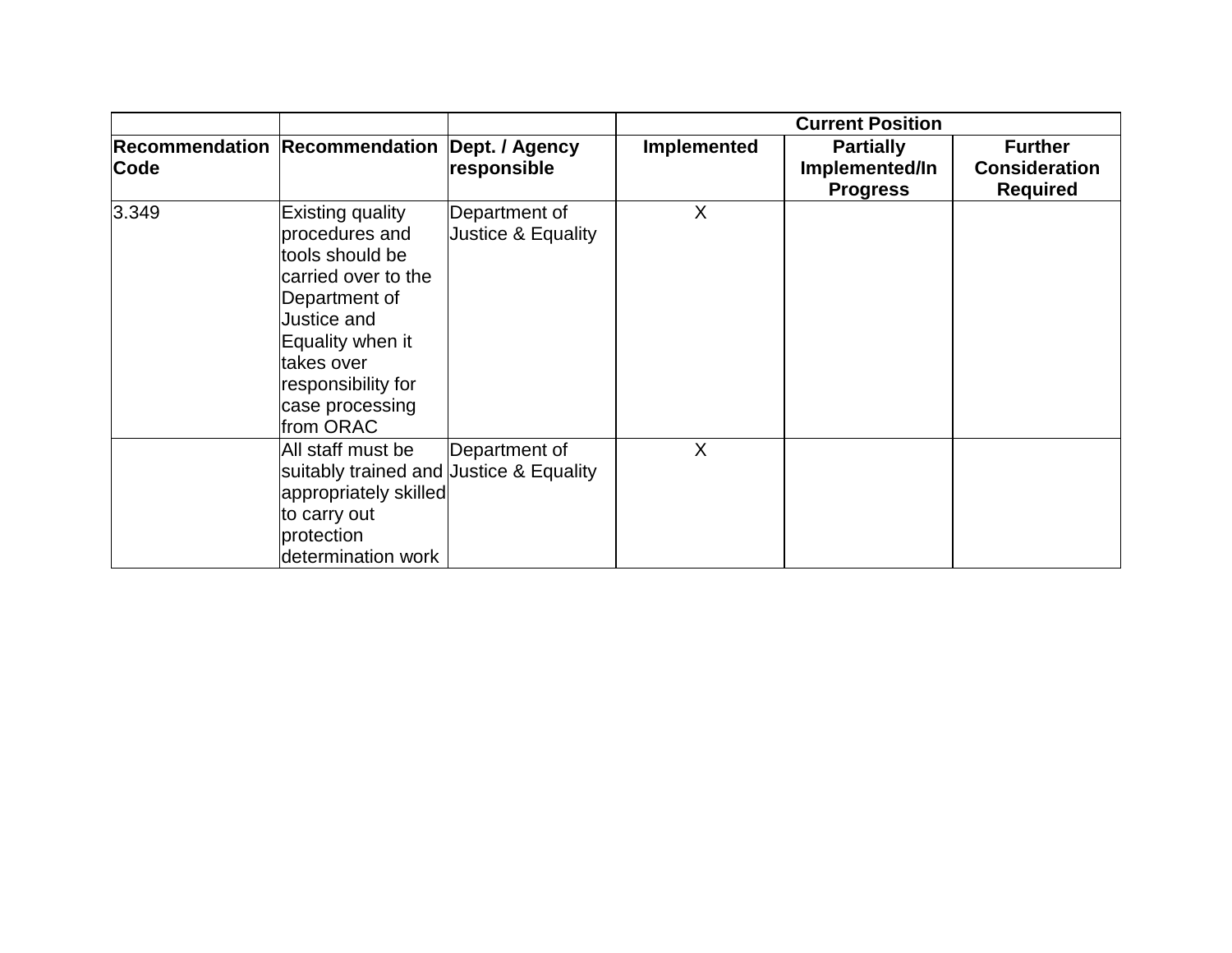|       |                                                                                                                                                                                               | <b>Current Position</b>             |                    |                                    |                                                                                  |
|-------|-----------------------------------------------------------------------------------------------------------------------------------------------------------------------------------------------|-------------------------------------|--------------------|------------------------------------|----------------------------------------------------------------------------------|
| Code  | Recommendation Recommendation Dept. / Agency                                                                                                                                                  | responsible                         | <b>Implemented</b> | <b>Partially</b><br>Implemented/In | <b>Further</b><br><b>Consideration</b>                                           |
| 3.360 | An advisory board                                                                                                                                                                             | Department of                       |                    | <b>Progress</b>                    | <b>Required</b><br>X                                                             |
|       | be established,<br>following and<br>further developing<br>the general scheme<br>of the Refugee<br>Advisory Board.                                                                             | Justice & Equality                  |                    |                                    | No longer<br>applicable - Arising<br>from provisions in<br>the IP Act            |
|       | Any such<br>independent<br>advisory board<br>established be<br>given the<br>necessary flexibility<br>to consider all<br>matters related and<br>relevant to the<br>operation of the<br>system. | Department of<br>Justice & Equality |                    |                                    | $\sf X$<br>No longer<br>applicable - Arising<br>from provisions in<br>the IP Act |
|       | The International<br>Protection Bill put in Justice & Equality<br>place appropriate<br>governance<br>structures to<br>safeguard the<br>independence of<br>the IPAT.                           | Department of                       | X                  |                                    |                                                                                  |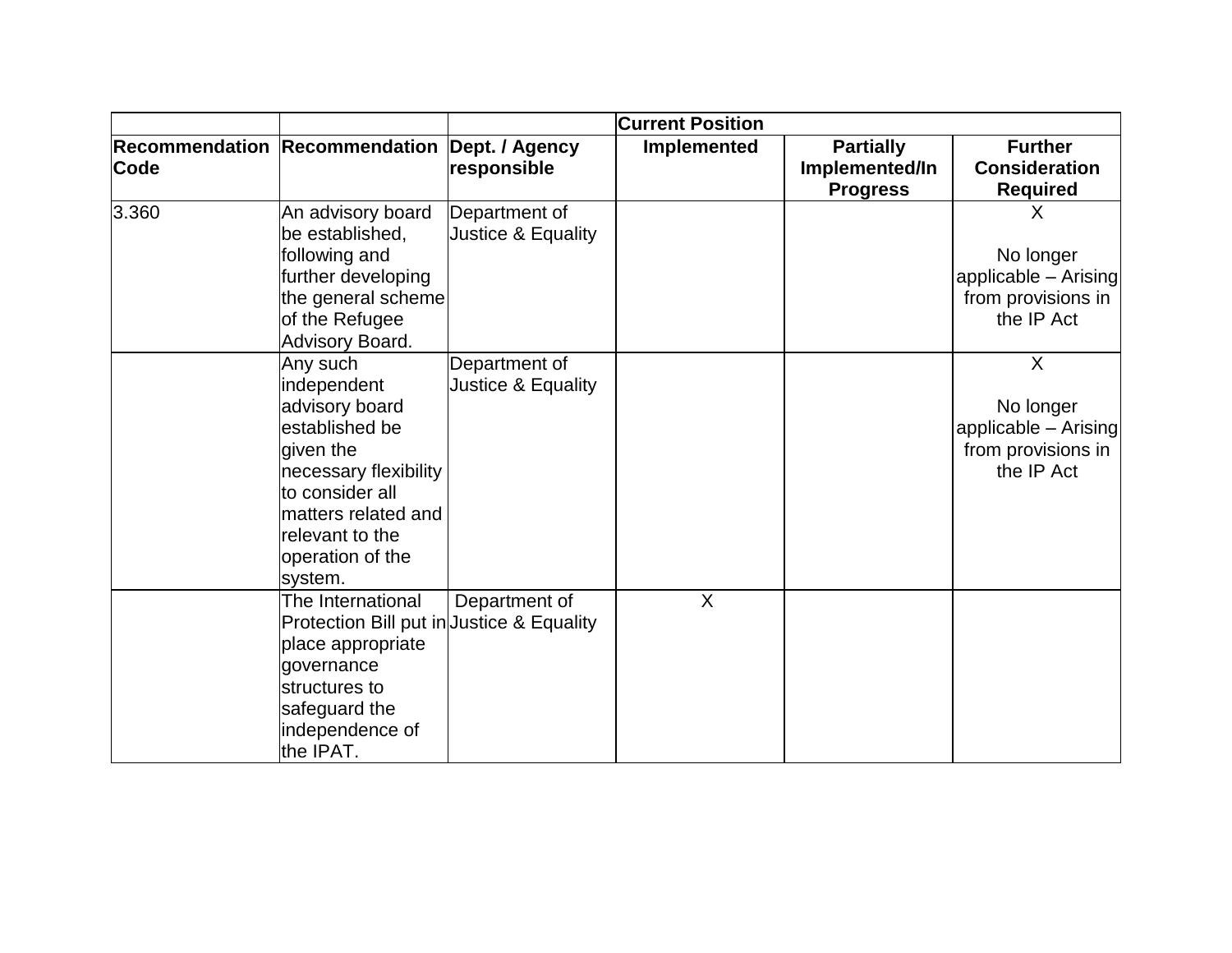|       |                                                                                                                 |             |             | <b>Current Position</b>                               |                                                           |
|-------|-----------------------------------------------------------------------------------------------------------------|-------------|-------------|-------------------------------------------------------|-----------------------------------------------------------|
| Code  | <b>Recommendation Recommendation Dept. / Agency</b>                                                             | responsible | Implemented | <b>Partially</b><br>Implemented/In<br><b>Progress</b> | <b>Further</b><br><b>Consideration</b><br><b>Required</b> |
| 3.365 | The State should<br>give consideration<br>to providing<br>appropriate<br>financial support to<br>the NGO sector |             |             |                                                       |                                                           |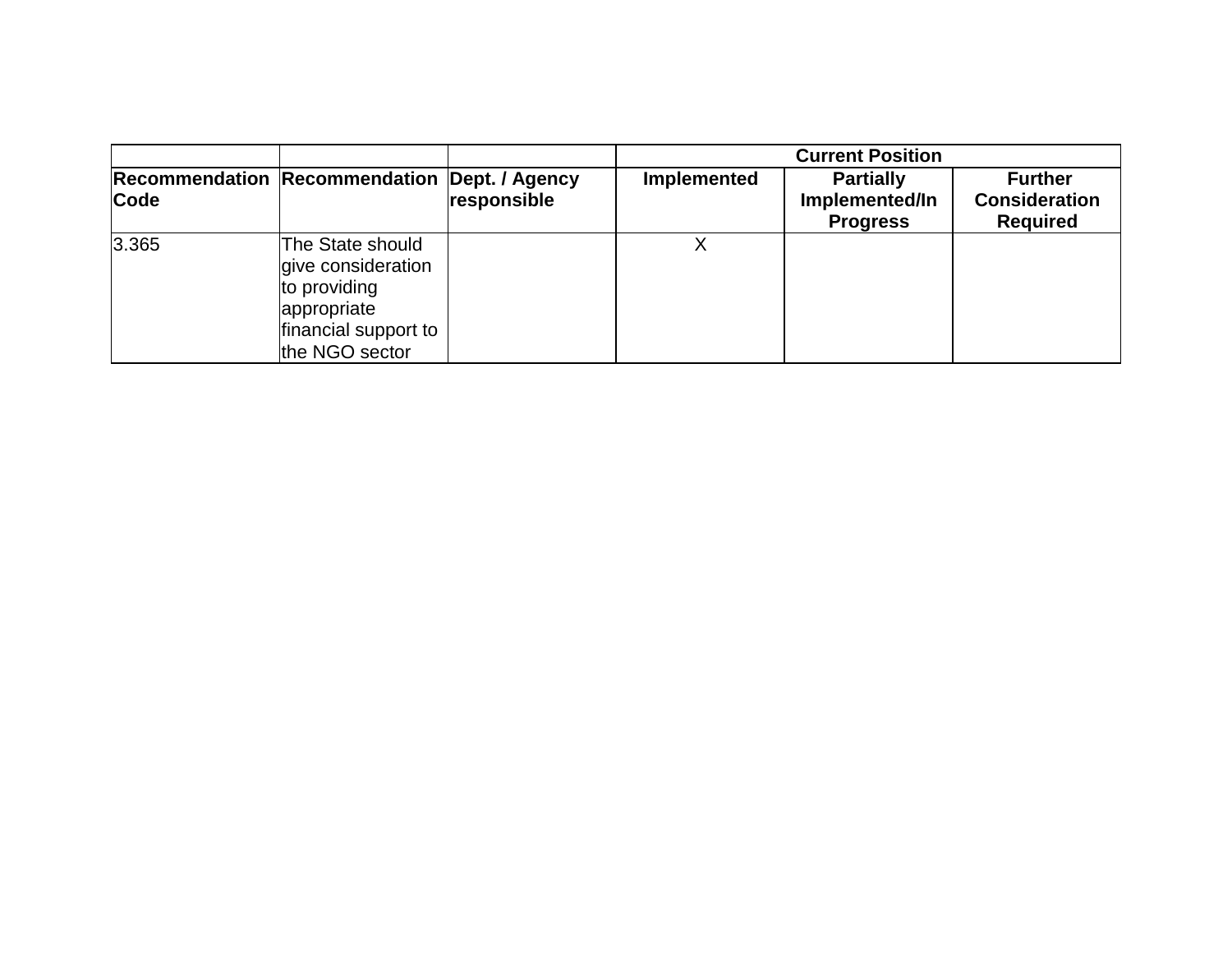|       |                                                                                                                                                                   |                                                                  |             | <b>Current Position</b>                               |                                                           |
|-------|-------------------------------------------------------------------------------------------------------------------------------------------------------------------|------------------------------------------------------------------|-------------|-------------------------------------------------------|-----------------------------------------------------------|
| Code  | Recommendation Recommendation Dept. / Agency                                                                                                                      | responsible                                                      | Implemented | <b>Partially</b><br>Implemented/In<br><b>Progress</b> | <b>Further</b><br><b>Consideration</b><br><b>Required</b> |
| 3.379 | Applicants should<br>be able to<br>personally access<br>information with<br>State agencies on<br>time frames<br>applicable to the<br>processing of their<br>case. | <b>ORAC</b><br><b>RAT</b><br>Department of<br>Justice & Equality |             |                                                       | Х                                                         |
|       | Any necessary IT<br>and administrative<br>supports should be<br>provided for this<br>purpose.                                                                     | Department of<br>Justice & Equality                              |             |                                                       | Χ                                                         |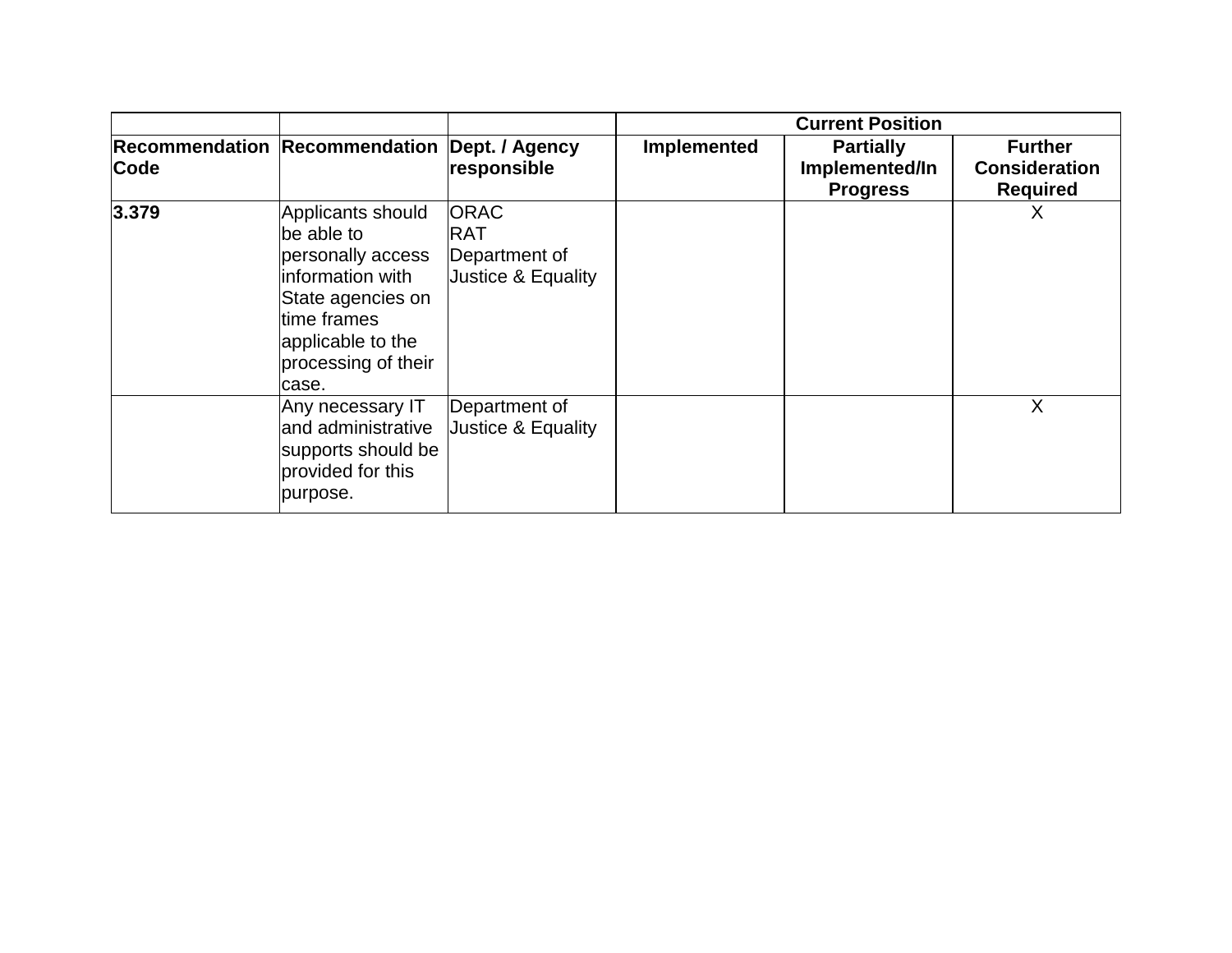## **Suggested improvements to living conditions in Direct Provision Accommodation Centres (51 Recommendations)**

|      |                                      |                               | <b>Current Position</b> |                                    |                                        |
|------|--------------------------------------|-------------------------------|-------------------------|------------------------------------|----------------------------------------|
| Code | <b>Recommendation Recommendation</b> | Dept. / Agency<br>responsible | Implemented             | <b>Partially</b><br>Implemented/In | <b>Further</b><br><b>Consideration</b> |
|      |                                      |                               |                         | <b>Progress</b>                    | <b>Required</b>                        |
| 4.58 | In the short term,                   | <b>RIA</b>                    |                         | X                                  |                                        |
|      | RIA should identify                  |                               |                         |                                    |                                        |
|      | spare capacity with                  |                               |                         |                                    |                                        |
|      | accommodation                        |                               |                         |                                    |                                        |
|      | centres.                             |                               |                         |                                    |                                        |
|      | RIA should develop RIA               |                               |                         |                                    | X                                      |
|      | a set of criteria for                |                               |                         |                                    |                                        |
|      | assessing the bed                    |                               |                         |                                    |                                        |
|      | capacity of                          |                               |                         |                                    |                                        |
|      | accommodation                        |                               |                         |                                    |                                        |
|      | units.                               |                               |                         |                                    |                                        |
|      | Once the revised                     | <b>RIA</b>                    |                         |                                    | $\mathsf{X}$                           |
|      | set of criteria has                  |                               |                         |                                    |                                        |
|      | been developed,                      |                               |                         |                                    |                                        |
|      | RIA should conduct                   |                               |                         |                                    |                                        |
|      | a review of                          |                               |                         |                                    |                                        |
|      | accommodation                        |                               |                         |                                    |                                        |
|      | units.                               |                               |                         |                                    |                                        |
|      | RIA should without RIA               |                               |                         | $\overline{X}$                     |                                        |
|      | delay review the                     |                               |                         |                                    |                                        |
|      | minimum                              |                               |                         |                                    |                                        |
|      | requirements in                      |                               |                         |                                    |                                        |
|      | terms of furniture                   |                               |                         |                                    |                                        |
|      |                                      |                               |                         |                                    |                                        |
|      |                                      |                               |                         |                                    |                                        |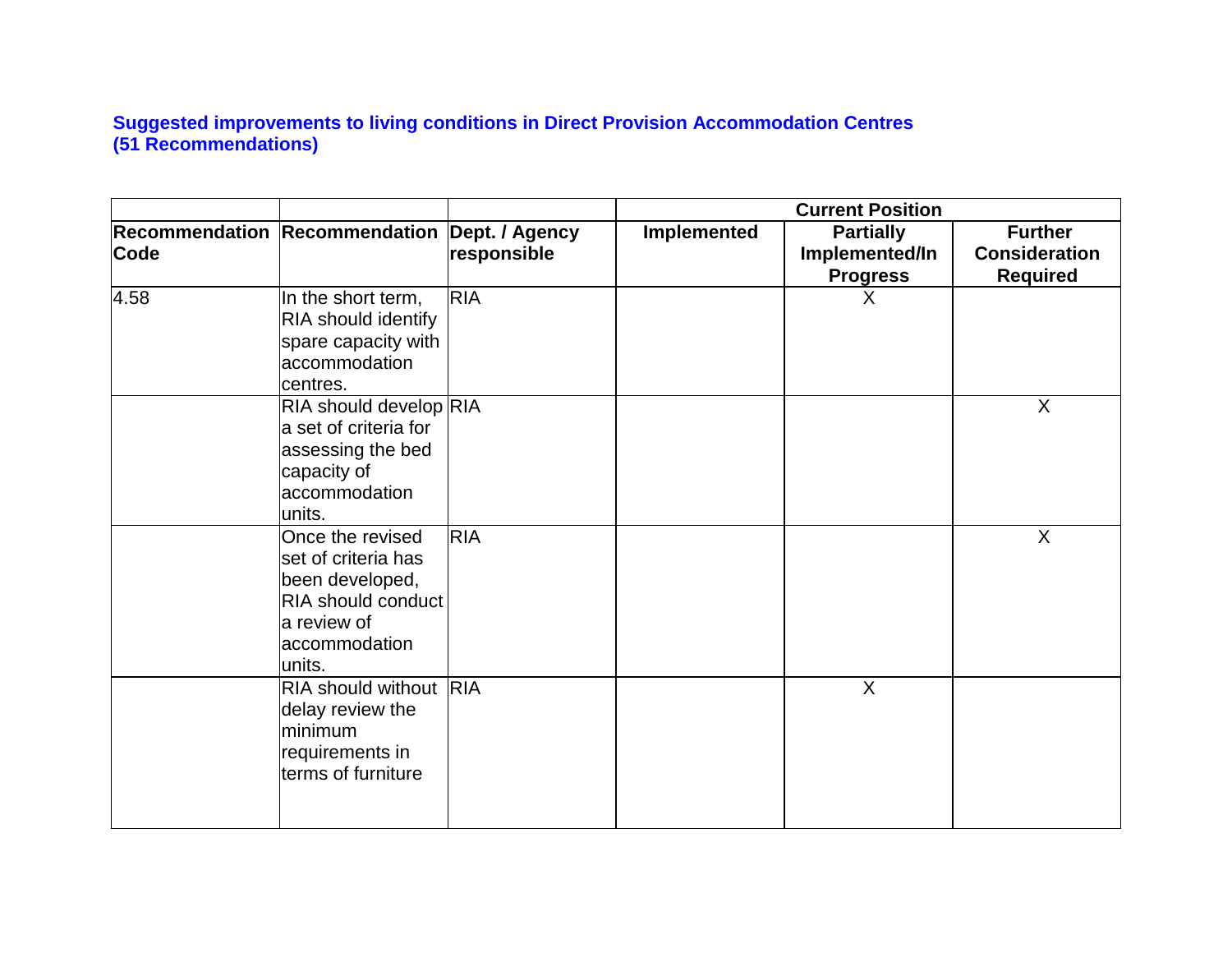|      |                                                                                                                                                                |                               | <b>Current Position</b> |                                                       |                                                           |
|------|----------------------------------------------------------------------------------------------------------------------------------------------------------------|-------------------------------|-------------------------|-------------------------------------------------------|-----------------------------------------------------------|
| Code | <b>Recommendation Recommendation</b>                                                                                                                           | Dept. / Agency<br>responsible | Implemented             | <b>Partially</b><br>Implemented/In<br><b>Progress</b> | <b>Further</b><br><b>Consideration</b><br><b>Required</b> |
| 4.58 | All single residents RIA<br>sharing rooms and<br>all family units<br>should be provided<br>with an individual<br>locker.                                       |                               | X                       |                                                       |                                                           |
|      | All centres should<br>provide a secure<br>storage facility for<br>bulky items.                                                                                 | <b>RIA</b>                    | X                       |                                                       |                                                           |
|      | The revised set of<br>criteria developed<br>for assessing bed<br>capacity should be<br>incorporated in<br>requests for tender<br>for accommodation<br>centres. | <b>RIA</b>                    |                         |                                                       | X                                                         |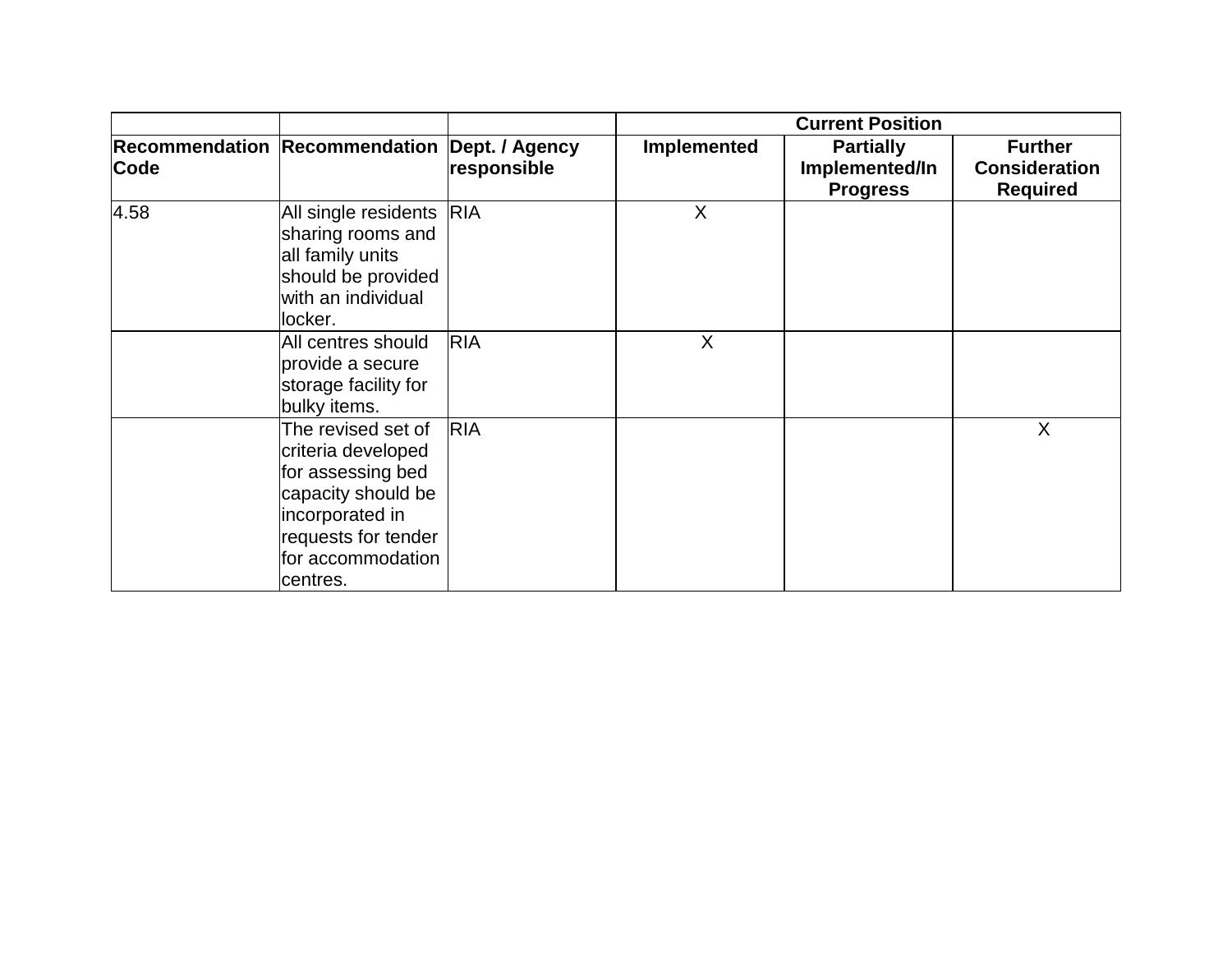|      |                                                                                                                                                                          |             | <b>Current Position</b> |                                                       |                                                           |
|------|--------------------------------------------------------------------------------------------------------------------------------------------------------------------------|-------------|-------------------------|-------------------------------------------------------|-----------------------------------------------------------|
| Code | Recommendation Recommendation Dept. / Agency                                                                                                                             | responsible | <b>Implemented</b>      | <b>Partially</b><br>Implemented/In<br><b>Progress</b> | <b>Further</b><br><b>Consideration</b><br><b>Required</b> |
| 4.75 | All families should<br>have access to<br>cooking facilities<br>and their own<br>private living space<br>in so far as is<br>practicable.                                  | <b>RIA</b>  |                         | $\mathsf{X}$                                          |                                                           |
|      | All existing centres RIA<br>that host families<br>should install<br>appropriate play,<br>recreation and<br>study facilities in so<br>far as practicable.                 |             | $\sf X$                 |                                                       |                                                           |
|      | All existing centres RIA<br>that host families<br>should enter into<br>partnership<br>agreements with<br>local leisure centres<br>and sports clubs by<br>the end of 2015 |             | $\sf X$                 |                                                       |                                                           |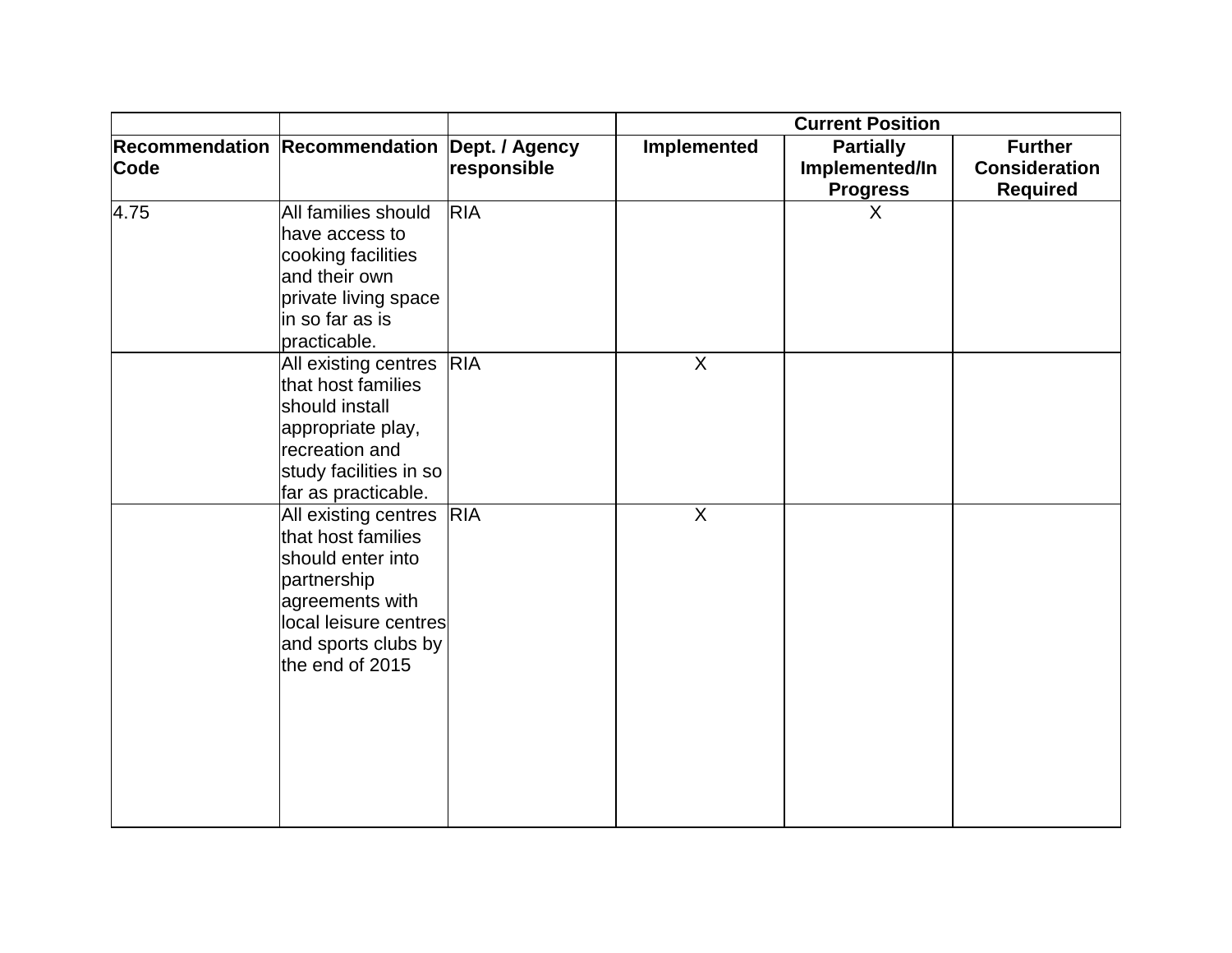|      |                                                                                                                                                                                                                                                                                                           |             | <b>Current Position</b> |                                   |                                         |
|------|-----------------------------------------------------------------------------------------------------------------------------------------------------------------------------------------------------------------------------------------------------------------------------------------------------------|-------------|-------------------------|-----------------------------------|-----------------------------------------|
|      | Recommendation Recommendation Dept. / Agency                                                                                                                                                                                                                                                              |             | <b>Implemented</b>      | <b>Partially</b>                  | <b>Further</b>                          |
| Code |                                                                                                                                                                                                                                                                                                           | responsible |                         | Implemented/In<br><b>Progress</b> | <b>Consideration</b><br><b>Required</b> |
| 4.75 | All requests for<br>tender should<br>specify the<br>requirement for<br>adequate<br>recreational space<br>(indoor and<br>outdoor) for children<br>and young people.<br>A requirement to<br>consult with the<br>children and young<br>people resident in<br>the centre should<br>be built into the<br>specs | <b>RIA</b>  | $X^*_{1}$               |                                   |                                         |
|      | Notwithstanding<br>references to 'as far<br>as practicable' in<br>the above, the<br>facilities must be in<br>line with the<br>standards to be<br>agreed under the<br>recommendations<br>at para. 4.226.                                                                                                   | <b>RIA</b>  |                         |                                   | X                                       |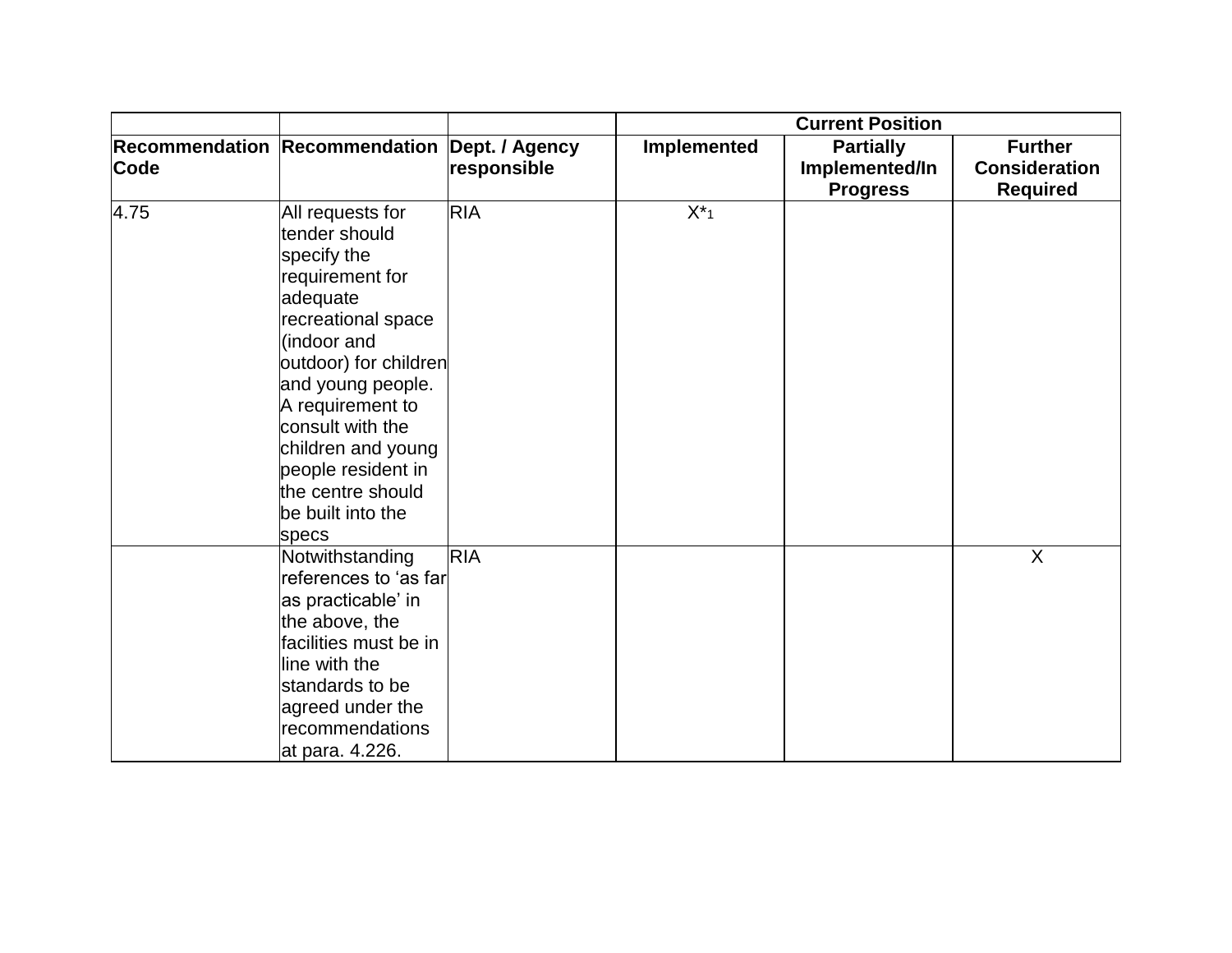|      |                                                                                                                                                                                                    |             | <b>Current Position</b> |                                                       |                                                           |
|------|----------------------------------------------------------------------------------------------------------------------------------------------------------------------------------------------------|-------------|-------------------------|-------------------------------------------------------|-----------------------------------------------------------|
| Code | Recommendation Recommendation Dept. / Agency                                                                                                                                                       | responsible | Implemented             | <b>Partially</b><br>Implemented/In<br><b>Progress</b> | <b>Further</b><br><b>Consideration</b><br><b>Required</b> |
| 4.87 | In the short term,<br><b>RIA should ensure</b><br>that available<br>capacity in existing<br>accommodation is<br>brought on stream<br>to reduce the<br>number of single<br>people sharing<br>rooms. | <b>RIA</b>  |                         |                                                       | $\sf X$                                                   |
|      | Single people<br>should be given the<br>right to apply for a<br>single room after<br>nine months.                                                                                                  | <b>RIA</b>  |                         |                                                       | $\boldsymbol{\mathsf{X}}$                                 |
|      | Existing centres for RIA<br>single people<br>should be<br>reconfigured to<br>provide communal<br>kitchens by end<br>2016 in so far as<br>practicable.                                              |             |                         | X                                                     |                                                           |
|      | All requests for<br>tender for centres<br>for single people<br>should specify the<br>requirement for<br>communal kitchens.                                                                         | <b>RIA</b>  |                         |                                                       | $\boldsymbol{\mathsf{X}}$                                 |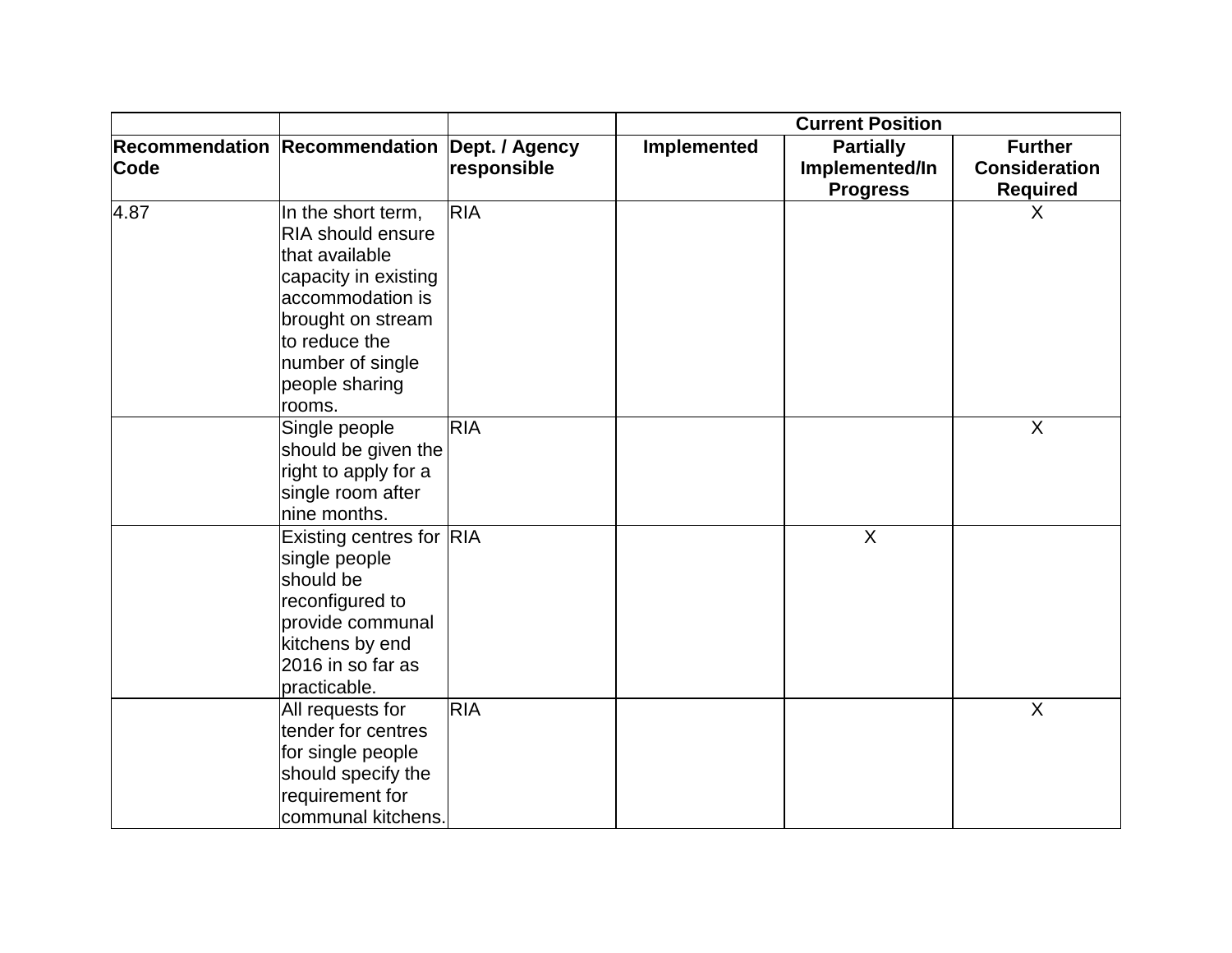|             |                                                                                                                      |             | <b>Current Position</b> |                                                       |                                                           |
|-------------|----------------------------------------------------------------------------------------------------------------------|-------------|-------------------------|-------------------------------------------------------|-----------------------------------------------------------|
| <b>Code</b> | Recommendation Recommendation Dept. / Agency                                                                         | responsible | Implemented             | <b>Partially</b><br>Implemented/In<br><b>Progress</b> | <b>Further</b><br><b>Consideration</b><br><b>Required</b> |
| 4.102       | RIA should engage RIA<br>a suitably qualified HSE<br>person to conduct a<br>nutrition audit.                         |             |                         |                                                       |                                                           |
|             | Include an<br>obligation in new<br>contracts to consult<br>with residents when<br>planning the 28 day<br>menu cycle. | <b>RIA</b>  | Χ                       |                                                       |                                                           |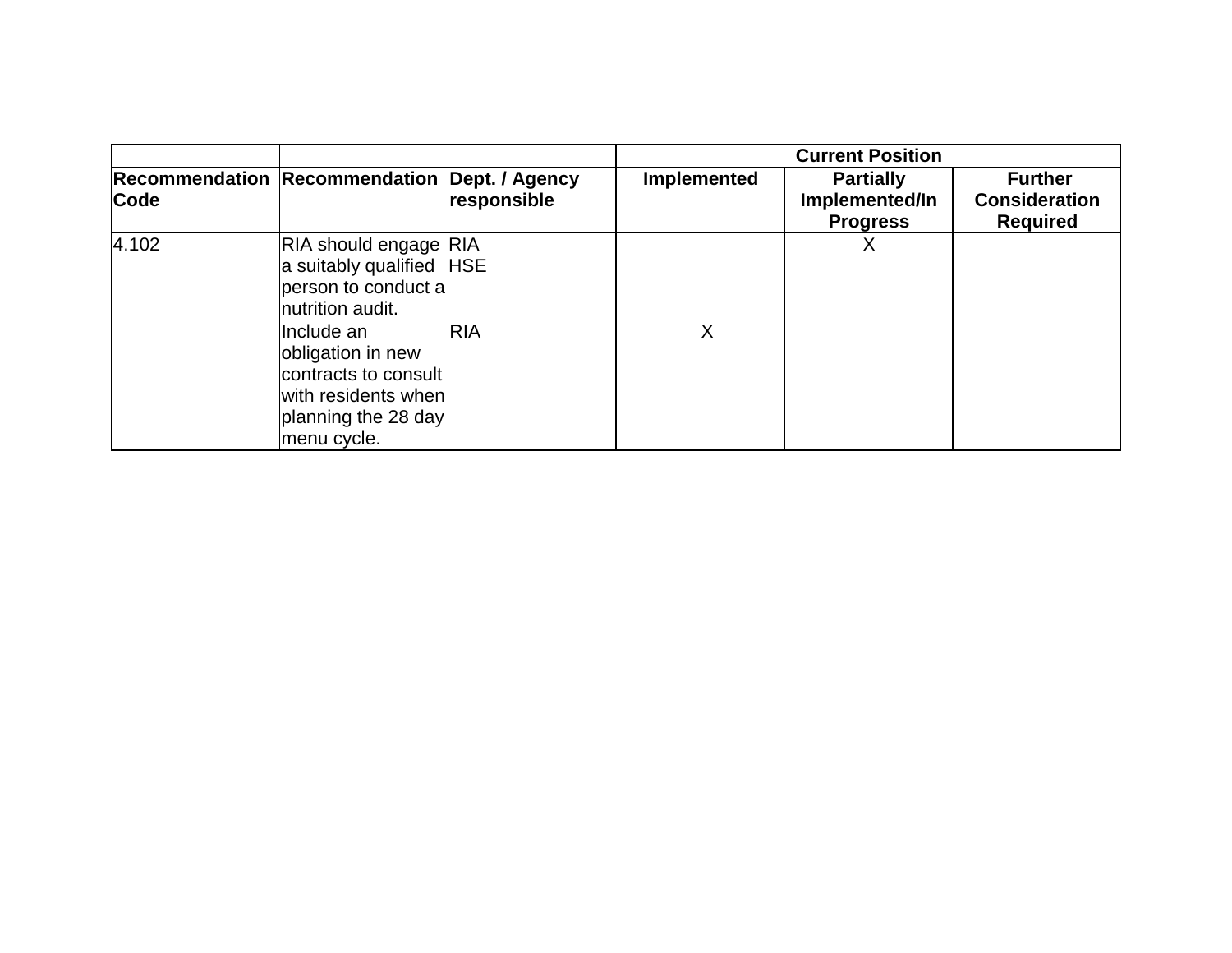|             |                                                                                                                                                                                              |             | <b>Current Position</b> |                                                       |                                                           |
|-------------|----------------------------------------------------------------------------------------------------------------------------------------------------------------------------------------------|-------------|-------------------------|-------------------------------------------------------|-----------------------------------------------------------|
| <b>Code</b> | Recommendation Recommendation Dept. / Agency                                                                                                                                                 | responsible | <b>Implemented</b>      | <b>Partially</b><br>Implemented/In<br><b>Progress</b> | <b>Further</b><br><b>Consideration</b><br><b>Required</b> |
| 4.111       | In the case of<br>existing providers<br>that provide a<br>transport service for<br>residents, the plan<br>should be reviewed<br>to ensure if meets<br>the needs of<br>residents              | <b>RIA</b>  | X                       |                                                       |                                                           |
|             | In the case of<br>existing providers<br>who do not already<br>offer a transport<br>service, an<br>obligation should<br>be included in the<br>new contracts to<br>draw up a transport<br>plan | <b>RIA</b>  | $\sf X$                 |                                                       |                                                           |
|             | It should be<br>ensured that future<br>requests for tender<br>specify that centres<br>are sought in<br>locations with easy<br>access to<br>recreational and<br>other services                | <b>RIA</b>  |                         | $\overline{X}$                                        |                                                           |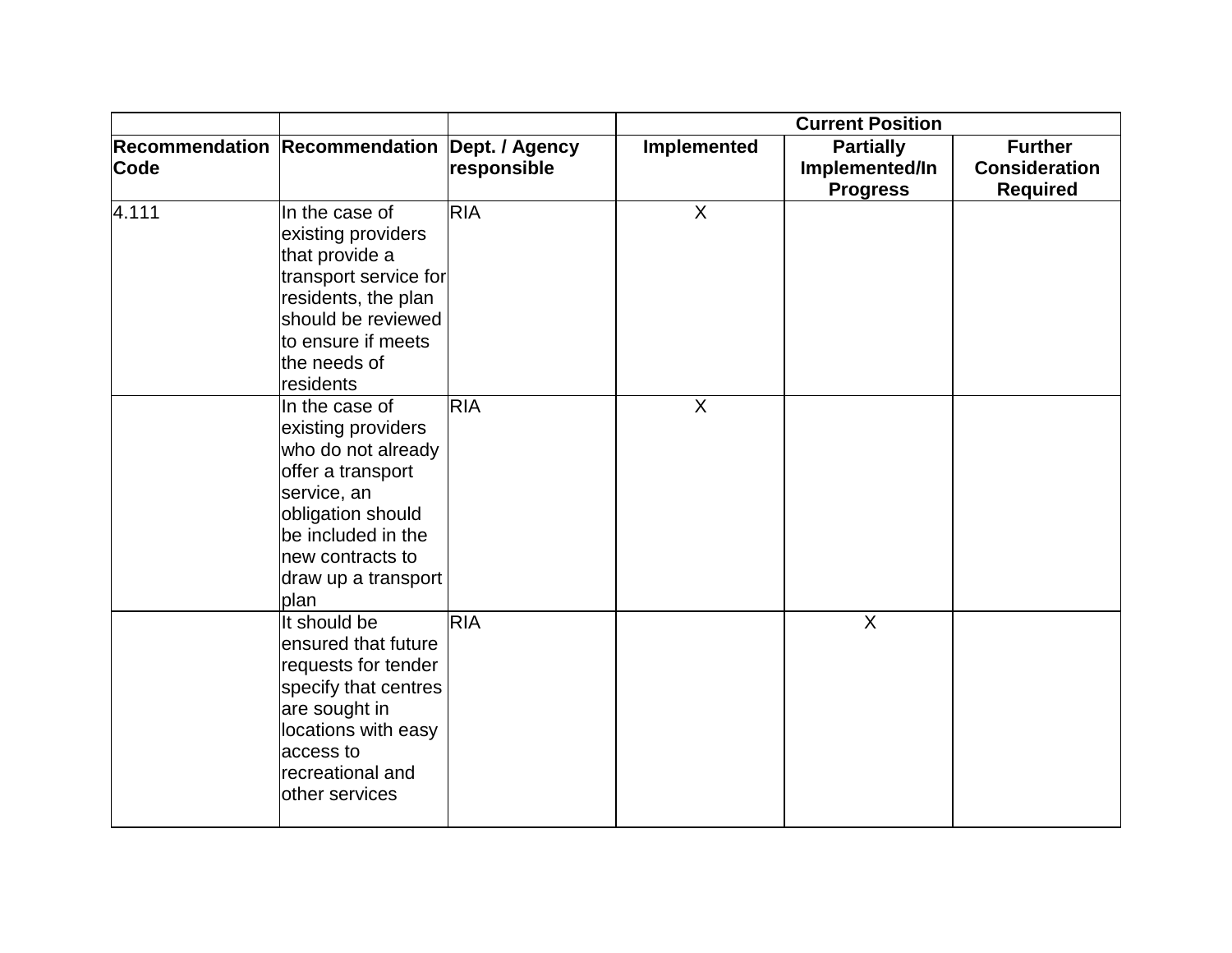|       |                                                                                                                                                                |             |                    | <b>Current Position</b>                               |                                                           |
|-------|----------------------------------------------------------------------------------------------------------------------------------------------------------------|-------------|--------------------|-------------------------------------------------------|-----------------------------------------------------------|
| Code  | Recommendation Recommendation Dept. / Agency                                                                                                                   | responsible | <b>Implemented</b> | <b>Partially</b><br>Implemented/In<br><b>Progress</b> | <b>Further</b><br><b>Consideration</b><br><b>Required</b> |
| 4.111 | Compliance with<br>these contractual<br>obligations should<br>be monitored as<br>part of an<br>expanded<br>inspection process<br>referred to at<br>para.4.226. | <b>RIA</b>  |                    |                                                       |                                                           |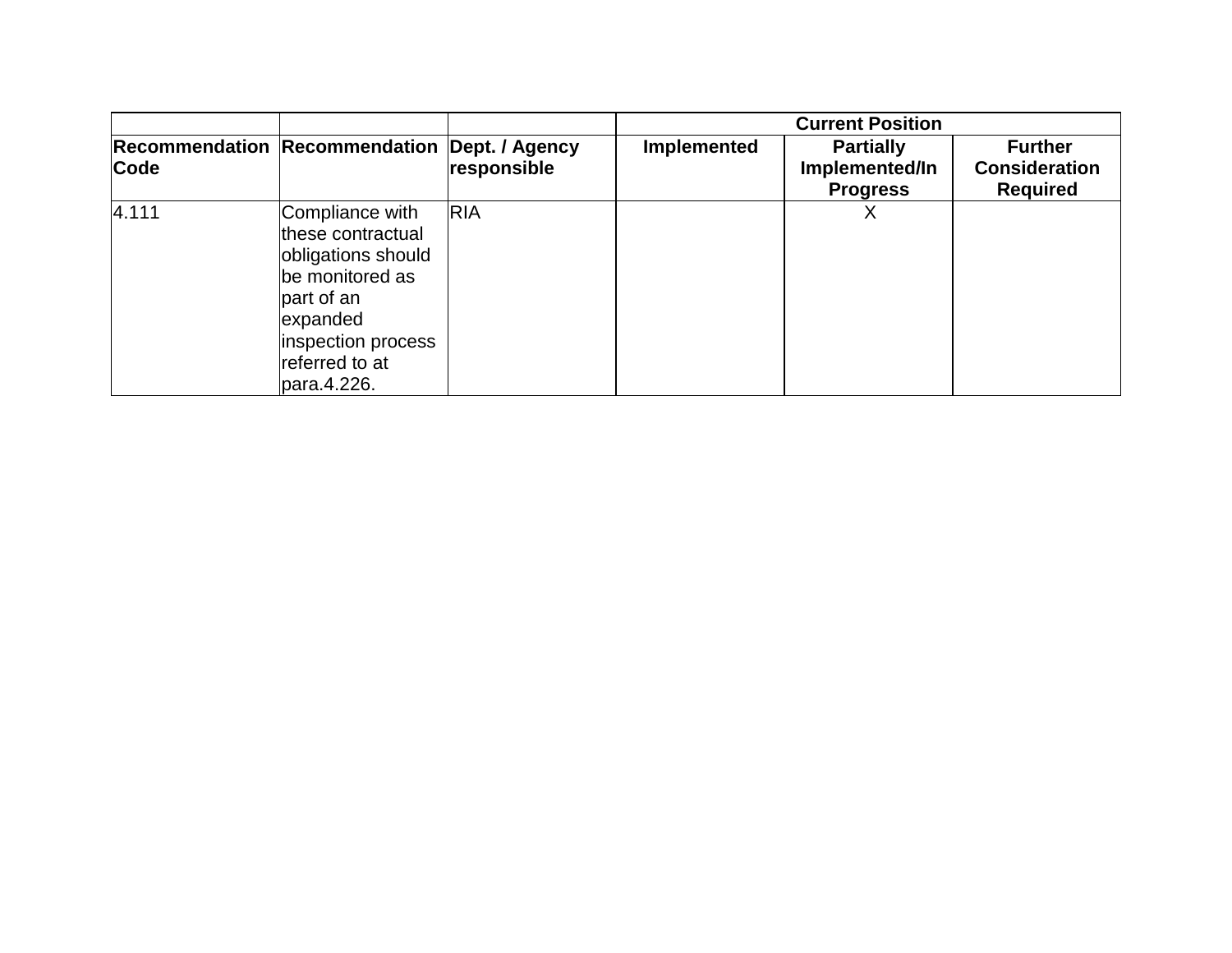|             |                                                                                                                                                                                                        |             | <b>Current Position</b> |                                                       |                                                           |
|-------------|--------------------------------------------------------------------------------------------------------------------------------------------------------------------------------------------------------|-------------|-------------------------|-------------------------------------------------------|-----------------------------------------------------------|
| <b>Code</b> | Recommendation Recommendation Dept. / Agency                                                                                                                                                           | responsible | Implemented             | <b>Partially</b><br>Implemented/In<br><b>Progress</b> | <b>Further</b><br><b>Consideration</b><br><b>Required</b> |
| 4.122       | RIA to conduct a<br>review of the<br>security<br>arrangements<br>across the<br>accommodation<br>stock.                                                                                                 | <b>RIA</b>  |                         | X                                                     |                                                           |
|             | Include in all new<br>contracts an<br>obligation to ensure<br>that security<br>arrangements are<br>proportionate to the<br>security risks that<br>have been<br>identified.                             | <b>RIA</b>  |                         | X                                                     |                                                           |
|             | Include within all<br>new contracts an<br>obligations that<br>security personnel<br>must have<br>undergone<br>awareness training<br>in equality and<br>diversity issues<br>before they come<br>on-site | <b>RIA</b>  |                         | $\overline{X}$                                        |                                                           |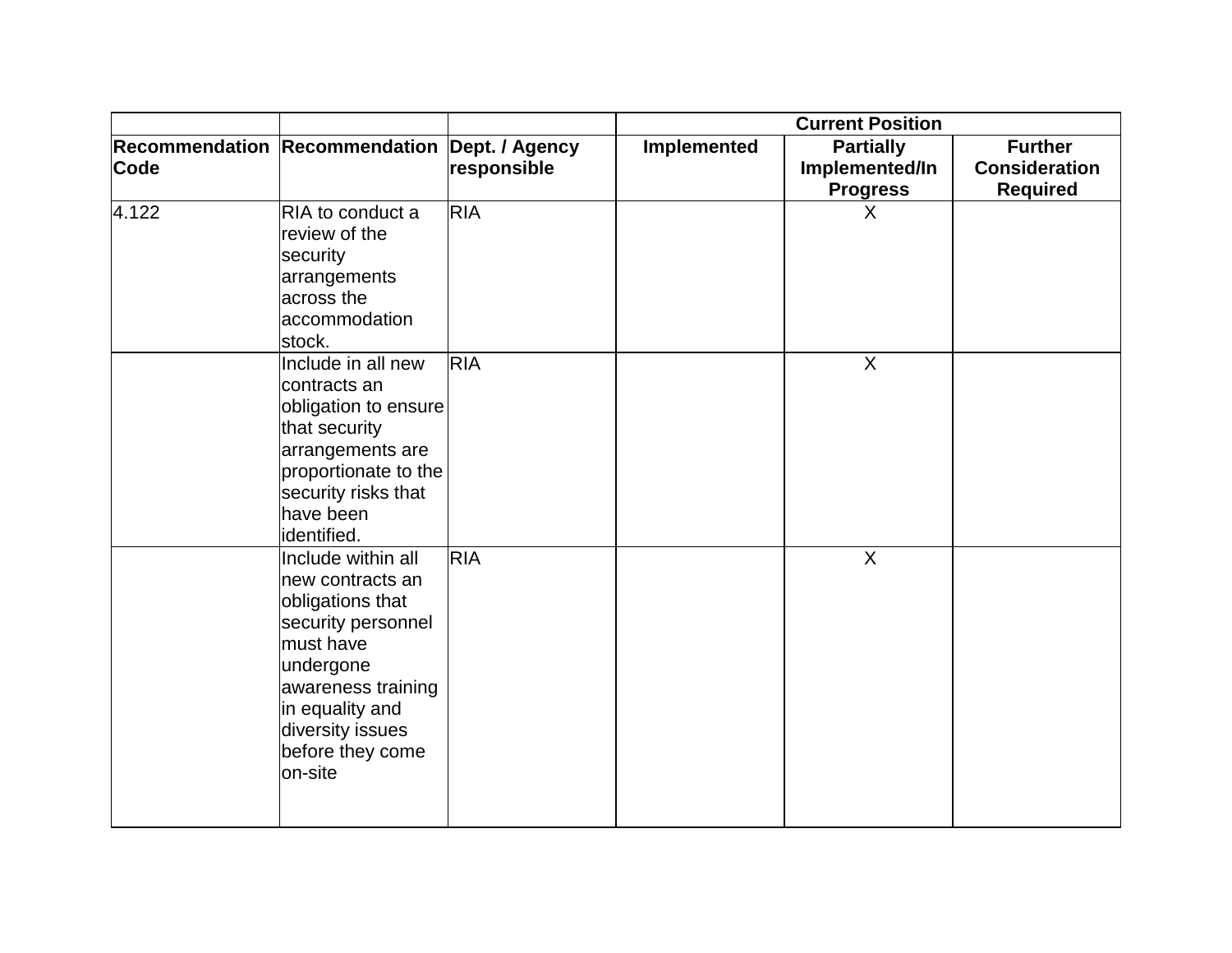|       |                                                                                                                                                                  |             | <b>Current Position</b> |                                                       |                                                           |
|-------|------------------------------------------------------------------------------------------------------------------------------------------------------------------|-------------|-------------------------|-------------------------------------------------------|-----------------------------------------------------------|
| Code  | Recommendation Recommendation Dept. / Agency                                                                                                                     | responsible | <b>Implemented</b>      | <b>Partially</b><br>Implemented/In<br><b>Progress</b> | <b>Further</b><br><b>Consideration</b><br><b>Required</b> |
| 4.122 | <b>Ensure that rooms</b><br>without CCTV are<br>available for<br>receiving visitors<br>etc.                                                                      | <b>RIA</b>  | Χ                       |                                                       |                                                           |
|       | Compliance with<br>lthese contractual<br>obligations should<br>be monitored as<br>part of an<br>expanded<br>inspection process<br>referred to at para.<br>4.226. | <b>RIA</b>  |                         | X                                                     |                                                           |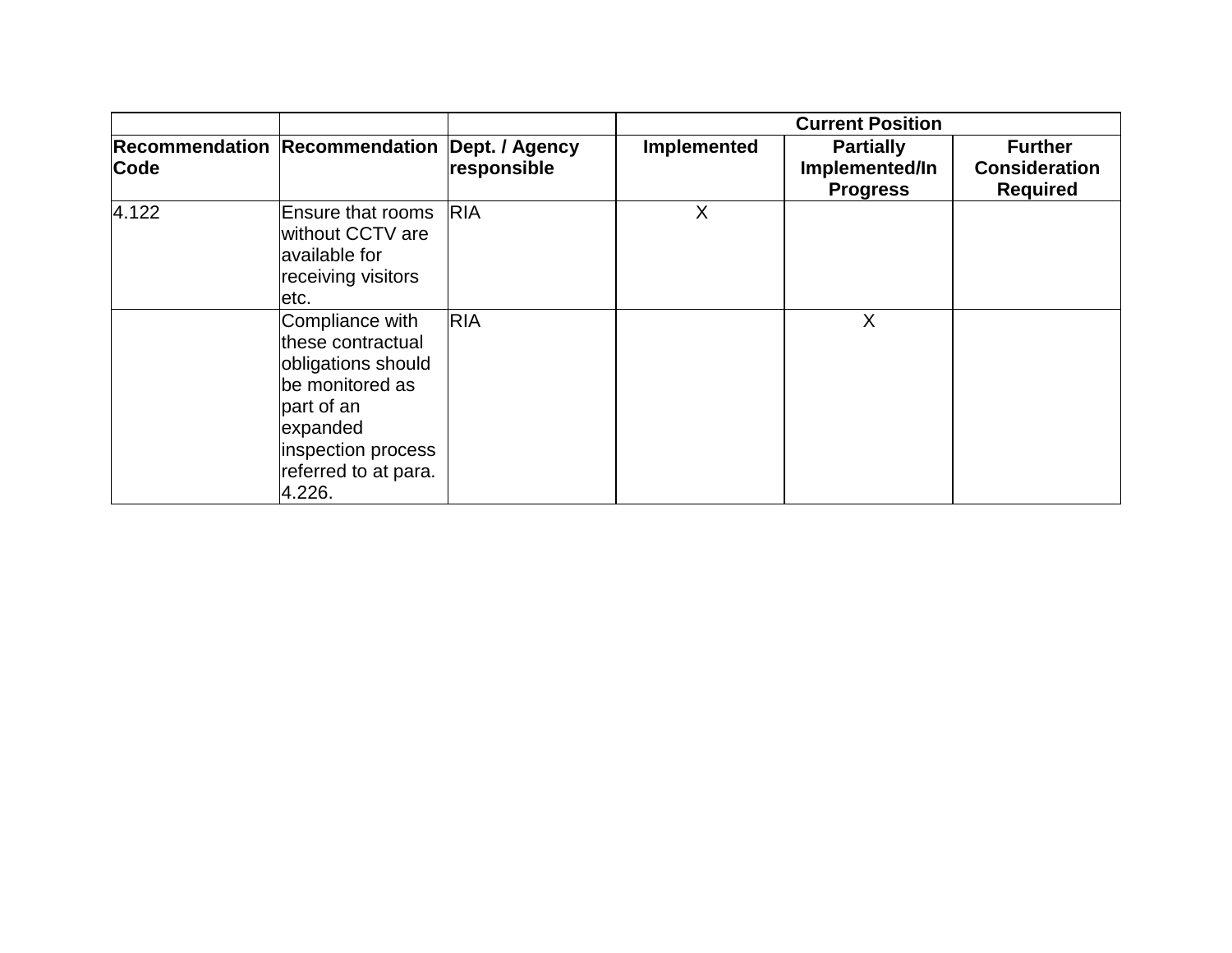|       |                                                                                                                                                                                           |                                     | <b>Current Position</b> |                                                       |                                                           |
|-------|-------------------------------------------------------------------------------------------------------------------------------------------------------------------------------------------|-------------------------------------|-------------------------|-------------------------------------------------------|-----------------------------------------------------------|
| Code  | Recommendation Recommendation Dept. / Agency                                                                                                                                              | responsible                         | Implemented             | <b>Partially</b><br>Implemented/In<br><b>Progress</b> | <b>Further</b><br><b>Consideration</b><br><b>Required</b> |
| 4.135 | The remit of the<br>Office of the<br>Ombudsman and<br>the Office of the<br>Ombudsman for<br>Children should be<br>extended to<br>complaints from<br><b>Direct Provision</b><br>residents. | Department of<br>Justice & Equality |                         | $\sf X$                                               |                                                           |
|       | Recourse to the<br>two Offices should<br>be available to a<br>complainant who is<br>dissatisfied with the<br>final outcome of the<br><b>RIA</b> complaints<br>procedure                   | Department of<br>Justice & Equality |                         | $\sf X$                                               |                                                           |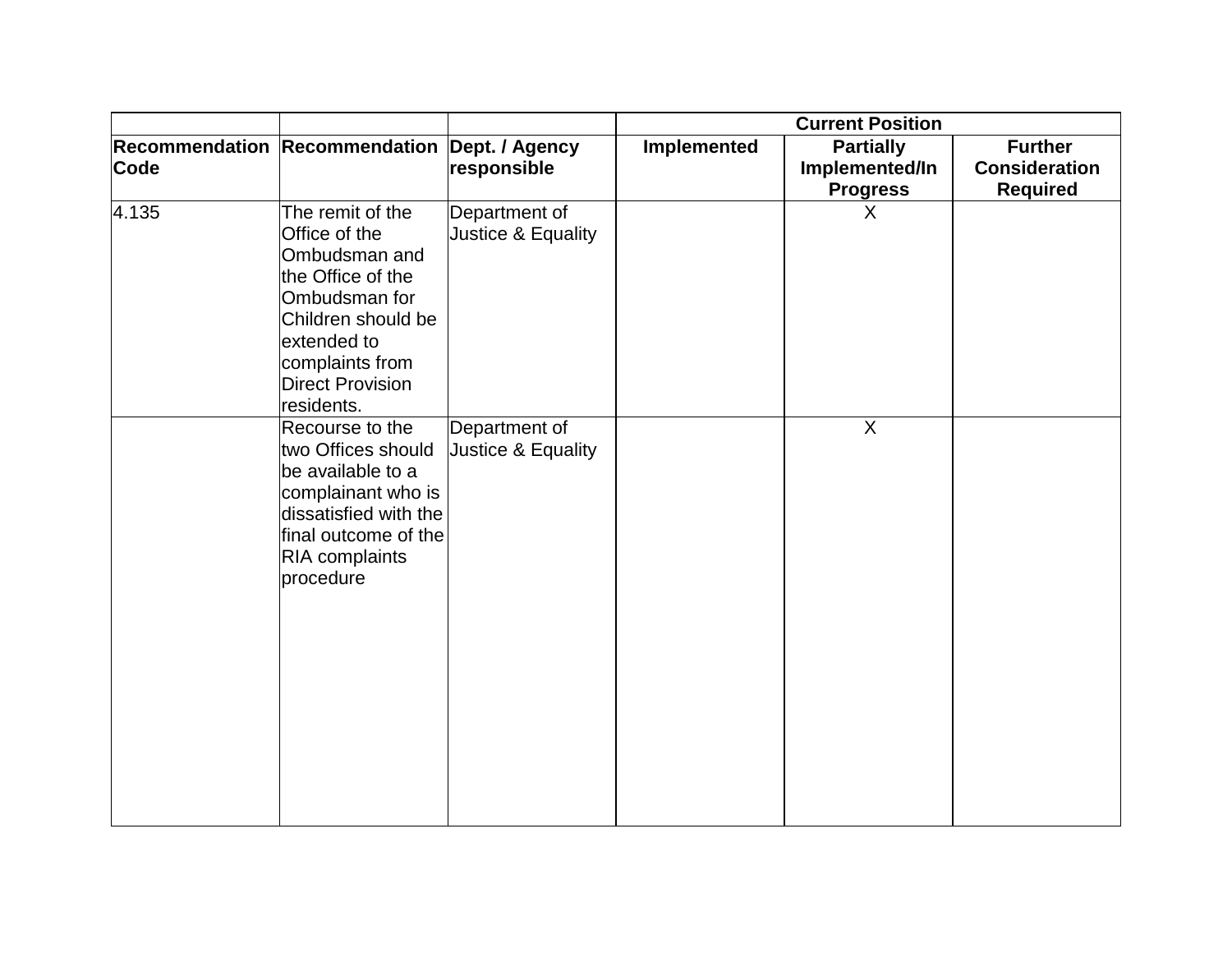|       |                                                                                                                                                                                                                                                                                                                                                                                     |             | <b>Current Position</b> |                                                |                                                           |
|-------|-------------------------------------------------------------------------------------------------------------------------------------------------------------------------------------------------------------------------------------------------------------------------------------------------------------------------------------------------------------------------------------|-------------|-------------------------|------------------------------------------------|-----------------------------------------------------------|
| Code  | Recommendation Recommendation Dept. / Agency                                                                                                                                                                                                                                                                                                                                        | responsible | Implemented             | Partially<br>Implemented/In<br><b>Progress</b> | <b>Further</b><br><b>Consideration</b><br><b>Required</b> |
| 4.135 | In relation to its<br>complaint<br>procedure, RIA<br>should:<br>appoint a<br>designated officer<br>who is not involved<br>in operational<br>matters<br>* review the<br>complaints<br>procedure<br>engage in<br>renewed efforts to<br>build confidence<br>and trust<br>engage in efforts<br>to ensure that<br>centre<br>management buy<br>into the importance<br>of an open culture. | <b>RIA</b>  |                         | $X *_{2}$                                      |                                                           |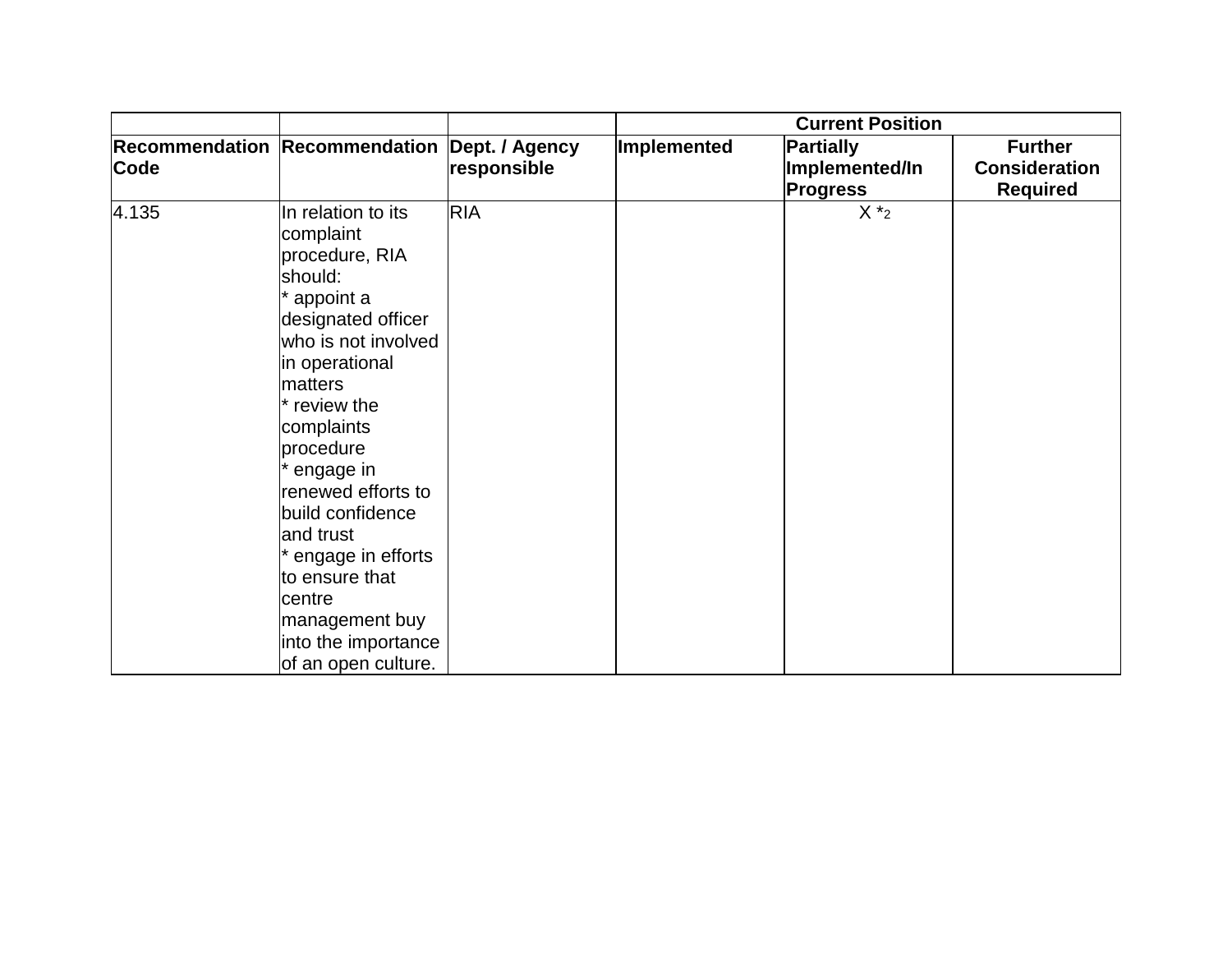|       |                                                                                                                                                                                    |                               | <b>Current Position</b> |                                                       |                                                           |
|-------|------------------------------------------------------------------------------------------------------------------------------------------------------------------------------------|-------------------------------|-------------------------|-------------------------------------------------------|-----------------------------------------------------------|
| Code  | <b>Recommendation Recommendation</b>                                                                                                                                               | Dept. / Agency<br>responsible | Implemented             | <b>Partially</b><br>Implemented/In<br><b>Progress</b> | <b>Further</b><br><b>Consideration</b><br><b>Required</b> |
| 4.146 | <b>RIA should</b><br>continue its policy<br>of providing<br>detailed written<br>reasons for<br>involuntary<br>transfers.                                                           | <b>RIA</b>                    | X                       |                                                       |                                                           |
|       | <b>RIA should define</b><br>what constitutes an<br>involuntary transfer<br>and record<br>voluntary and<br>involuntary<br>transfers and<br>include details in its<br>annual report. | <b>RIA</b>                    |                         | X                                                     |                                                           |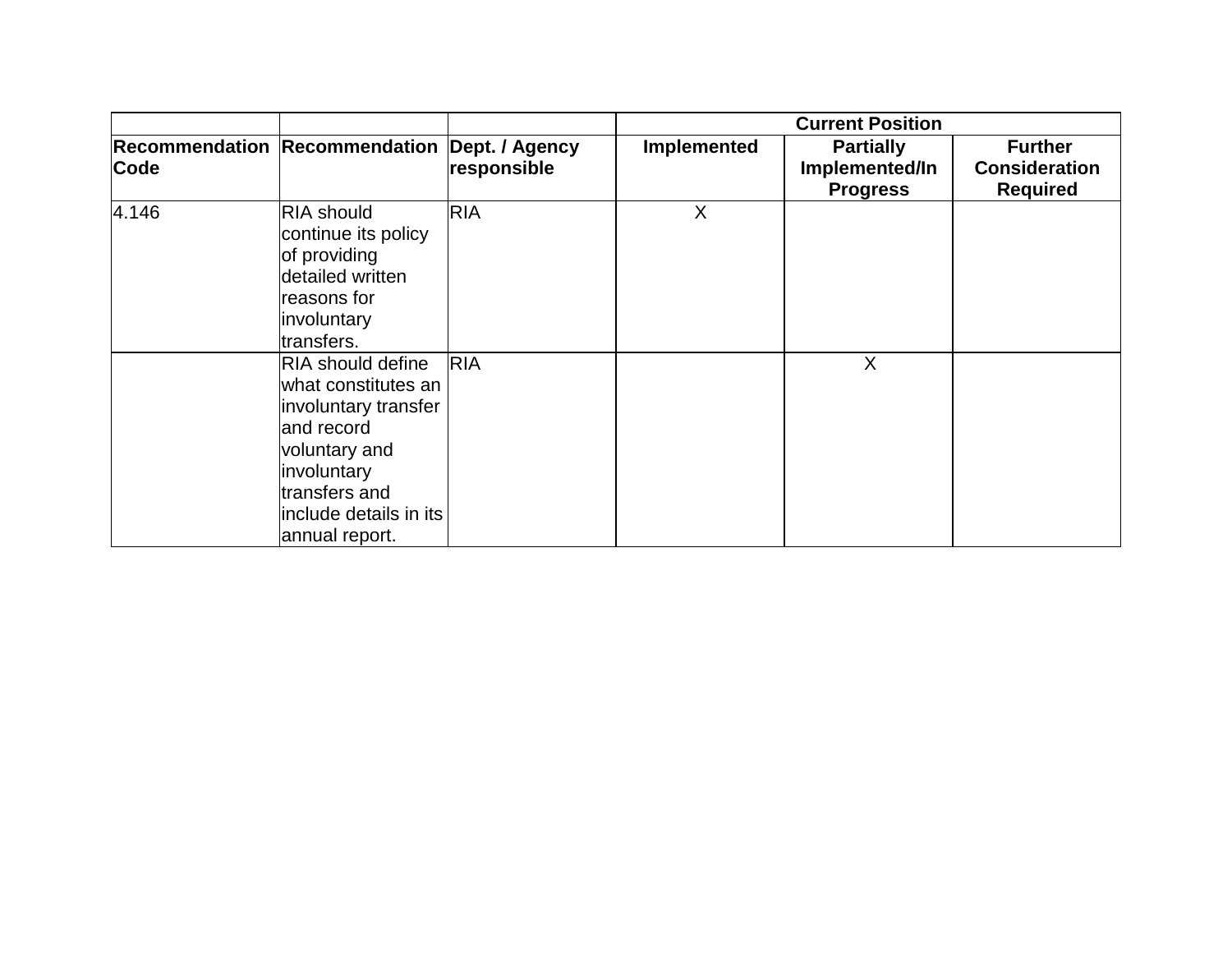| <b>Current Position</b> |                                                                                                                                                                                           |             |             |                                                       |                                                           |
|-------------------------|-------------------------------------------------------------------------------------------------------------------------------------------------------------------------------------------|-------------|-------------|-------------------------------------------------------|-----------------------------------------------------------|
| Code                    | Recommendation Recommendation Dept. / Agency                                                                                                                                              | responsible | Implemented | <b>Partially</b><br>Implemented/In<br><b>Progress</b> | <b>Further</b><br><b>Consideration</b><br><b>Required</b> |
| 4.155                   | The contract with<br>providers should<br>include additional<br>requirements in<br>relation to the<br>qualities required of                                                                | <b>RIA</b>  |             | $\sf X$                                               |                                                           |
|                         | a centre manager.<br>RIA should arrange RIA<br>seminars on a<br>regular basis for<br>managers to allow<br>for the sharing of<br>experiences and<br>the dissemination<br>of best practice. |             |             | $\sf X$                                               |                                                           |
|                         | <b>RIA should ensure</b><br>that managers and<br>staff members have<br>undergone diversity<br>training in equality<br>and diversity<br>issues.                                            | <b>RIA</b>  |             | $\sf X$                                               |                                                           |
|                         | Encouraging and<br>facilitating the<br>setting up of<br>residents'<br>committees should<br>be included within<br>the manager's role.                                                      | <b>RIA</b>  | $\sf X$     |                                                       |                                                           |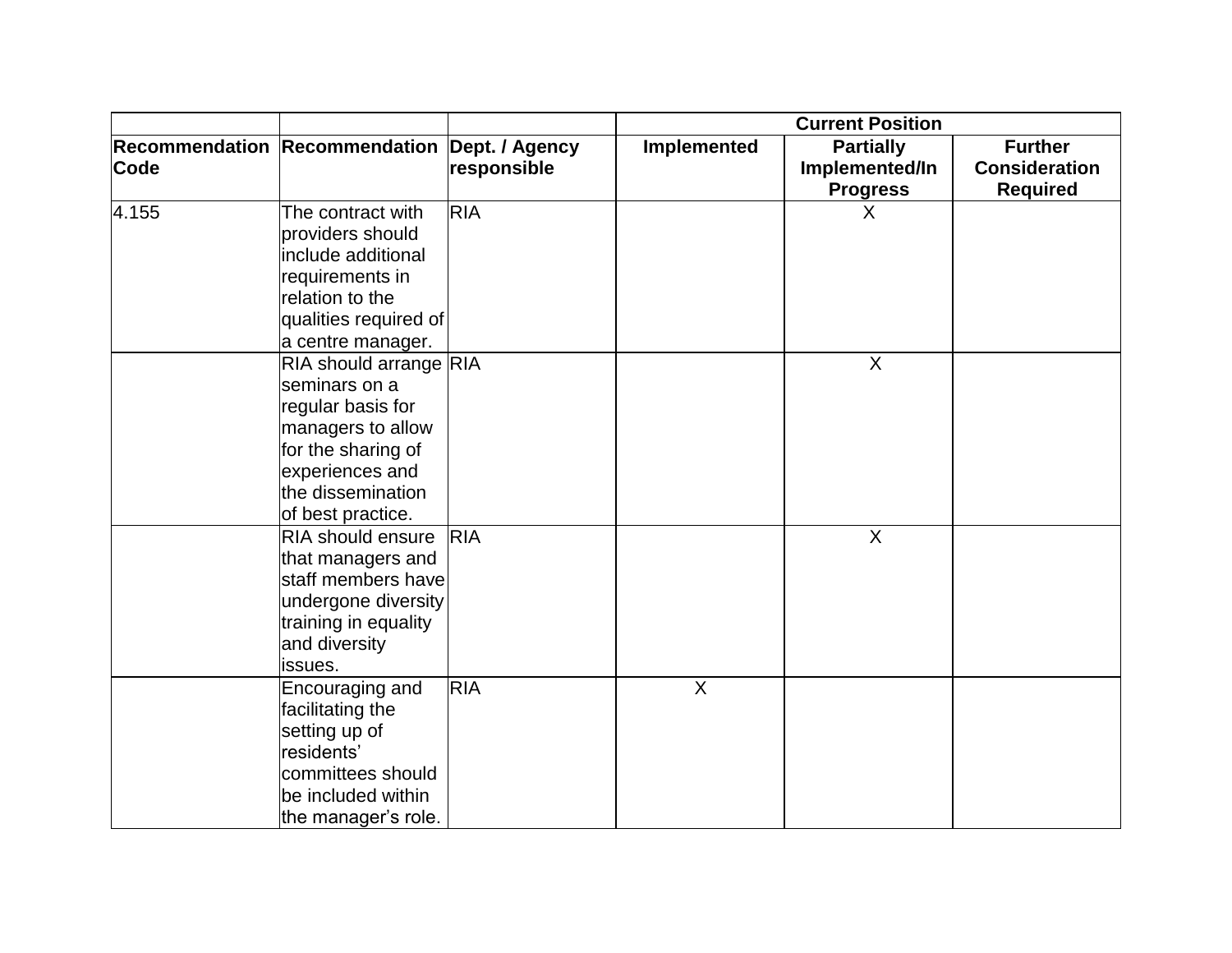|       |                                                                                                                                 |             | <b>Current Position</b> |                                                       |                                                           |
|-------|---------------------------------------------------------------------------------------------------------------------------------|-------------|-------------------------|-------------------------------------------------------|-----------------------------------------------------------|
| Code  | <b>Recommendation Recommendation Dept. / Agency</b>                                                                             | responsible | Implemented             | <b>Partially</b><br>Implemented/In<br><b>Progress</b> | <b>Further</b><br><b>Consideration</b><br><b>Required</b> |
| 4.172 | <b>RIA</b> should review<br>its proposal in<br>relation to guests in<br>private quarters in<br>terms of its<br>proportionality. | <b>RIA</b>  | $X^*$ <sub>3</sub>      |                                                       |                                                           |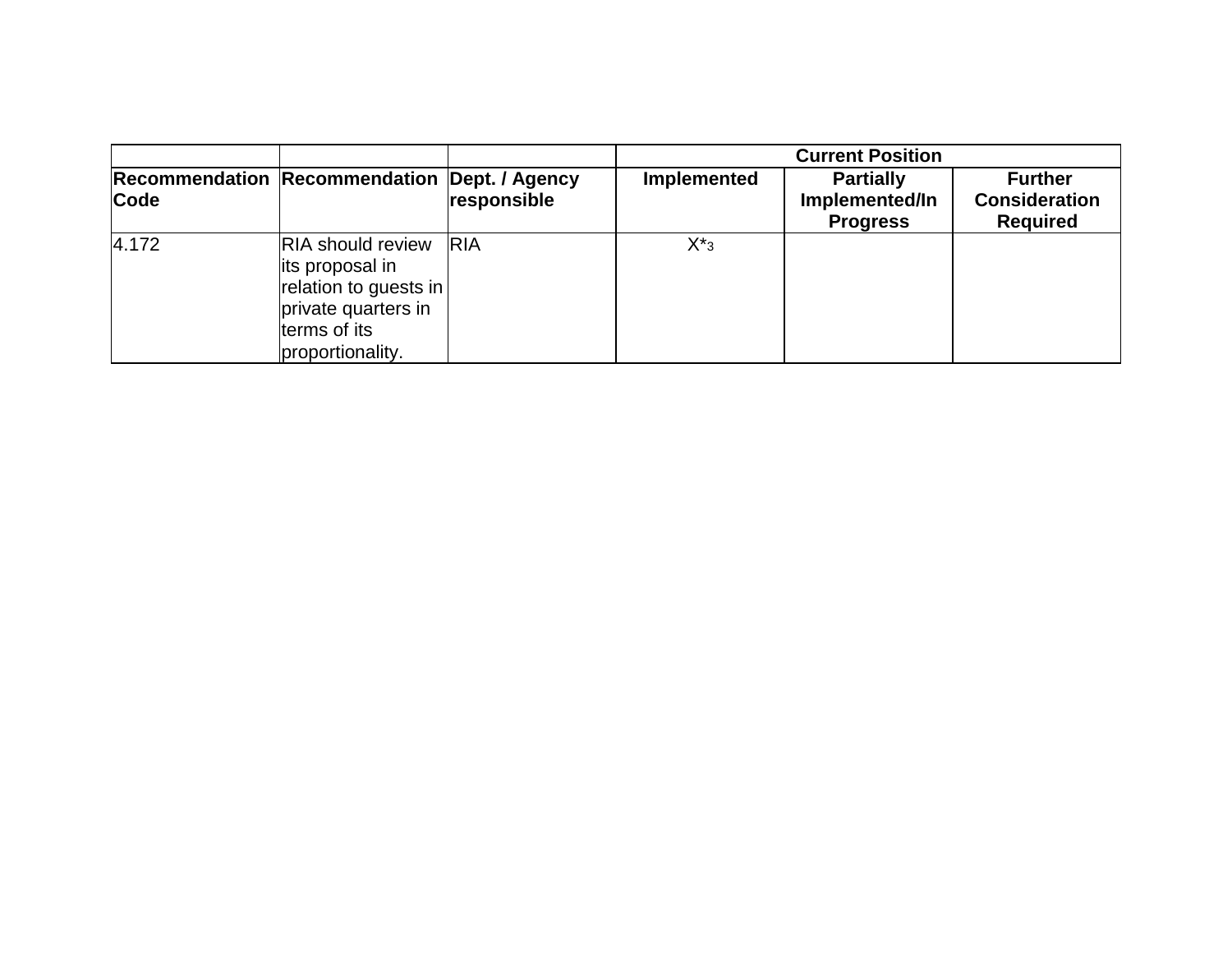|       |                                                                                                                                                                                                                              |                      | <b>Current Position</b> |                                                       |                                                           |
|-------|------------------------------------------------------------------------------------------------------------------------------------------------------------------------------------------------------------------------------|----------------------|-------------------------|-------------------------------------------------------|-----------------------------------------------------------|
| Code  | Recommendation Recommendation Dept. / Agency                                                                                                                                                                                 | responsible          | <b>Implemented</b>      | <b>Partially</b><br>Implemented/In<br><b>Progress</b> | <b>Further</b><br><b>Consideration</b><br><b>Required</b> |
| 4.199 | Tusla - Child and<br><b>Family Agency</b><br>should liaise with<br>RIA to develop a<br>welfare strategy<br>within RIA, to<br>advice on policy<br>and practice<br>matters and to<br>liaise on individual<br>cases as required | Tusla,<br><b>RIA</b> |                         | $\sf X$                                               |                                                           |
|       | RIA, in conjunction RIA<br>with Tusla, should<br>review its House<br>Rules in so far as<br>they require<br>children under 14<br>years of age to be<br>attended at all<br>times within<br>accommodation<br>centres            | Tusla,               | $X^*$ 4                 |                                                       |                                                           |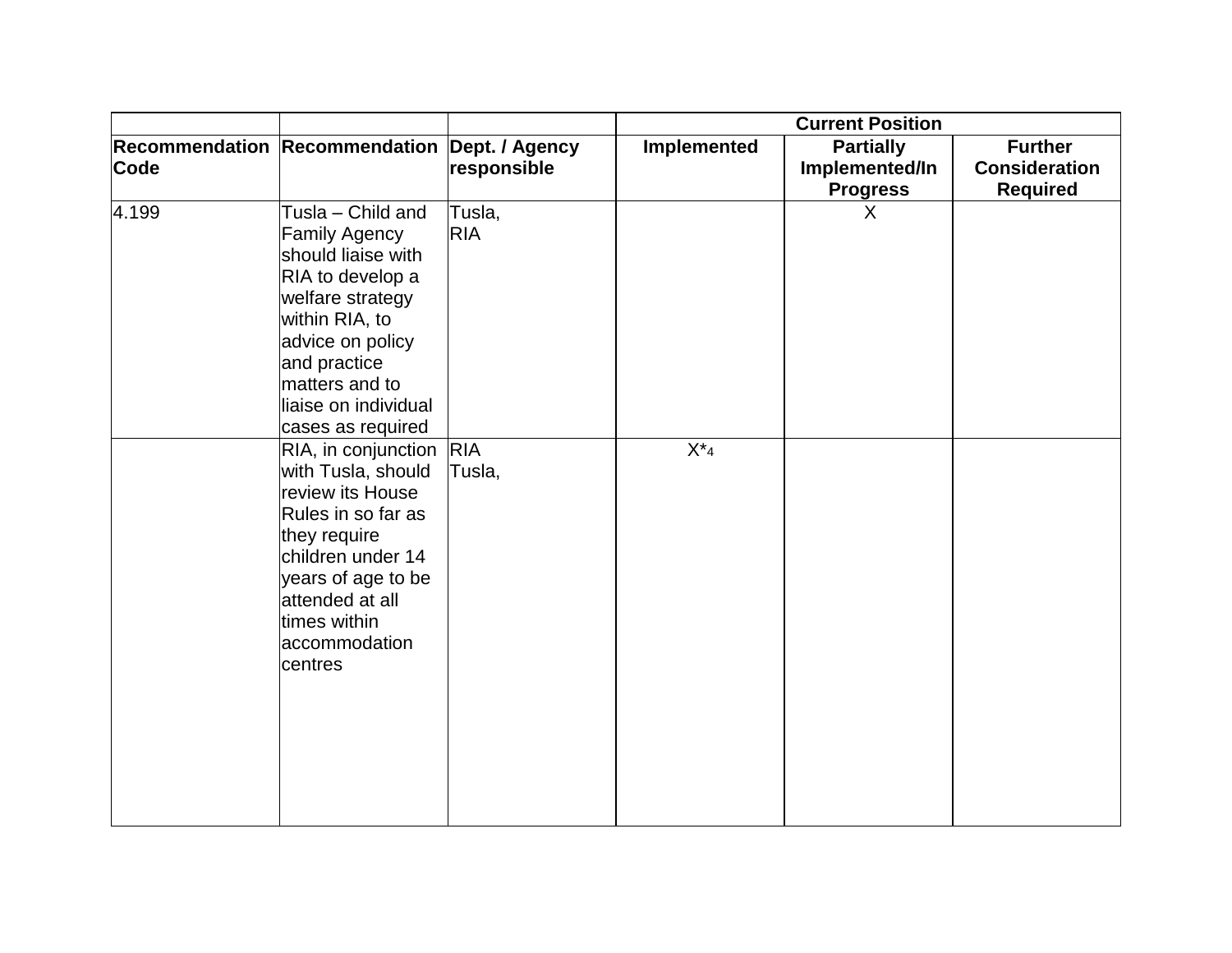|             |                                                                                                                                                                                                       |                                   | <b>Current Position</b> |                                                       |                                                           |
|-------------|-------------------------------------------------------------------------------------------------------------------------------------------------------------------------------------------------------|-----------------------------------|-------------------------|-------------------------------------------------------|-----------------------------------------------------------|
| <b>Code</b> | Recommendation Recommendation Dept. / Agency                                                                                                                                                          | responsible                       | Implemented             | <b>Partially</b><br>Implemented/In<br><b>Progress</b> | <b>Further</b><br><b>Consideration</b><br><b>Required</b> |
| 4.199       | Tusla, HSE and<br><b>RIA should</b><br>collaborate to<br>provide onsite<br>preventative and<br>early intervention<br>services and to<br>gather data on<br>national trends of<br>referrals to services | Tusla<br><b>HSE</b><br><b>RIA</b> | $\sf X$                 |                                                       |                                                           |
|             | <b>RIA should</b><br>continue to have<br>consideration for<br>child safety when<br>assigning different<br>categories of<br>residents to a<br>Centre                                                   | <b>RIA</b>                        | $\sf X$                 |                                                       |                                                           |
|             | Tusla and HSE<br>should identify a<br>named social<br>worker to be<br>identified as the<br>lead social worker<br>for a Centre in their<br>area                                                        | HSE, Tusla                        |                         | $\mathsf{X}$                                          |                                                           |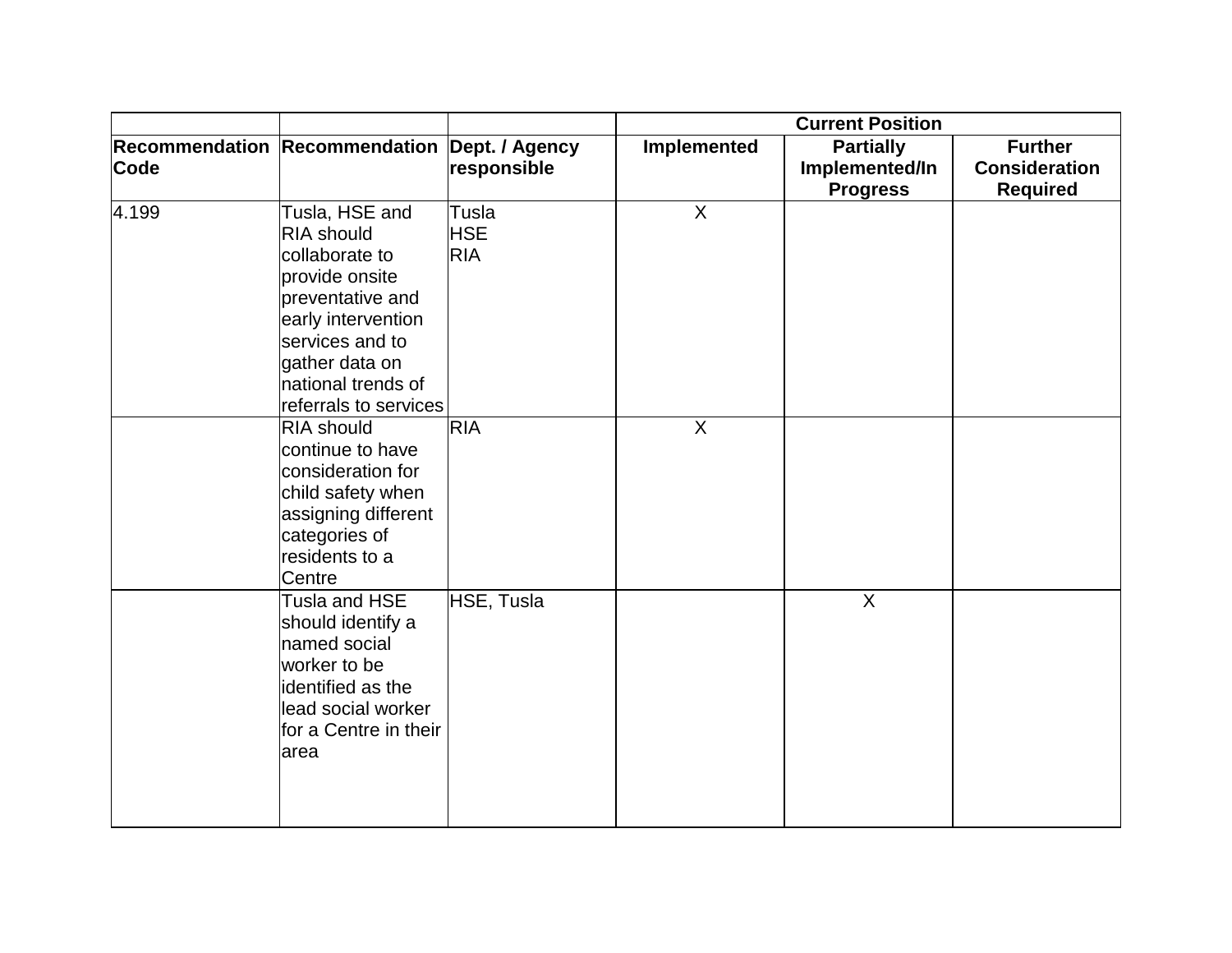|       |                                                                                                                                                                      |                               | <b>Current Position</b> |                                                       |                                                           |
|-------|----------------------------------------------------------------------------------------------------------------------------------------------------------------------|-------------------------------|-------------------------|-------------------------------------------------------|-----------------------------------------------------------|
| Code  | <b>Recommendation Recommendation</b>                                                                                                                                 | Dept. / Agency<br>responsible | Implemented             | <b>Partially</b><br>Implemented/In<br><b>Progress</b> | <b>Further</b><br><b>Consideration</b><br><b>Required</b> |
| 4.199 | Professional staff of HSE, Tusla<br><b>HSE and Tusla</b><br>working in centres<br>should have access<br>to cultural diversity<br>training, interpreting<br>services. |                               |                         |                                                       |                                                           |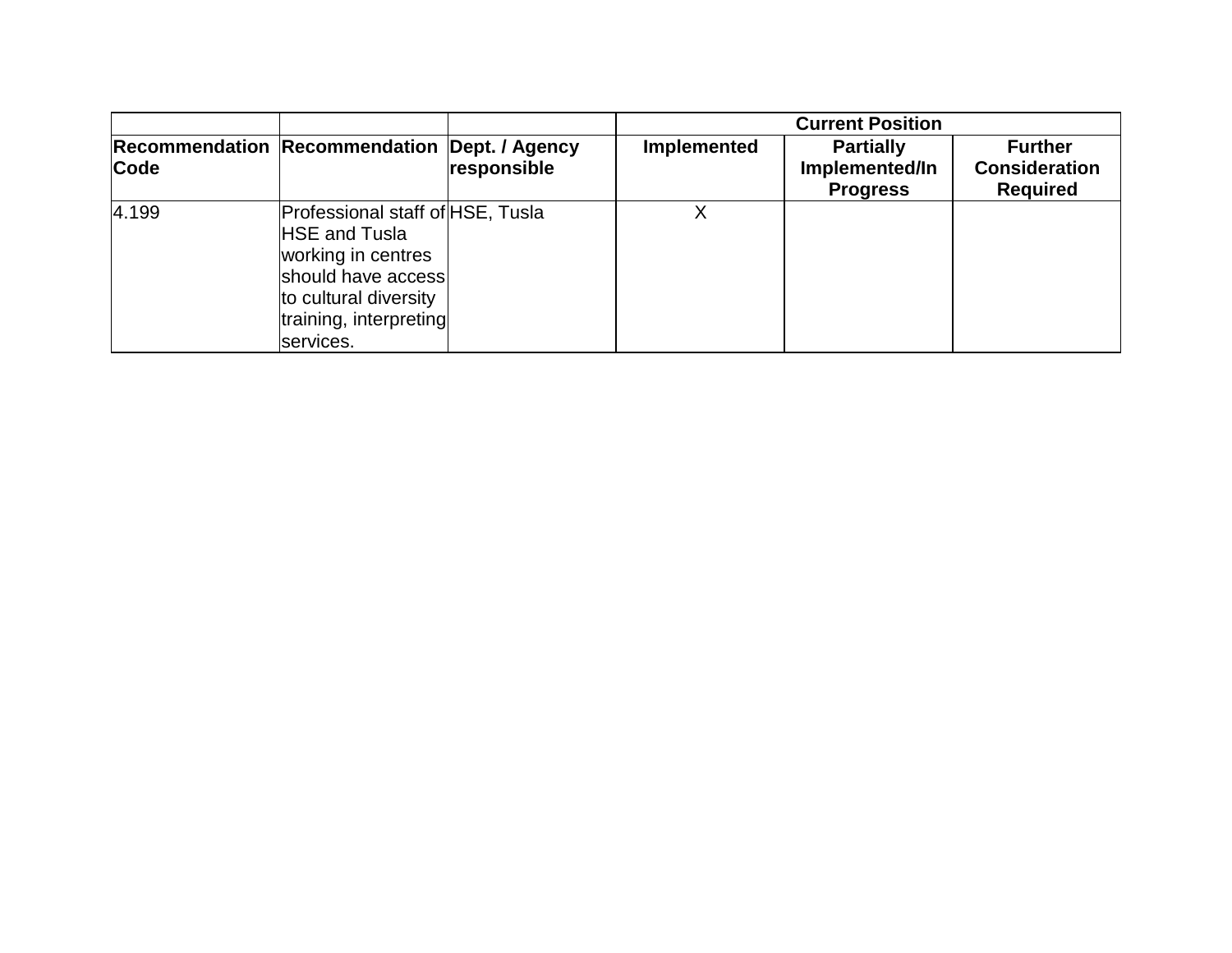|       |                                                                                                                                                                                                                                                                                                                                                   |             | <b>Current Position</b> |                                                       |                                                           |
|-------|---------------------------------------------------------------------------------------------------------------------------------------------------------------------------------------------------------------------------------------------------------------------------------------------------------------------------------------------------|-------------|-------------------------|-------------------------------------------------------|-----------------------------------------------------------|
| Code  | Recommendation Recommendation Dept. / Agency                                                                                                                                                                                                                                                                                                      | responsible | Implemented             | <b>Partially</b><br>Implemented/In<br><b>Progress</b> | <b>Further</b><br><b>Consideration</b><br><b>Required</b> |
| 4.210 | The existing<br>voluntary health<br>screening service<br>provided by the<br><b>HSE at Balseskin</b><br><b>Reception Centre</b><br>should be reviewed<br>and strengthened<br>so as to facilitate a<br>multi-disciplinary<br>assessment of all<br>protection<br>applicants within 30<br>days of the lodging<br>of an application for<br>protection. | <b>HSE</b>  |                         | X                                                     |                                                           |
|       | The outcome of the HSE<br>assessment should ORAC<br>be taken into<br>account in the<br>protection<br>determination<br>process                                                                                                                                                                                                                     | <b>RAT</b>  |                         |                                                       | $\overline{X}$                                            |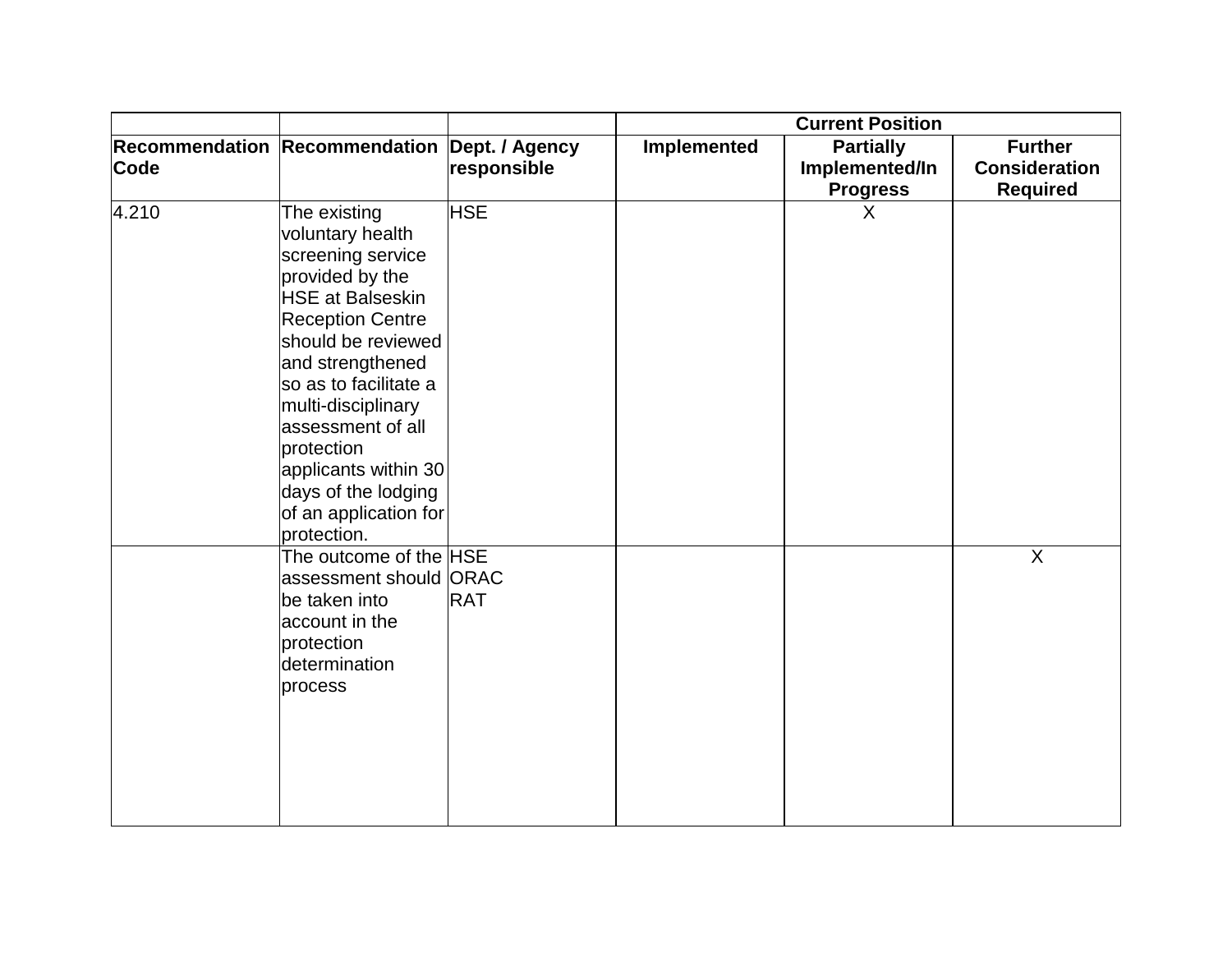|       |                                                                                                                                                         |             | <b>Current Position</b> |                                                       |                                                           |
|-------|---------------------------------------------------------------------------------------------------------------------------------------------------------|-------------|-------------------------|-------------------------------------------------------|-----------------------------------------------------------|
| Code  | Recommendation Recommendation Dept. / Agency                                                                                                            | responsible | Implemented             | <b>Partially</b><br>Implemented/In<br><b>Progress</b> | <b>Further</b><br><b>Consideration</b><br><b>Required</b> |
| 4.210 | Follow-up and<br>monitoring of<br>persons who fall<br>into the category of<br>vulnerable' should<br>occur on an on-<br>going basis.                     | <b>HSE</b>  |                         |                                                       | X                                                         |
|       | The responsible<br>unit should be<br>enabled to<br>communicate in a<br>timely fashion with<br>RIA.                                                      | <b>HSE</b>  |                         |                                                       | X                                                         |
|       | Efforts should be<br>made by RIA, HSE,<br>centre<br>management and<br>others to take steps<br>to encourage<br>applicants to avail<br>of the assessment. | <b>HSE</b>  |                         |                                                       | X                                                         |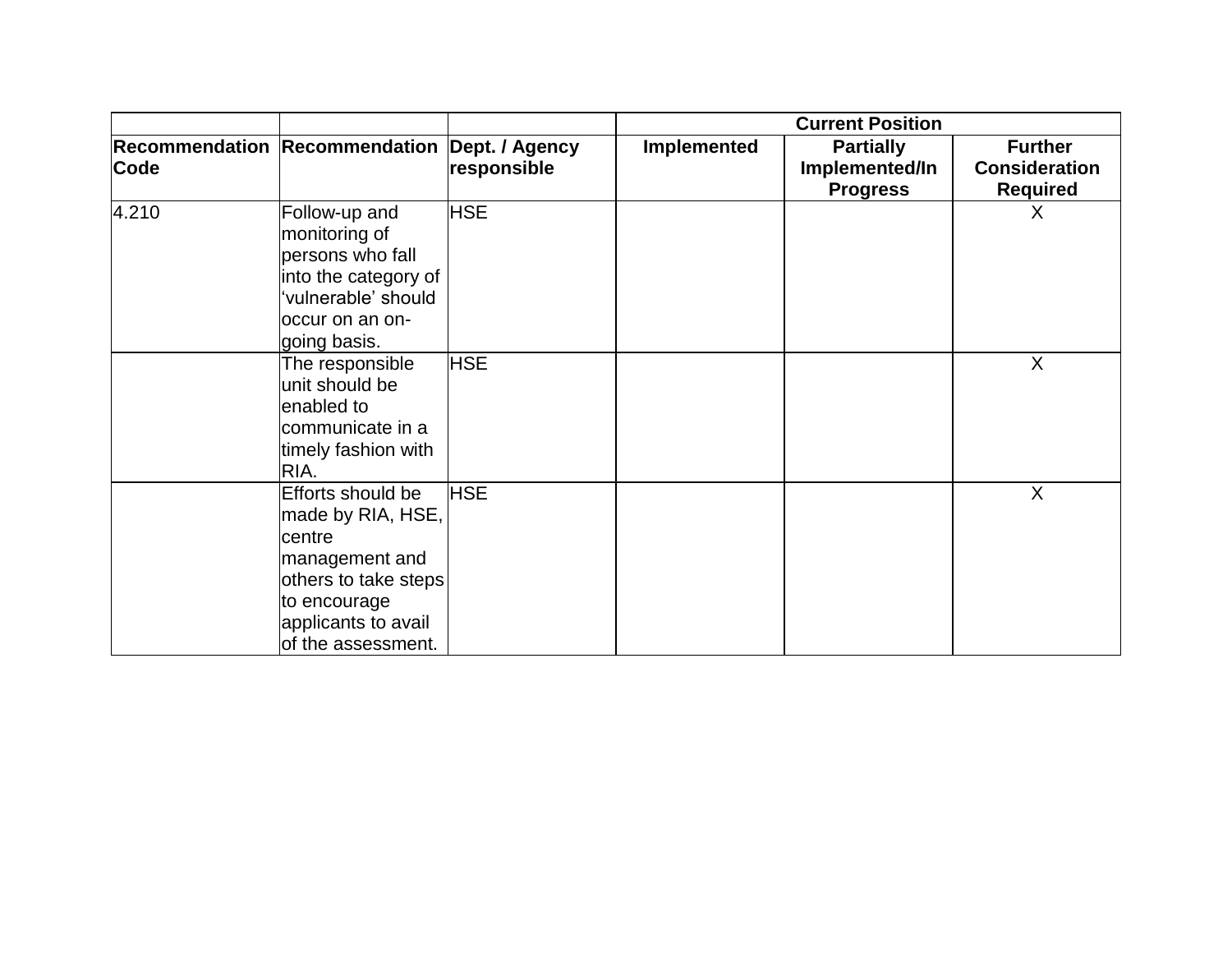|       |                                                                                                                                                                                                           |                                     | <b>Current Position</b> |                                                       |                                                           |
|-------|-----------------------------------------------------------------------------------------------------------------------------------------------------------------------------------------------------------|-------------------------------------|-------------------------|-------------------------------------------------------|-----------------------------------------------------------|
| Code  | Recommendation Recommendation Dept. / Agency                                                                                                                                                              | responsible                         | Implemented             | <b>Partially</b><br>Implemented/In<br><b>Progress</b> | <b>Further</b><br><b>Consideration</b><br><b>Required</b> |
| 4.226 | The Minister for<br>Justice and<br><b>Equality should</b><br>establish a<br>standard-setting<br>committee to reflect<br>fully government<br>policy across all<br>areas of service in<br>Direct Provision. | Department of<br>Justice & Equality |                         |                                                       | $\sf X$                                                   |
|       | The Minister for<br>Justice and<br>Equality should<br>establish an<br>inspectorate to<br>carry out<br>inspections in DP<br>centres.                                                                       | Department of<br>Justice & Equality |                         |                                                       | $\sf X$                                                   |
|       | The Inspectorate,<br>should separately<br>make regular<br>reports to the<br>Minister on general<br>matters relating to<br>the Welfare of<br>Residents in DP<br>centres.                                   | Department of<br>Justice & Equality |                         |                                                       | X                                                         |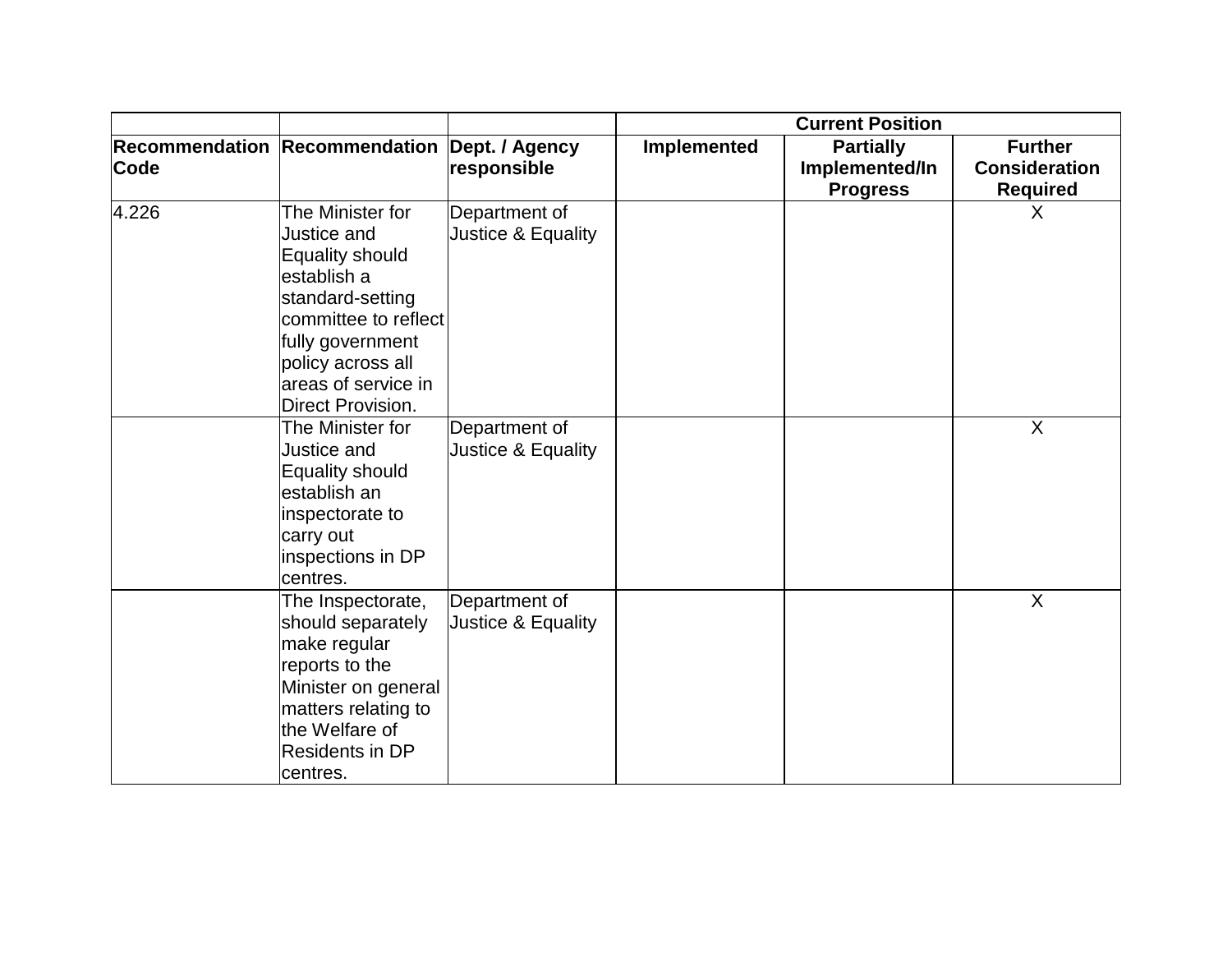|      |                                                                                                                                                                                                                                                            |                                                                    | <b>Current Position</b> |                                                       |                                                           |
|------|------------------------------------------------------------------------------------------------------------------------------------------------------------------------------------------------------------------------------------------------------------|--------------------------------------------------------------------|-------------------------|-------------------------------------------------------|-----------------------------------------------------------|
| Code | Recommendation Recommendation Dept. / Agency                                                                                                                                                                                                               | responsible                                                        | Implemented             | <b>Partially</b><br>Implemented/In<br><b>Progress</b> | <b>Further</b><br><b>Consideration</b><br><b>Required</b> |
| 5.30 | The DP weekly<br>allowance should<br>be increased from<br>€19.10 to €38.74<br>for adults and from Equality<br>€9.60 to €29.80 for<br>children.                                                                                                             | Department of<br>Social Protection<br>Department of<br>Justice and |                         | X                                                     |                                                           |
|      | The Department of Department of<br><b>Social Protection</b><br>should reinstate on-<br>site Community<br><b>Welfare Service to</b><br>residents in DP<br>accommodation<br>centres.                                                                         | Social Protection                                                  |                         | $\sf X$                                               |                                                           |
|      | The Department of Department of<br><b>Social Protection</b><br>should continue to<br>make every effort to<br>ensure Designated<br>Persons in the<br><b>Community Welfare</b><br>Service strive<br>towards<br>consistency when<br>administering the<br>ENP. | Social Protection                                                  | $\sf X$                 |                                                       |                                                           |

## **Suggested improvements to supports for persons in the system (44 recommendations)**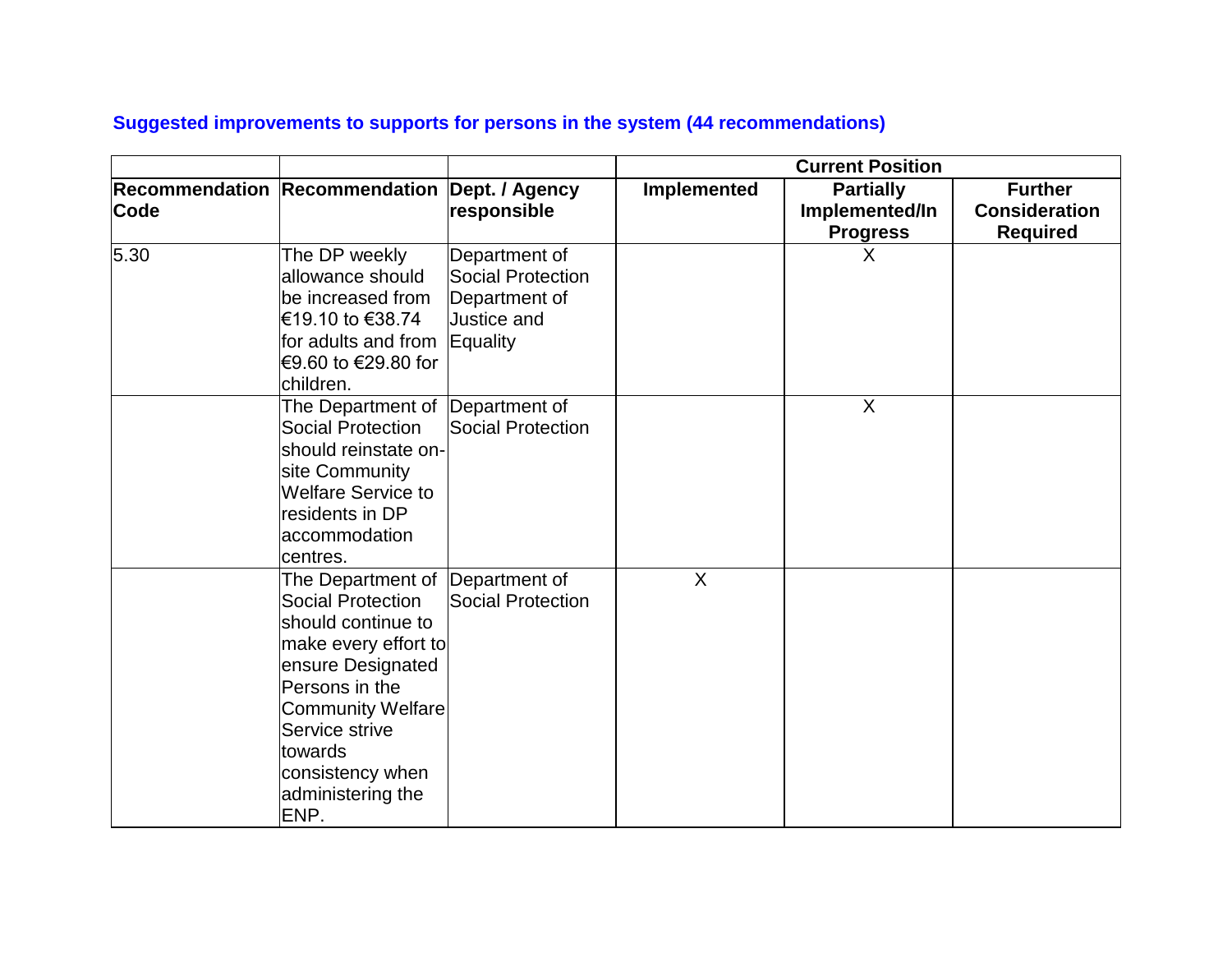|             |                                                                                                                                                                                                                                                               |                                                           | <b>Current Position</b> |                                                       |                                                                                                    |
|-------------|---------------------------------------------------------------------------------------------------------------------------------------------------------------------------------------------------------------------------------------------------------------|-----------------------------------------------------------|-------------------------|-------------------------------------------------------|----------------------------------------------------------------------------------------------------|
| <b>Code</b> | <b>Recommendation Recommendation Dept. / Agency</b>                                                                                                                                                                                                           | responsible                                               | Implemented             | <b>Partially</b><br>Implemented/In<br><b>Progress</b> | <b>Further</b><br><b>Consideration</b><br><b>Required</b>                                          |
| 5.49        | Provision for<br>access to the<br>labour market for<br>protection<br>applicants who are<br>awaiting a first<br>instance decision<br>for nine months or<br>more.                                                                                               | Department of<br>Justice and<br>Equality                  |                         |                                                       | X<br>No longer<br>applicable - Arising<br>from provisions in<br>the IP Act                         |
|             | Any permission<br>given to access the<br>labour market,<br>should continue<br>until the final<br>determination of the<br>protection claim.                                                                                                                    | Department of<br>Justice and<br>Equality                  |                         |                                                       | $\overline{\mathsf{x}}$<br>No longer<br>applicable - Arising<br>from provisions in<br>the IP Act   |
|             | A protection<br>applicant who has<br>the right work and<br>is successful in<br>finding work, should Social Protection<br>be subject to a<br>means test to<br>determine an<br>appropriate<br>contribution to<br>his/her<br>accommodation<br>and other services | Department of<br>Justice and<br>Equality<br>Department of |                         |                                                       | $\boldsymbol{\mathsf{X}}$<br>No longer<br>applicable - Arising<br>from provisions in<br>the IP Act |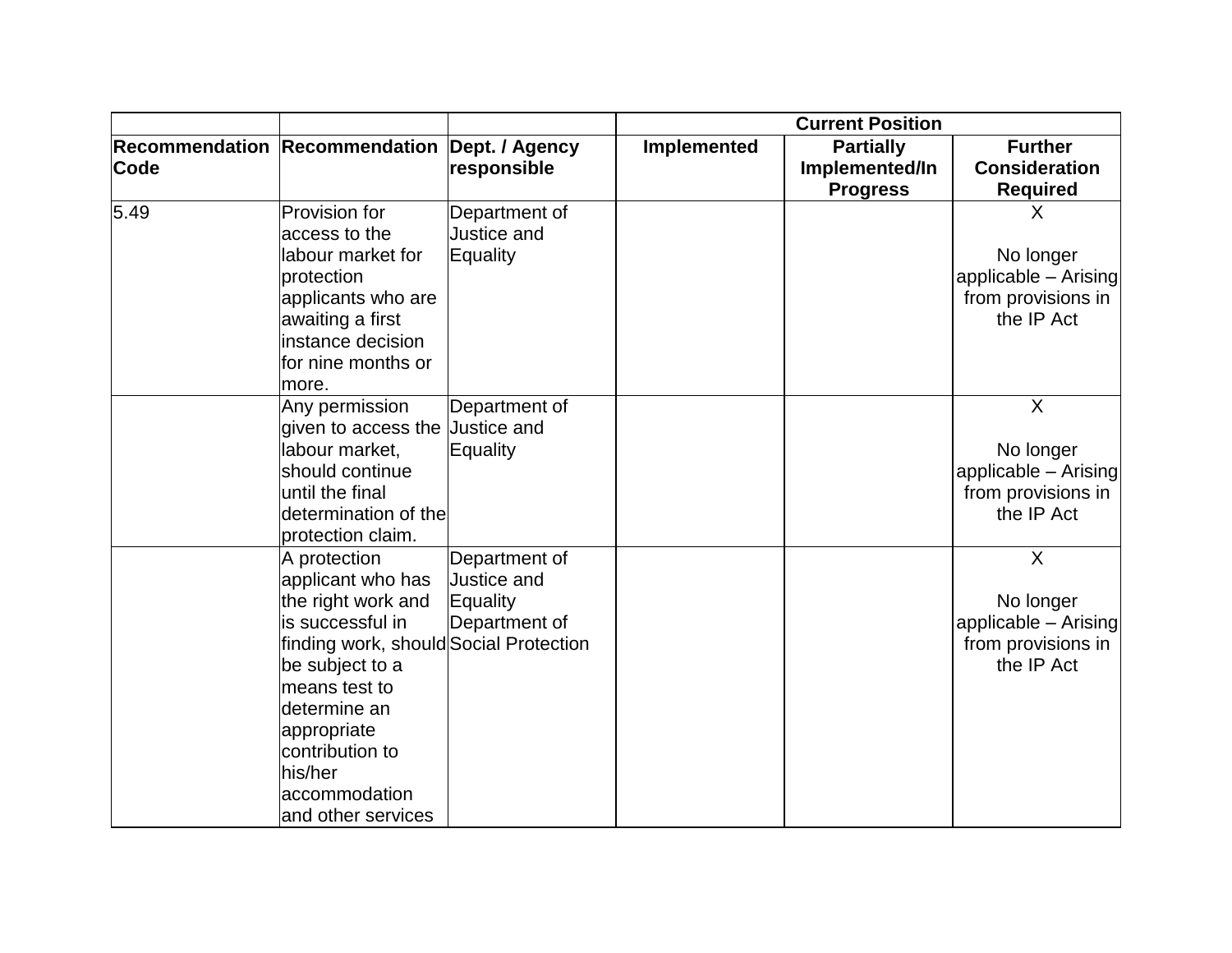|      |                                                                                                                                                                                                                        | <b>Current Position</b>       |             |                                                       |                                                           |
|------|------------------------------------------------------------------------------------------------------------------------------------------------------------------------------------------------------------------------|-------------------------------|-------------|-------------------------------------------------------|-----------------------------------------------------------|
| Code | <b>Recommendation Recommendation</b>                                                                                                                                                                                   | Dept. / Agency<br>responsible | Implemented | <b>Partially</b><br>Implemented/In<br><b>Progress</b> | <b>Further</b><br><b>Consideration</b><br><b>Required</b> |
| 5.63 | All DP centres that RIA<br>host families should<br>be required to<br>provide or facilitate<br>a full-time serviced<br>after school<br>homework club.                                                                   |                               | X           |                                                       |                                                           |
|      | An awareness<br>initiative should be Education and<br>rolled out to ensure Skills<br>that Boards of<br>Management and<br>Principals are<br>familiar with<br>challenges facing<br>children in DP and<br>their families. | Department of                 |             | X                                                     |                                                           |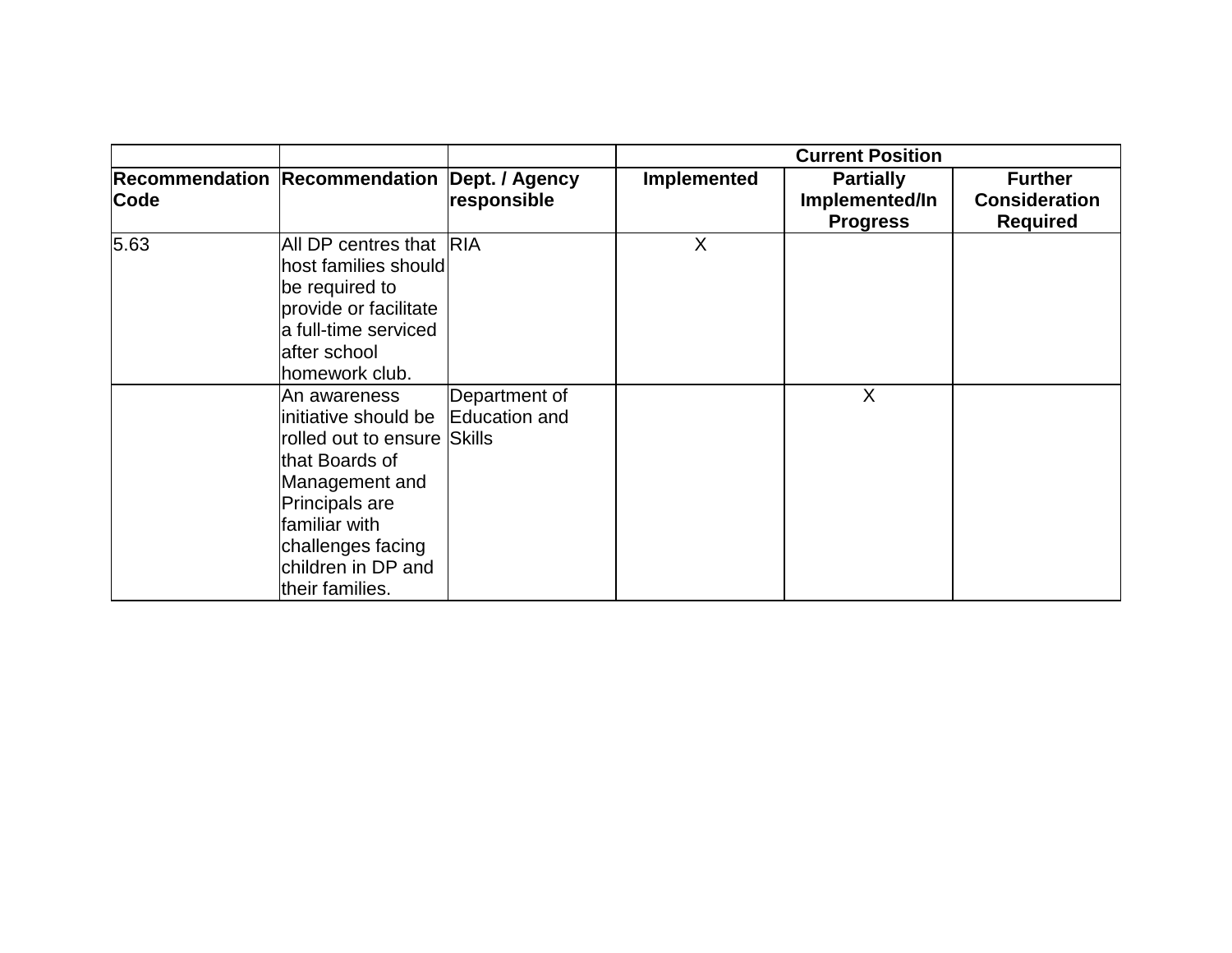|      |                                                                                                                                                                                                                                                                                                                                                              |               | <b>Current Position</b> |                                                       |                                                           |
|------|--------------------------------------------------------------------------------------------------------------------------------------------------------------------------------------------------------------------------------------------------------------------------------------------------------------------------------------------------------------|---------------|-------------------------|-------------------------------------------------------|-----------------------------------------------------------|
| Code | Recommendation Recommendation Dept. / Agency                                                                                                                                                                                                                                                                                                                 | responsible   | <b>Implemented</b>      | <b>Partially</b><br>Implemented/In<br><b>Progress</b> | <b>Further</b><br><b>Consideration</b><br><b>Required</b> |
| 5.70 | The extension of<br>student supports for Education and<br>third-level and post Skills<br>leaving certificate<br>courses to persons<br>who are protection<br>applicants or at the<br>lleave to remain<br>stage, have been in<br>the Irish school<br>system for 5 years<br>or more and satisfy<br>the relevant<br>academic and otherl<br>eligibility criteria. | Department of | $X^*$ 5                 |                                                       |                                                           |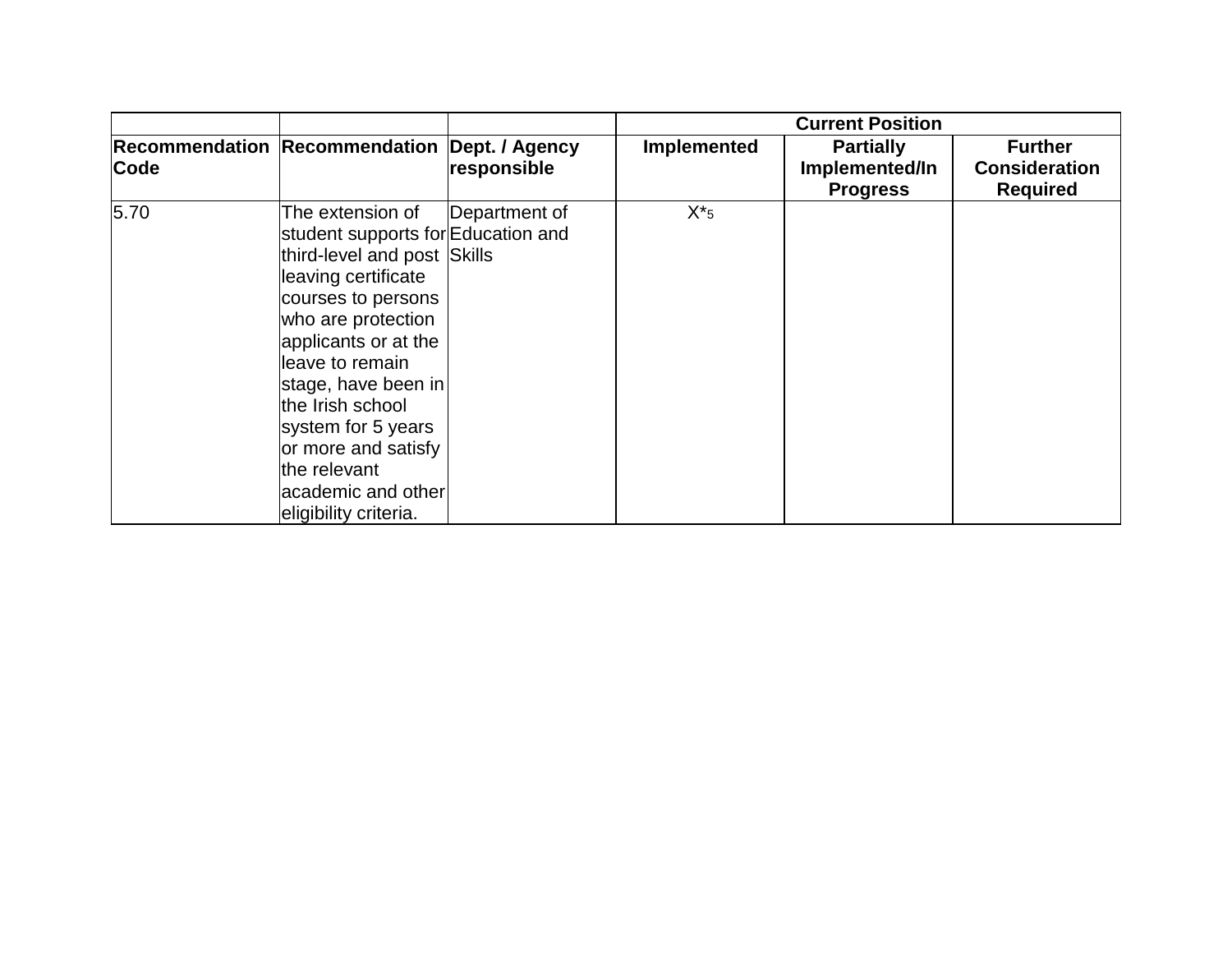|      |                                                                                                                                      |                                                 | <b>Current Position</b> |                                                       |                                                           |
|------|--------------------------------------------------------------------------------------------------------------------------------------|-------------------------------------------------|-------------------------|-------------------------------------------------------|-----------------------------------------------------------|
| Code | Recommendation Recommendation Dept. / Agency                                                                                         | responsible                                     | Implemented             | <b>Partially</b><br>Implemented/In<br><b>Progress</b> | <b>Further</b><br><b>Consideration</b><br><b>Required</b> |
| 5.74 | <b>Orientation classes RIA</b><br>should be available<br>to all protection<br>applicants within<br>the first month.                  |                                                 |                         |                                                       | Χ                                                         |
|      | Access to English<br>language classes<br>and Adult Literacy<br>lclasses within a<br>month of their<br>application for<br>protection. | Department of<br>Education and<br><b>Skills</b> | X                       |                                                       |                                                           |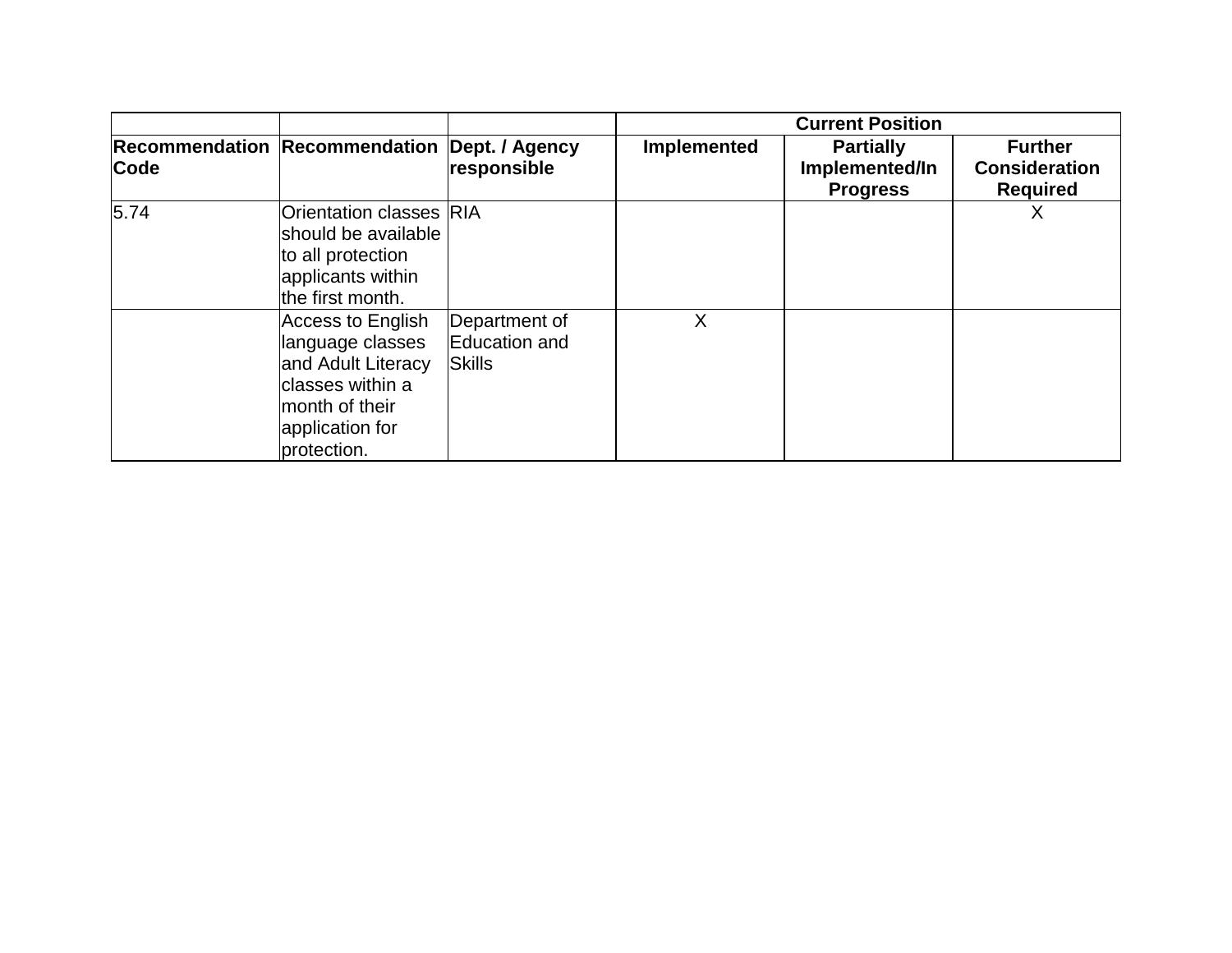|             |                                                                                                                                                                                                                          |                                                 | <b>Current Position</b> |                                                       |                                                           |
|-------------|--------------------------------------------------------------------------------------------------------------------------------------------------------------------------------------------------------------------------|-------------------------------------------------|-------------------------|-------------------------------------------------------|-----------------------------------------------------------|
| <b>Code</b> | Recommendation Recommendation Dept. / Agency                                                                                                                                                                             | responsible                                     | <b>Implemented</b>      | <b>Partially</b><br>Implemented/In<br><b>Progress</b> | <b>Further</b><br><b>Consideration</b><br><b>Required</b> |
| 5.82        | An initiative to<br>apply the EU fee<br>rate for higher<br>education courses<br>to persons in the<br>system 5 years of<br>more.                                                                                          | Department of<br>Education and<br><b>Skills</b> | $X^*$ 5                 |                                                       |                                                           |
|             | After six months in<br>the protection<br>process, adult<br>protection<br>applicants should<br>be provided with<br>information in<br>relation to their<br>eligibility to access<br>further education or<br>other courses. | Department of<br>Education and<br><b>Skills</b> | X                       |                                                       |                                                           |
|             | Notwithstanding<br>any restriction on<br>access to the<br>labour market, work<br>experience<br>components in<br>educational<br>courses should not<br>act as a bar to<br>access to such<br>courses.                       | Department of<br>Education and<br><b>Skills</b> | $X^*$ 6                 |                                                       |                                                           |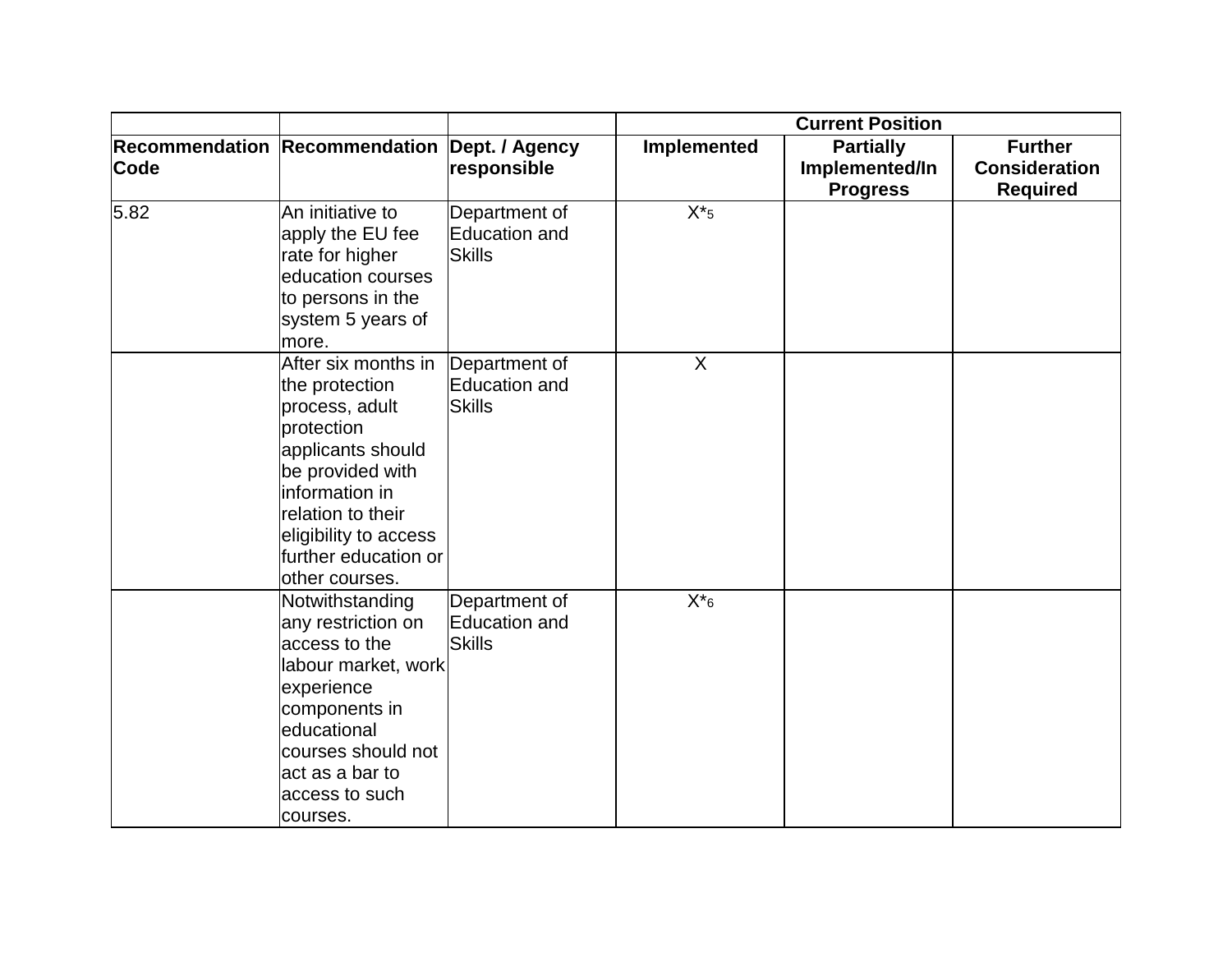|      |                                                                                                                                                                                     |                                                 | <b>Current Position</b> |                                                       |                                                           |
|------|-------------------------------------------------------------------------------------------------------------------------------------------------------------------------------------|-------------------------------------------------|-------------------------|-------------------------------------------------------|-----------------------------------------------------------|
| Code | Recommendation Recommendation Dept. / Agency                                                                                                                                        | responsible                                     | Implemented             | <b>Partially</b><br>Implemented/In<br><b>Progress</b> | <b>Further</b><br><b>Consideration</b><br><b>Required</b> |
| 5.82 | Persons who are in Department of<br>the system for two<br>years or more<br>should be eligible to<br>apply for access to<br>further education<br>and vocational<br>training courses. | Education and<br><b>Skills</b>                  |                         |                                                       | $\sf X$                                                   |
|      | Remuneration<br>received during a<br>work placement<br>undertaken should<br>be allowed for the<br>duration of the<br>placement in lieu of<br>the DPA                                | Department of<br>Education and<br><b>Skills</b> |                         |                                                       | $\overline{X}$                                            |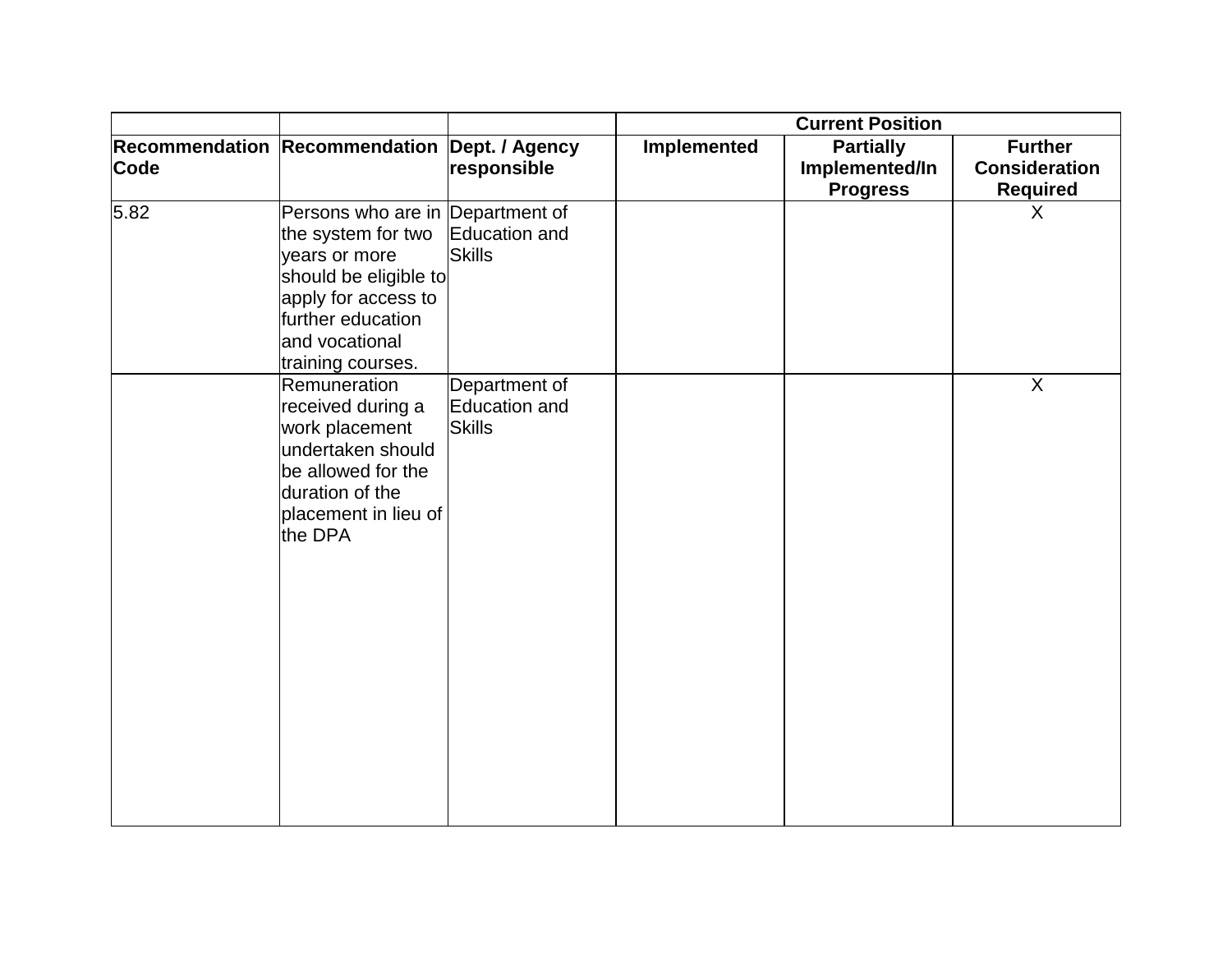|      |                                                                                                                                                                                                                                                                                                             |                                          | <b>Current Position</b> |                                                       |                                                           |
|------|-------------------------------------------------------------------------------------------------------------------------------------------------------------------------------------------------------------------------------------------------------------------------------------------------------------|------------------------------------------|-------------------------|-------------------------------------------------------|-----------------------------------------------------------|
| Code | <b>Recommendation Recommendation</b>                                                                                                                                                                                                                                                                        | Dept. / Agency<br>responsible            | Implemented             | <b>Partially</b><br>Implemented/In<br><b>Progress</b> | <b>Further</b><br><b>Consideration</b><br><b>Required</b> |
| 5.82 | A forum or fora of<br>professional<br>recognition bodies<br>and trade<br>associations etc<br>should be<br>convened to devise<br>a scheme to allow<br>access to<br>internships,<br>apprenticeships<br>and development<br>opportunities for<br>protection<br>applicants, those at<br>leave to remain<br>stage | Department of<br>Education and<br>Skills |                         |                                                       | X                                                         |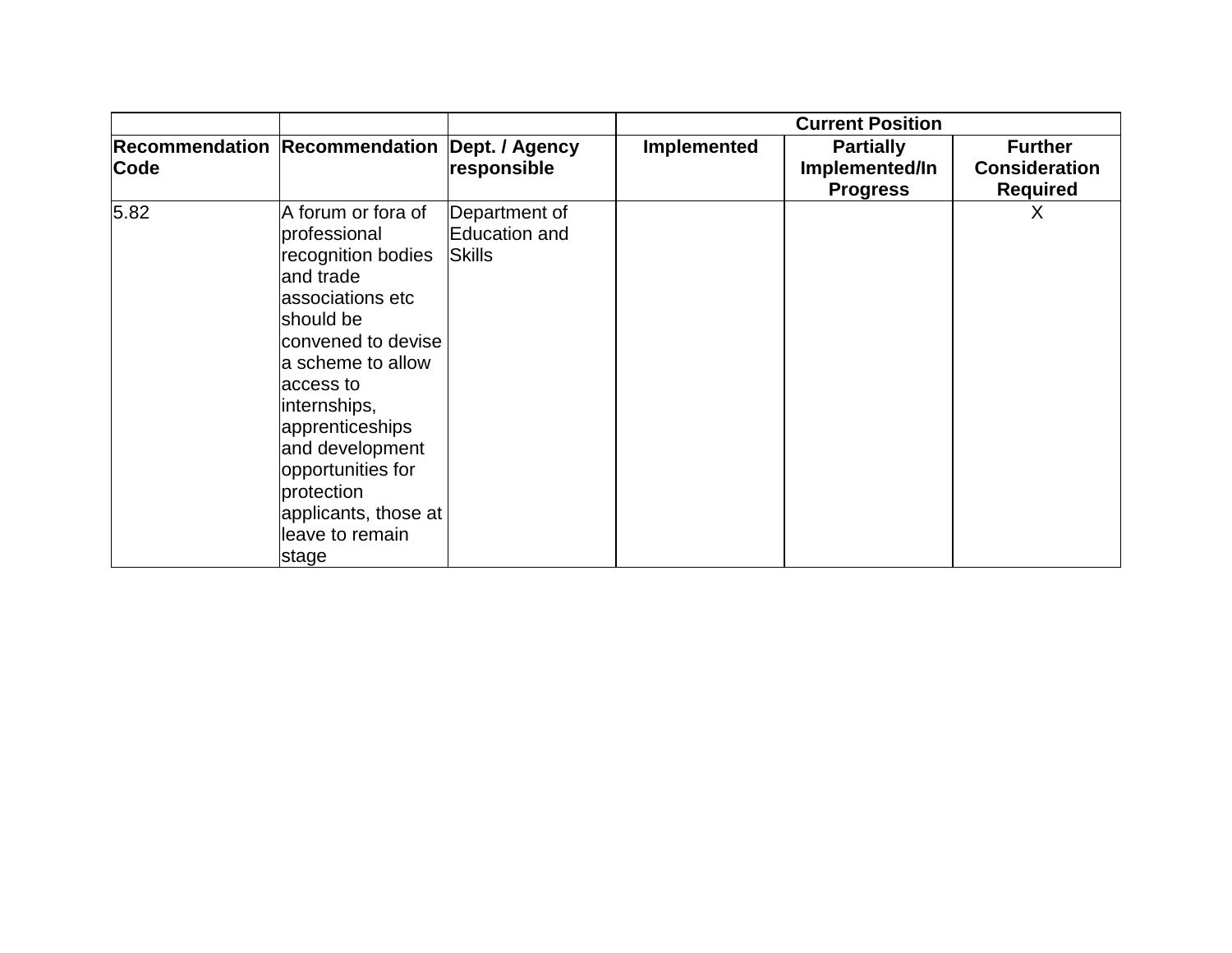|             |                                                                                                                                                                                              |             | <b>Current Position</b> |                                                       |                                                           |
|-------------|----------------------------------------------------------------------------------------------------------------------------------------------------------------------------------------------|-------------|-------------------------|-------------------------------------------------------|-----------------------------------------------------------|
| <b>Code</b> | Recommendation Recommendation Dept. / Agency                                                                                                                                                 | responsible | Implemented             | <b>Partially</b><br>Implemented/In<br><b>Progress</b> | <b>Further</b><br><b>Consideration</b><br><b>Required</b> |
| 5.100       | Recommends that HSE, Department<br>the HSE initiative to of Justice and<br>exempt residents<br>from prescription<br>charges.                                                                 | Equality    | $\sf X$                 |                                                       |                                                           |
|             | Recommends that<br>a health promotion<br>initiative be<br>targeted at<br>residents of DP<br>centres to inform<br>them about access<br>to breast screening<br>etc free of charge.             | <b>HSE</b>  | $\sf X$                 |                                                       |                                                           |
|             | Strongly urges that HSE<br>a review by the<br>relevant<br>organisations of<br>services for<br>persons in the<br>system<br>experiencing a<br>crisis pregnancy be<br>undertaken<br>immediately |             | $\sf X$                 |                                                       |                                                           |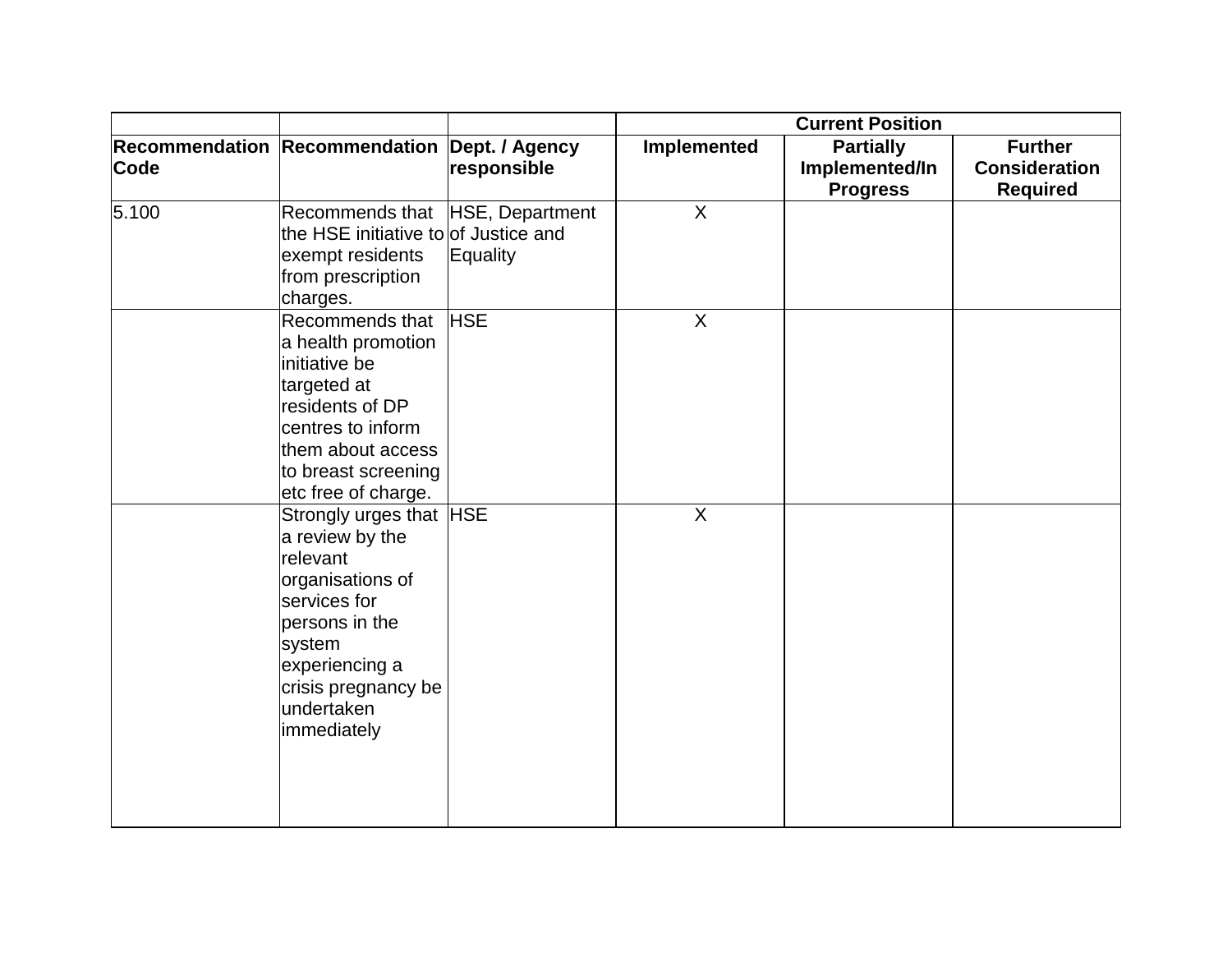|       |                                                                                                                                                                                                                      |             | <b>Current Position</b> |                                                       |                                                           |
|-------|----------------------------------------------------------------------------------------------------------------------------------------------------------------------------------------------------------------------|-------------|-------------------------|-------------------------------------------------------|-----------------------------------------------------------|
| Code  | Recommendation Recommendation Dept. / Agency                                                                                                                                                                         | responsible | Implemented             | <b>Partially</b><br>Implemented/In<br><b>Progress</b> | <b>Further</b><br><b>Consideration</b><br><b>Required</b> |
| 5.100 | Welcomes the<br>development by<br>RIA of a Sexual<br>and Gender-based<br>Violence Policy and<br>recommends that it<br>be rolled out as<br>soon as possible.                                                          | <b>RIA</b>  | $\sf X$                 |                                                       |                                                           |
|       | Recommends that<br>an initiative be put<br>in train to facilitate<br>access by persons<br>in the system to<br>information and<br>services concerning<br>sexual and<br>reproductive health<br>and family<br>planning. | <b>HSE</b>  | $\overline{X}$          |                                                       |                                                           |
|       | Recommends that<br>an adequately<br>trained and<br>resourced<br>interpreting service<br>be put in place                                                                                                              | <b>HSE</b>  |                         | $\overline{X}$                                        |                                                           |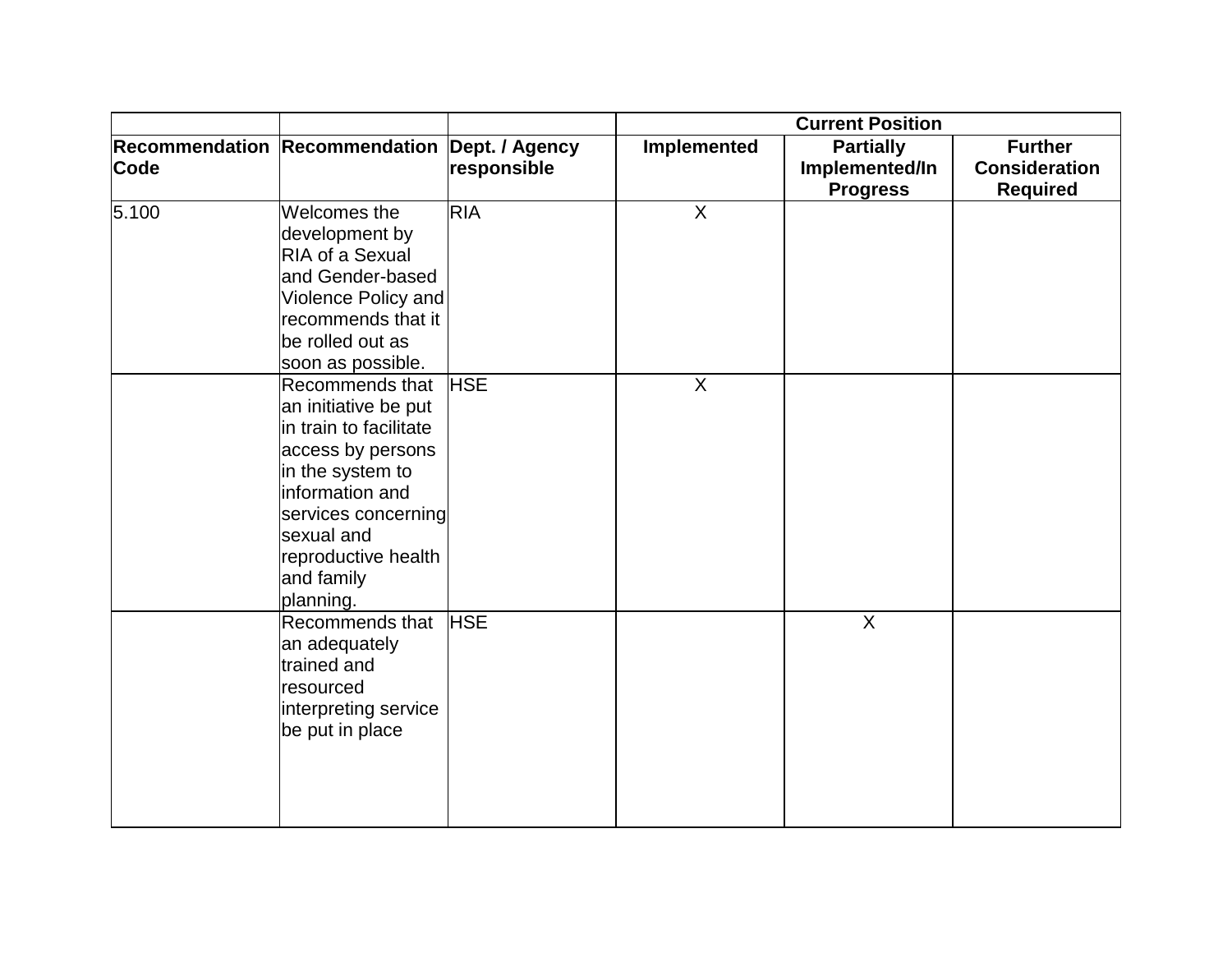|       |                                                                                                                                                                                                       |                          | <b>Current Position</b> |                                                       |                                                           |
|-------|-------------------------------------------------------------------------------------------------------------------------------------------------------------------------------------------------------|--------------------------|-------------------------|-------------------------------------------------------|-----------------------------------------------------------|
| Code  | Recommendation Recommendation Dept. / Agency                                                                                                                                                          | responsible              | Implemented             | <b>Partially</b><br>Implemented/In<br><b>Progress</b> | <b>Further</b><br><b>Consideration</b><br><b>Required</b> |
| 5.100 | Notes the actions<br>identified in the<br><b>HSE's Mental</b><br><b>Health Division's</b><br>Operational Plan.<br>All centre staff<br>should be provided<br>with mental health<br>awareness training. | <b>HSE</b><br><b>RIA</b> |                         | X                                                     |                                                           |
|       | Recommends that<br>sensitivity training<br>on issues that<br>impact on<br>vulnerable groups<br>should be provided<br>to all relevant DP<br>staff.                                                     | <b>RIA</b>               |                         | $\overline{X}$                                        |                                                           |
|       | Recommends that<br>information leaflets RIA<br>etc be provided in<br>every centre and<br>kept up to date                                                                                              | <b>HSE</b>               | $\boldsymbol{X}$        |                                                       |                                                           |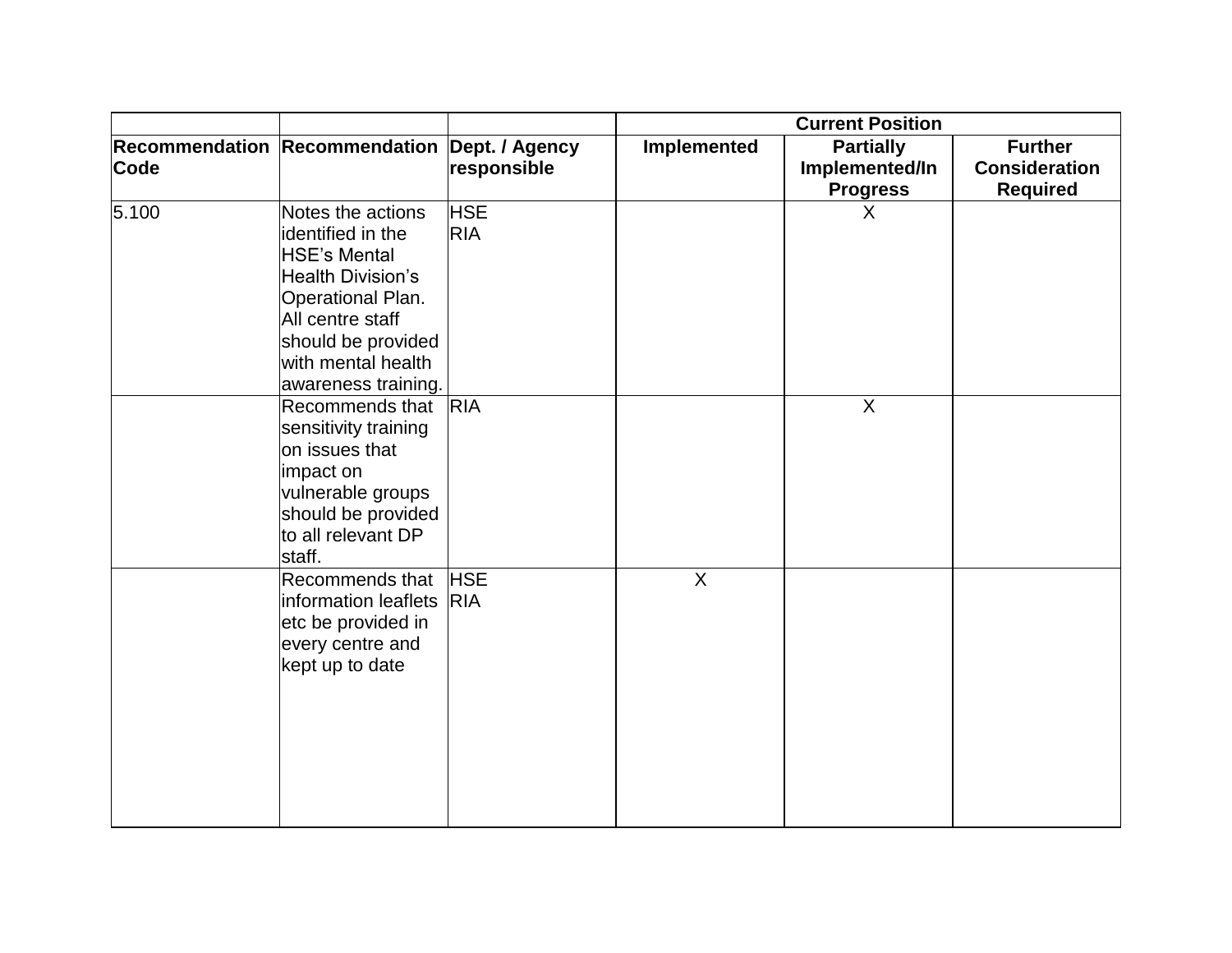|       |                                                                                                                                                                                                     |             | <b>Current Position</b> |                                                       |                                                           |
|-------|-----------------------------------------------------------------------------------------------------------------------------------------------------------------------------------------------------|-------------|-------------------------|-------------------------------------------------------|-----------------------------------------------------------|
| Code  | Recommendation Recommendation Dept. / Agency                                                                                                                                                        | responsible | Implemented             | <b>Partially</b><br>Implemented/In<br><b>Progress</b> | <b>Further</b><br><b>Consideration</b><br><b>Required</b> |
| 5.100 | Recommends that HSE<br>residents be able to Department of<br>access appropriate Social Protection,<br>transport provision RIA<br>lor financial<br>assistance to<br>lattend medical<br>appointments. |             |                         | X                                                     |                                                           |
|       | Recommends that<br>the HSE National<br>Operational Plan<br>should include an<br>account of progress<br>on the<br>implementation of<br>the health-related<br>recommendations.                        | <b>HSE</b>  | X                       |                                                       |                                                           |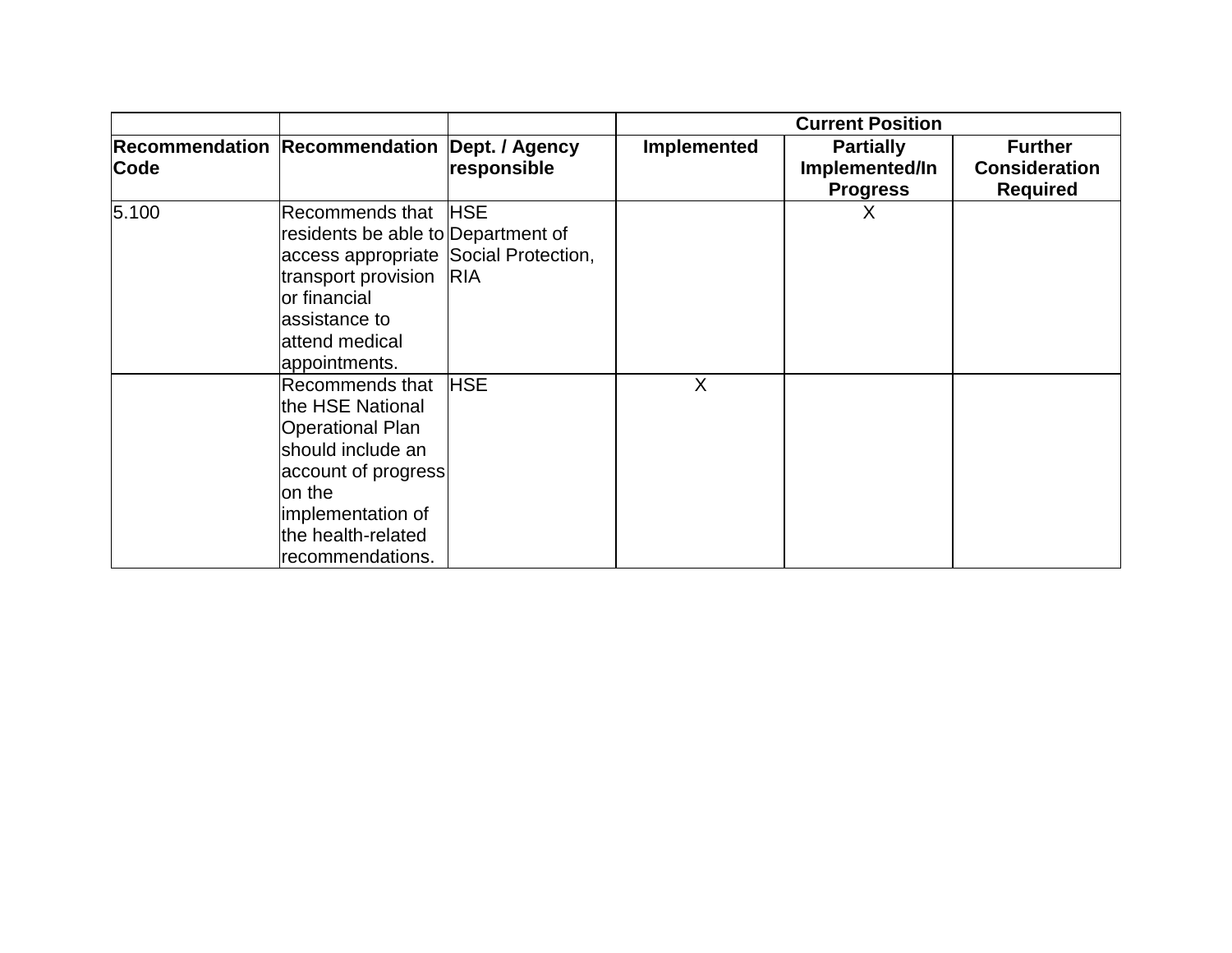|       |                                                                                                                                                                                                                          |                                           | <b>Current Position</b> |                                                       |                                                           |
|-------|--------------------------------------------------------------------------------------------------------------------------------------------------------------------------------------------------------------------------|-------------------------------------------|-------------------------|-------------------------------------------------------|-----------------------------------------------------------|
| Code  | Recommendation Recommendation Dept. / Agency                                                                                                                                                                             | responsible                               | Implemented             | <b>Partially</b><br>Implemented/In<br><b>Progress</b> | <b>Further</b><br><b>Consideration</b><br><b>Required</b> |
| 5.113 | Organisations that<br>provide services<br>relevant to persons<br>in the system<br>should consider<br>training staff in<br><b>LGBT</b> issues to<br>sensitively deal with<br>queries so as to<br>encourage<br>disclosure. | <b>HSE</b>                                |                         | X                                                     |                                                           |
|       | Designated<br>persons in the<br><b>CWS</b> should<br>exercise discretion<br>when administering<br>the ENP scheme                                                                                                         | Department of<br><b>Social Protection</b> | $\sf X$                 |                                                       |                                                           |
|       | Information by the<br>way of posters,<br>pamphlets etc be<br>available in all<br>centres                                                                                                                                 | <b>RIA</b>                                | $\sf X$                 |                                                       |                                                           |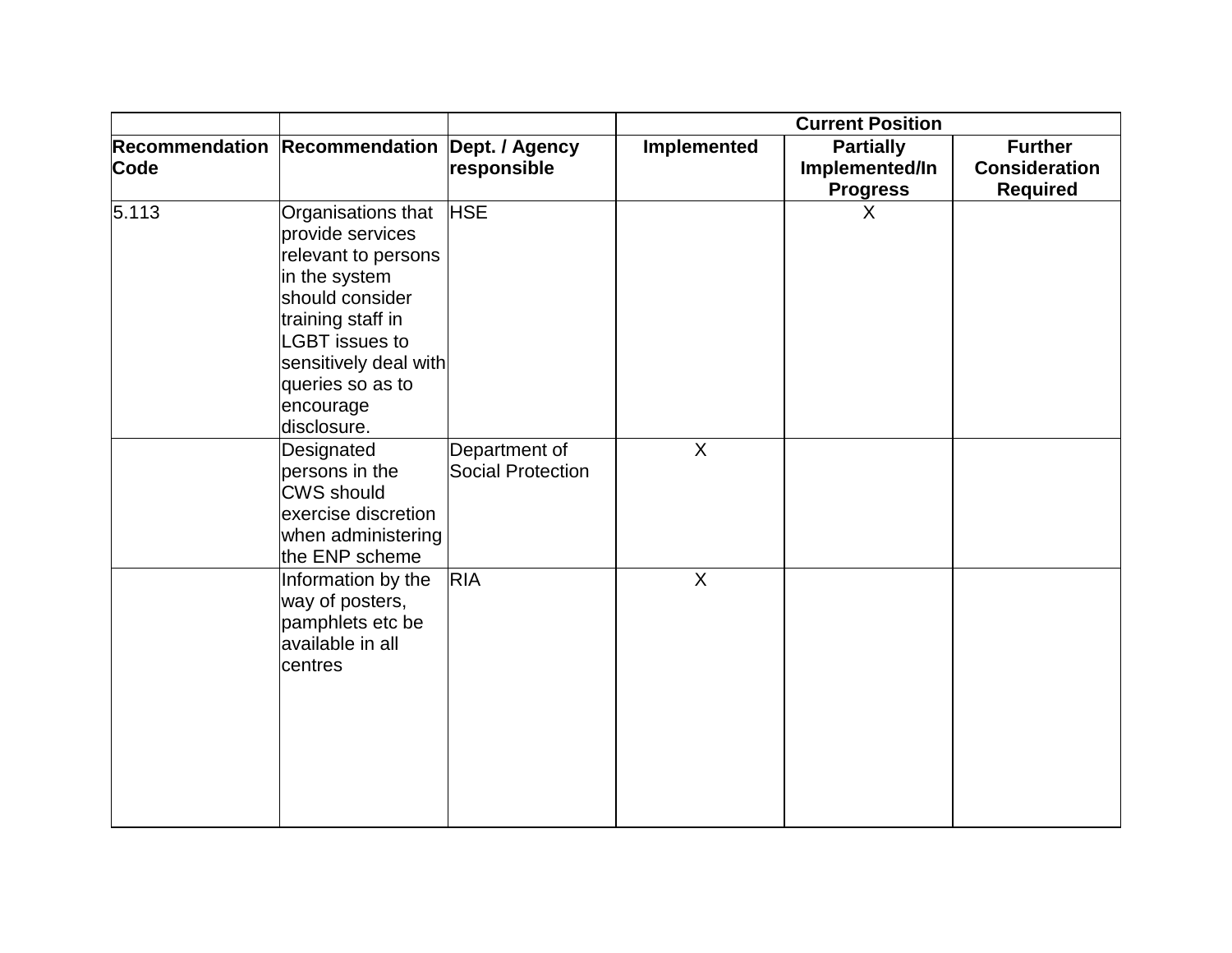|       |                                                                                                                                                                                                                                                                      |             | <b>Current Position</b> |                                                       |                                                           |
|-------|----------------------------------------------------------------------------------------------------------------------------------------------------------------------------------------------------------------------------------------------------------------------|-------------|-------------------------|-------------------------------------------------------|-----------------------------------------------------------|
| Code  | Recommendation Recommendation Dept. / Agency                                                                                                                                                                                                                         | responsible | Implemented             | <b>Partially</b><br>Implemented/In<br><b>Progress</b> | <b>Further</b><br><b>Consideration</b><br><b>Required</b> |
| 5.113 | Notes that RIA has RIA<br>a safety statement<br>land recommends<br>that all Direct<br><b>Provision centres</b><br>should have safety<br>statements and<br>dignity and respect<br>policies<br>incorporating the<br>rights of LGBT<br>people prominently<br>displayed. |             | X                       |                                                       |                                                           |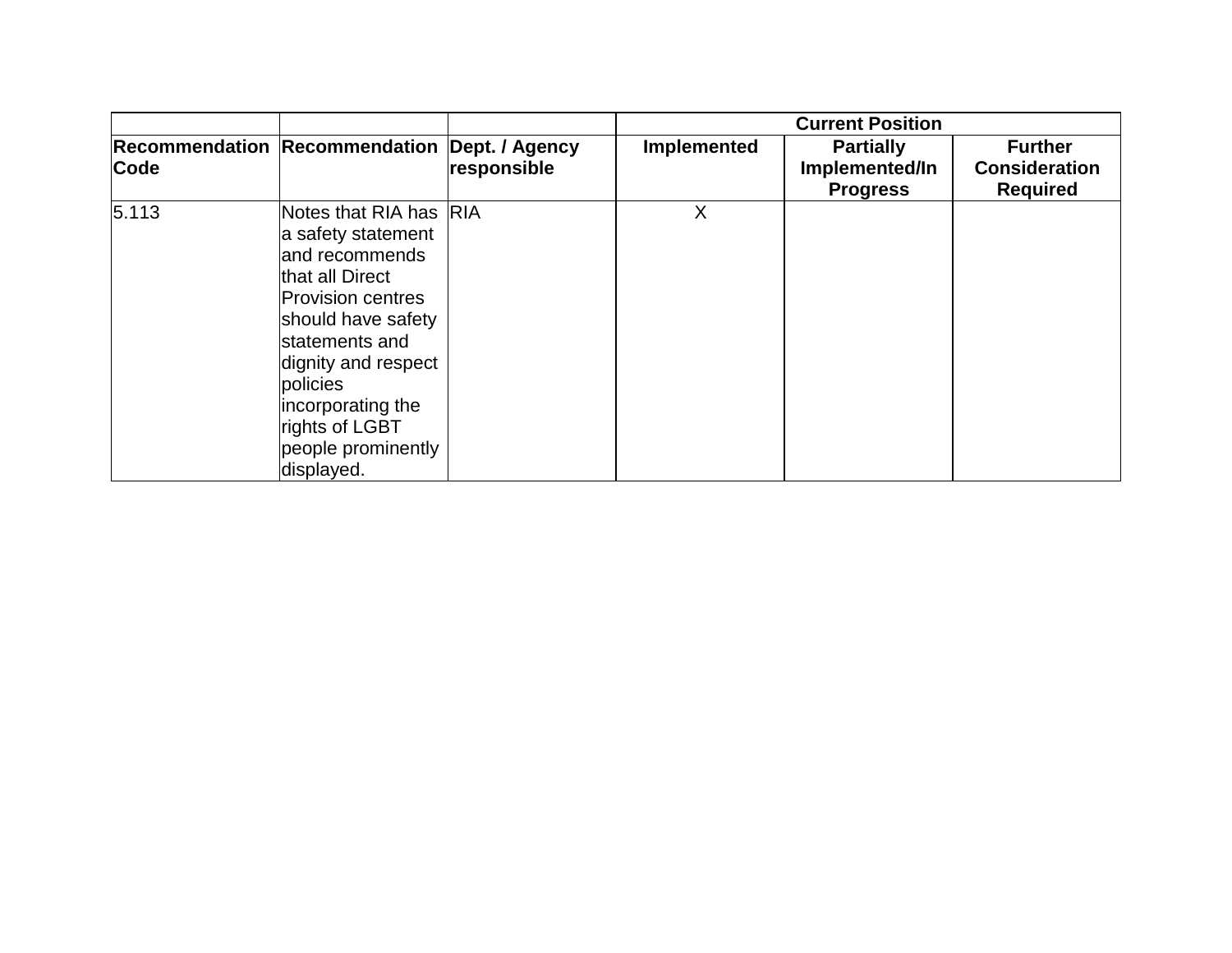|       |                                                                                                                                                                                        |                                                       | <b>Current position</b> |                                                       |                                                           |
|-------|----------------------------------------------------------------------------------------------------------------------------------------------------------------------------------------|-------------------------------------------------------|-------------------------|-------------------------------------------------------|-----------------------------------------------------------|
| Code  | Recommendation Recommendation Dept. / Agency                                                                                                                                           | responsible                                           | Implemented             | <b>Partially</b><br>Implemented/In<br><b>Progress</b> | <b>Further</b><br><b>Consideration</b><br><b>Required</b> |
| 5.134 | Tusla should<br>ensure its equity of<br>care principle is<br>applied equally to<br>separated children<br>in aftercare<br>planning and<br>supports.                                     | Tusla                                                 | $\sf X$                 |                                                       |                                                           |
|       | The aftercare plan<br>for a separated<br>child who is<br>awaiting a decision<br>re. their status<br>should<br>accommodate them<br>in a DP centre<br>located near their<br>foster care. | Tusla<br>RIA                                          | X                       |                                                       |                                                           |
|       | Training and<br>support provided to<br>foster carers of<br>separated children.                                                                                                         | Tusla                                                 | $\sf X$                 |                                                       |                                                           |
|       | <b>DCYA</b> should<br>convene a<br>stakeholder group<br>to consider<br>supports for<br>separated children.                                                                             | Department of<br>Children and Youth<br><b>Affairs</b> | $\overline{X}$          |                                                       |                                                           |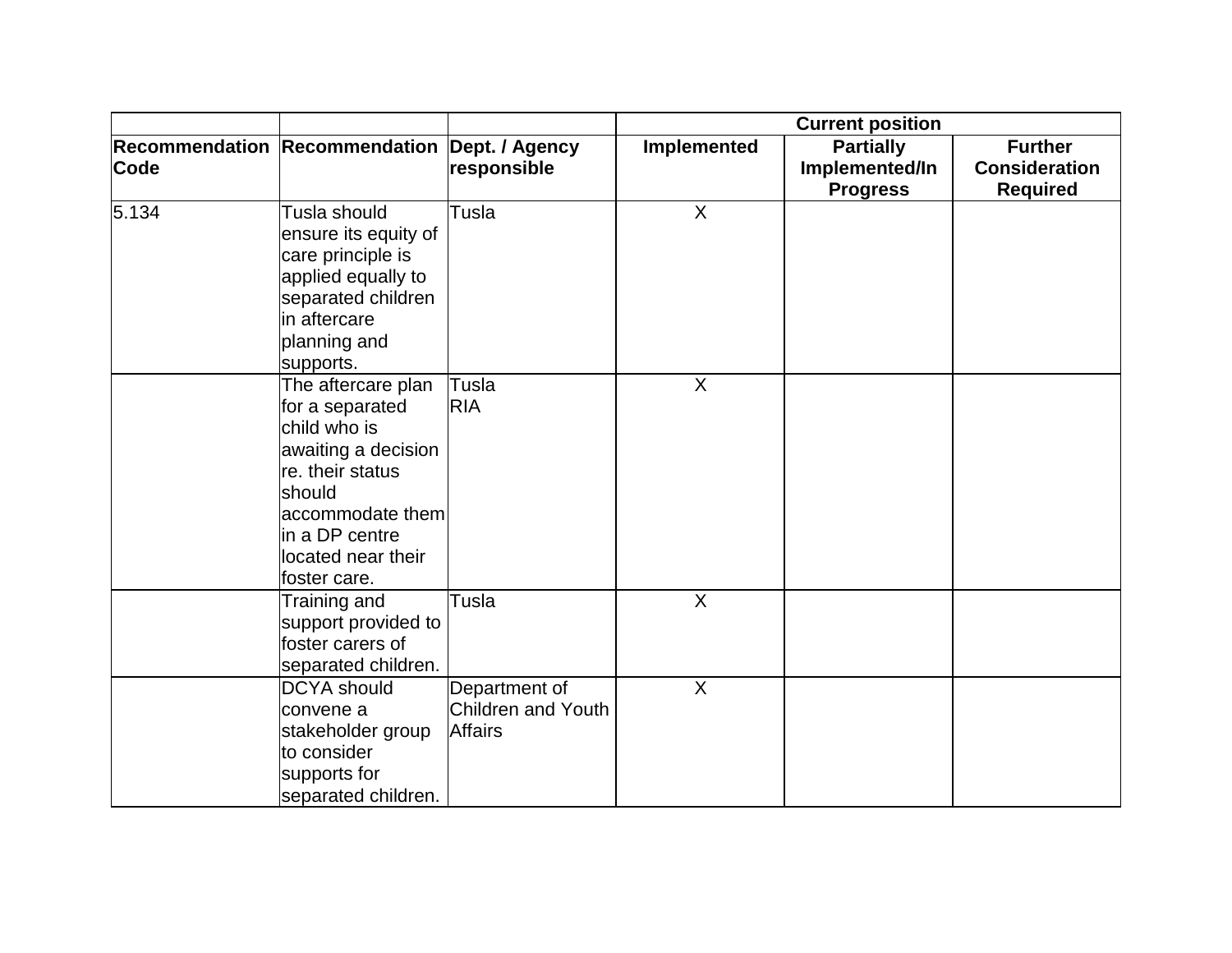|             |                                                                                                                                                                                 |                                     | <b>Current Position</b> |                                                       |                                                           |
|-------------|---------------------------------------------------------------------------------------------------------------------------------------------------------------------------------|-------------------------------------|-------------------------|-------------------------------------------------------|-----------------------------------------------------------|
| <b>Code</b> | Recommendation Recommendation Dept. / Agency                                                                                                                                    | responsible                         | Implemented             | <b>Partially</b><br>Implemented/In<br><b>Progress</b> | <b>Further</b><br><b>Consideration</b><br><b>Required</b> |
| 5.152       | The Government<br>should give<br>consideration to<br>including persons<br>awaiting a decision<br>on their protection<br>or LTR case in its<br>national integration<br>strategy. | Department of<br>Justice & Equality |                         |                                                       | $\sf X$                                                   |
|             | Relevant<br>Government<br>Departments<br>should make<br>funding available to<br>assist the<br>integration of<br>persons awaiting a<br>decision.                                 | Department of<br>Justice & Equality |                         |                                                       | X                                                         |
|             | Every DP centre<br>should be<br>contractually<br>obliged to<br>encourage and<br>facilitate linkages<br>with the local<br>community                                              | <b>RIA</b>                          |                         | X                                                     |                                                           |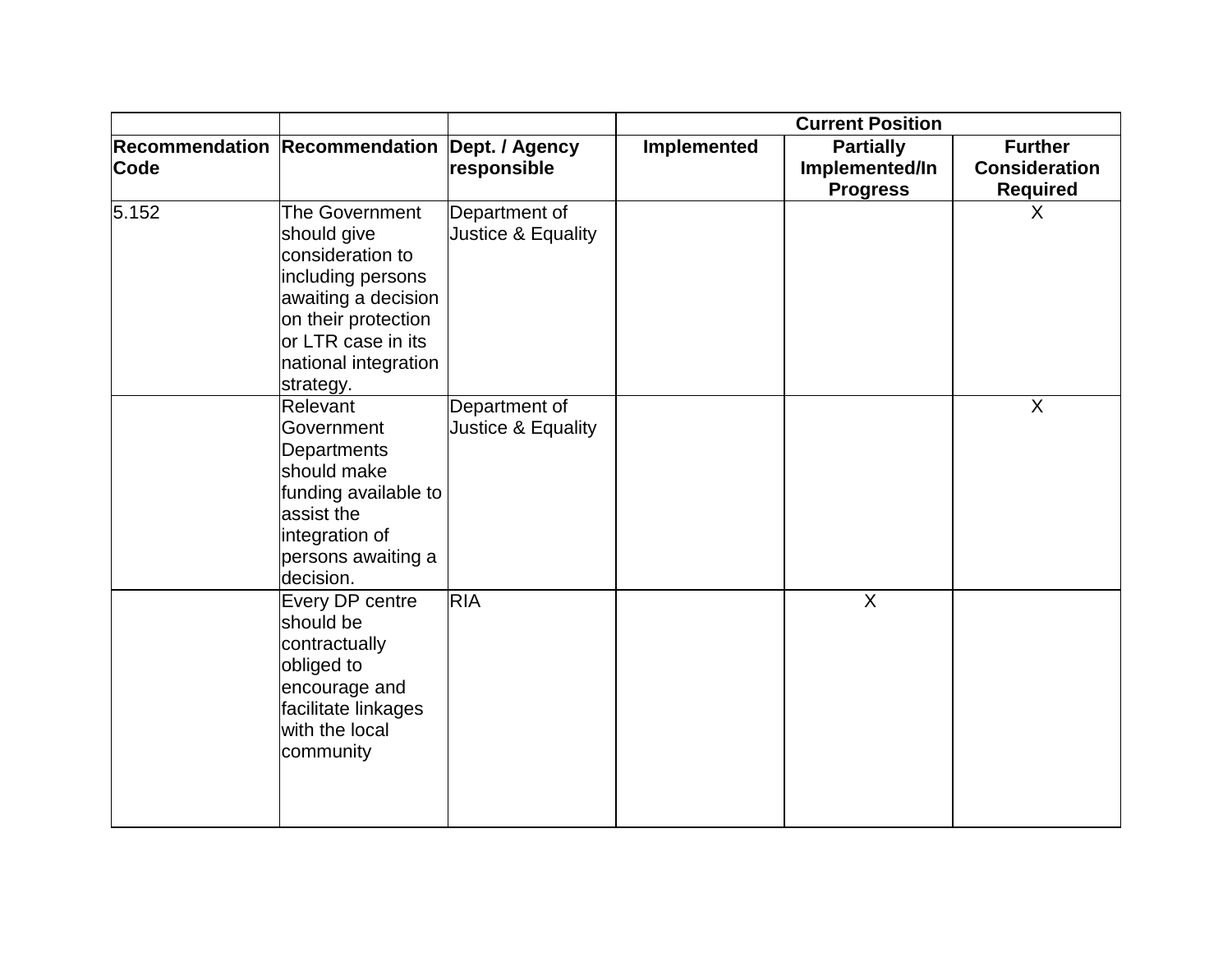|       |                                                                                                                                                                                    |             | <b>Current Position</b> |                                                       |                                                           |
|-------|------------------------------------------------------------------------------------------------------------------------------------------------------------------------------------|-------------|-------------------------|-------------------------------------------------------|-----------------------------------------------------------|
| Code  | Recommendation Recommendation Dept. / Agency                                                                                                                                       | responsible | <b>Implemented</b>      | <b>Partially</b><br>Implemented/In<br><b>Progress</b> | <b>Further</b><br><b>Consideration</b><br><b>Required</b> |
| 5.152 | Work to develop<br>community linkages<br>should include a<br>focus on<br>developing<br>reciprocal linkages<br>with residents<br>participating in<br>activities and vice<br>lversa. | <b>RIA</b>  |                         | X                                                     |                                                           |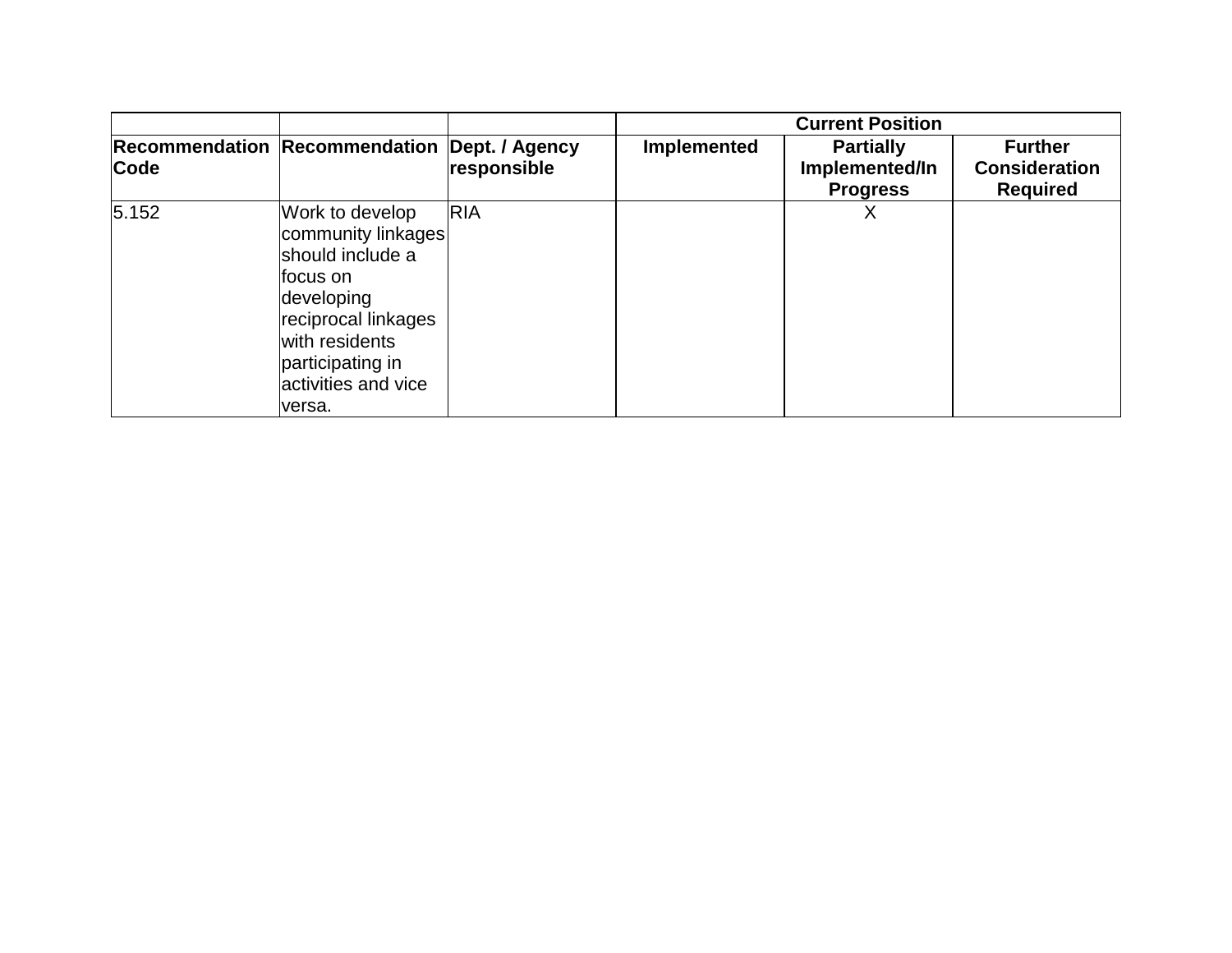|       |                                                                                                                                                                                                                                                              |             | <b>Current Position</b> |                                                       |                                                           |
|-------|--------------------------------------------------------------------------------------------------------------------------------------------------------------------------------------------------------------------------------------------------------------|-------------|-------------------------|-------------------------------------------------------|-----------------------------------------------------------|
| Code  | Recommendation Recommendation Dept. / Agency                                                                                                                                                                                                                 | responsible | Implemented             | <b>Partially</b><br>Implemented/In<br><b>Progress</b> | <b>Further</b><br><b>Consideration</b><br><b>Required</b> |
| 5.169 | The Minister of<br>State should<br>convene a<br>Taskforce to roll outl<br>a consistent<br>integration plan for<br>the legacy cohort in<br>Direct Provision<br>lwho have been or<br>will be granted<br>status and to<br>address transitional<br>support needs |             | X                       |                                                       |                                                           |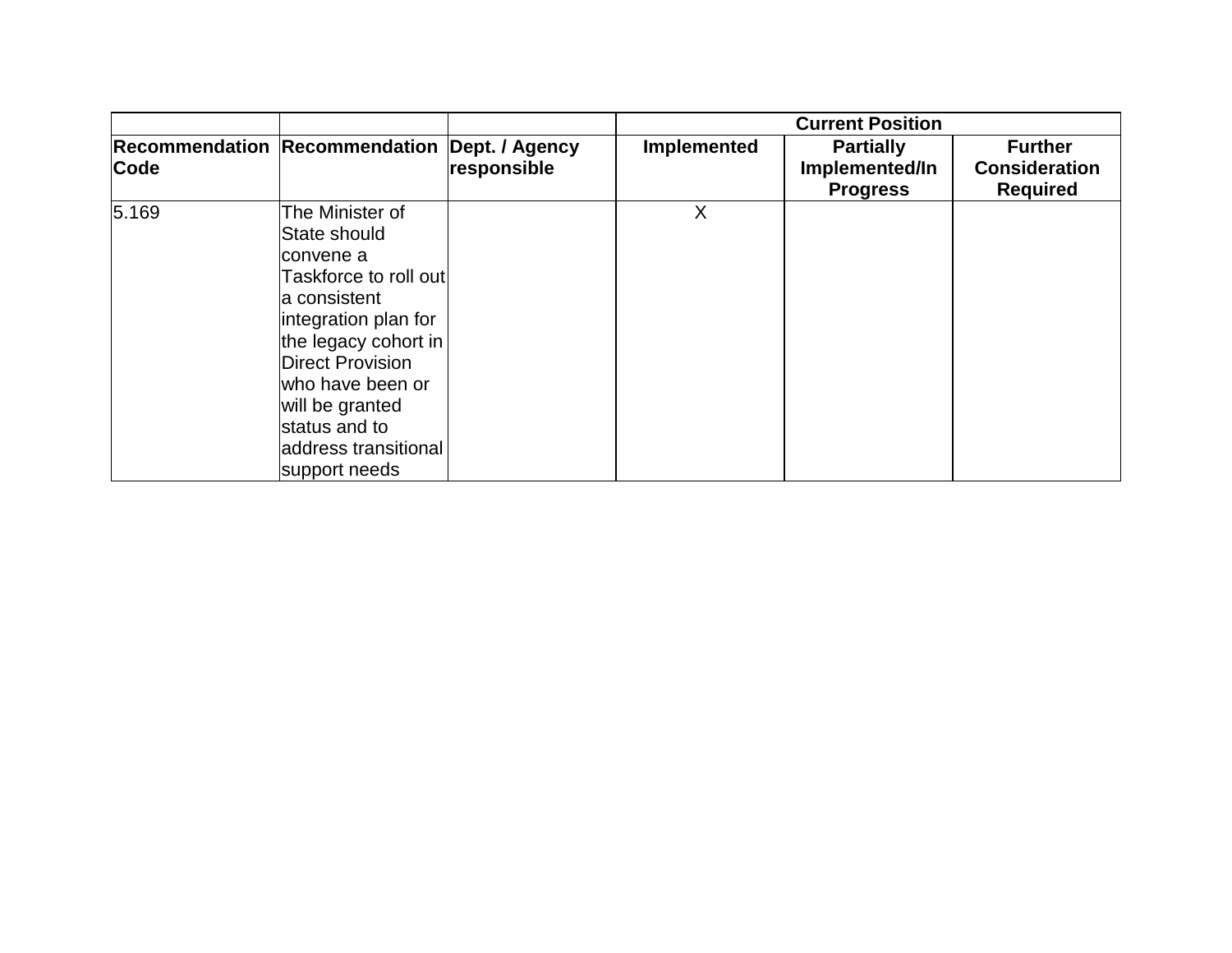|       |                                                                                                                                                                                                                                                                                                                                                                     |                                                                              | <b>Current Position</b> |                                                       |                                                           |
|-------|---------------------------------------------------------------------------------------------------------------------------------------------------------------------------------------------------------------------------------------------------------------------------------------------------------------------------------------------------------------------|------------------------------------------------------------------------------|-------------------------|-------------------------------------------------------|-----------------------------------------------------------|
| Code  | Recommendation Recommendation Dept. / Agency                                                                                                                                                                                                                                                                                                                        | responsible                                                                  | Implemented             | <b>Partially</b><br>Implemented/In<br><b>Progress</b> | <b>Further</b><br><b>Consideration</b><br><b>Required</b> |
| 5.186 | The IHREC should IHREC<br>consider the<br>inclusion, in the<br>preparation of its<br>strategic plan, the<br>inclusion of<br>education and<br>training on equality<br>and diversity issues<br>for public bodies<br>engaged in the<br>system                                                                                                                          |                                                                              | $\sf X$                 |                                                       |                                                           |
|       | Persons who<br>provide health and<br>other services to<br>persons receive on-Protection,<br>going training in<br>cultural competency Education and<br>and sensitivity;<br>Training to be<br>provided for<br>accredited<br>interpreters;<br>Training to include<br>skill development<br>for dealing with<br>people who do not<br>have English as a<br>first language | <b>IHREC</b><br>HSE, Department<br>of Social<br>Department of<br>Skills, RIA |                         | $\mathsf{X}$                                          |                                                           |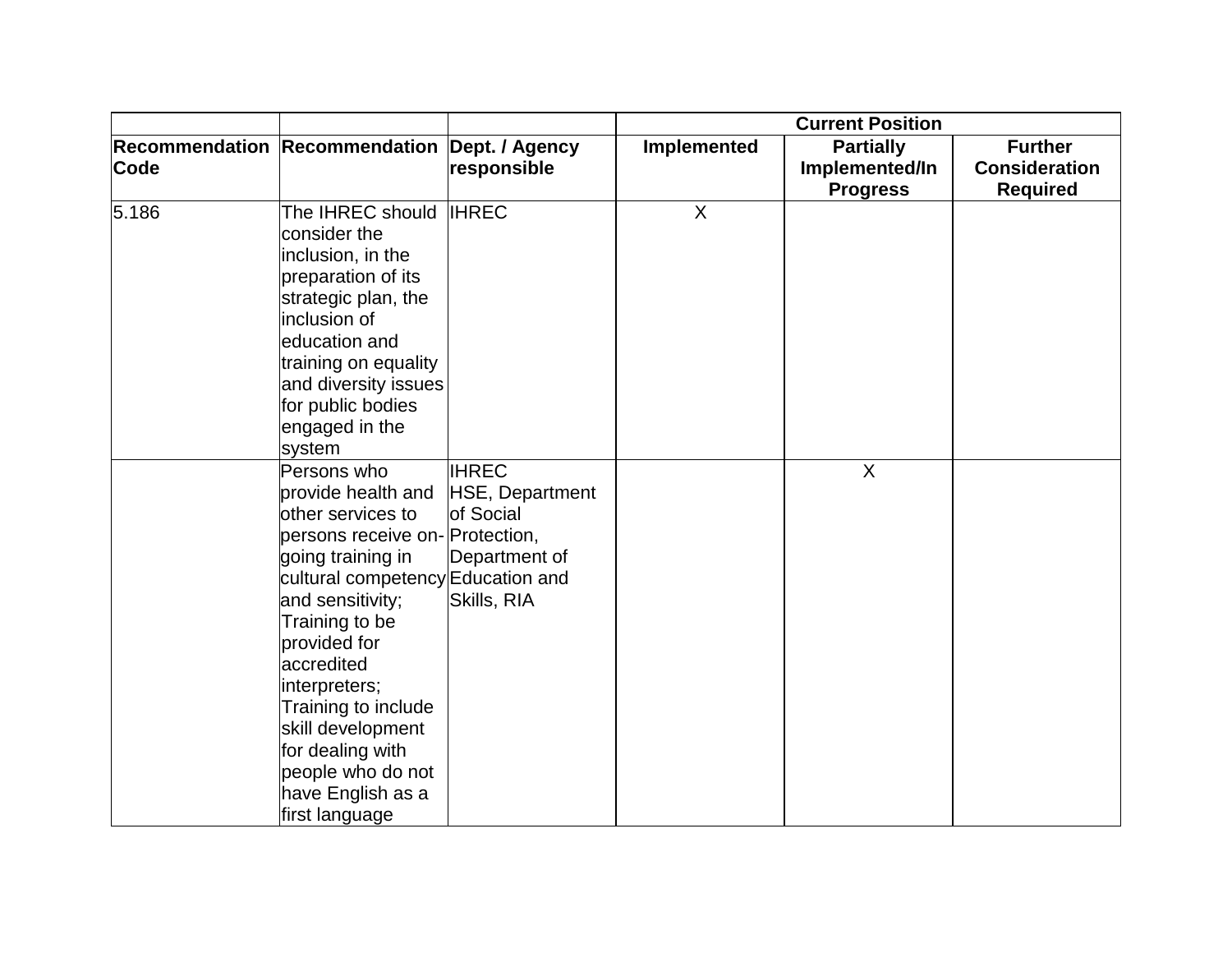|       |                                                                                                                                                                                                                                                                                                                                                                                                                                                                                                                        |                   | <b>Current Position</b> |                                    |                                        |
|-------|------------------------------------------------------------------------------------------------------------------------------------------------------------------------------------------------------------------------------------------------------------------------------------------------------------------------------------------------------------------------------------------------------------------------------------------------------------------------------------------------------------------------|-------------------|-------------------------|------------------------------------|----------------------------------------|
| Code  | Recommendation Recommendation Dept. / Agency                                                                                                                                                                                                                                                                                                                                                                                                                                                                           | responsible       | Implemented             | <b>Partially</b><br>Implemented/In | <b>Further</b><br><b>Consideration</b> |
|       |                                                                                                                                                                                                                                                                                                                                                                                                                                                                                                                        |                   |                         | <b>Progress</b>                    |                                        |
| 5.186 | Urges An Garda<br>Síochána to<br>continue to ensure<br>the effectiveness of<br>its various<br>initiatives by, inter<br>alia, naming a<br>'Diversity<br>Champion' at a<br>senior level;<br>ensuring that the<br><b>Garda Racial</b><br>Integration and<br>Diversity Office is<br>adequately<br>resourced;<br>promoting<br>awareness of its<br><b>Ethnic and LGBT</b><br><b>Liaison Officer</b><br>Services among<br>protection-seeking<br>community; and<br>rolling out diversity<br>training and cultural<br>awareness | An Garda Síochána |                         | X                                  | <b>Required</b>                        |
|       | programmes at all<br>levels                                                                                                                                                                                                                                                                                                                                                                                                                                                                                            |                   |                         |                                    |                                        |